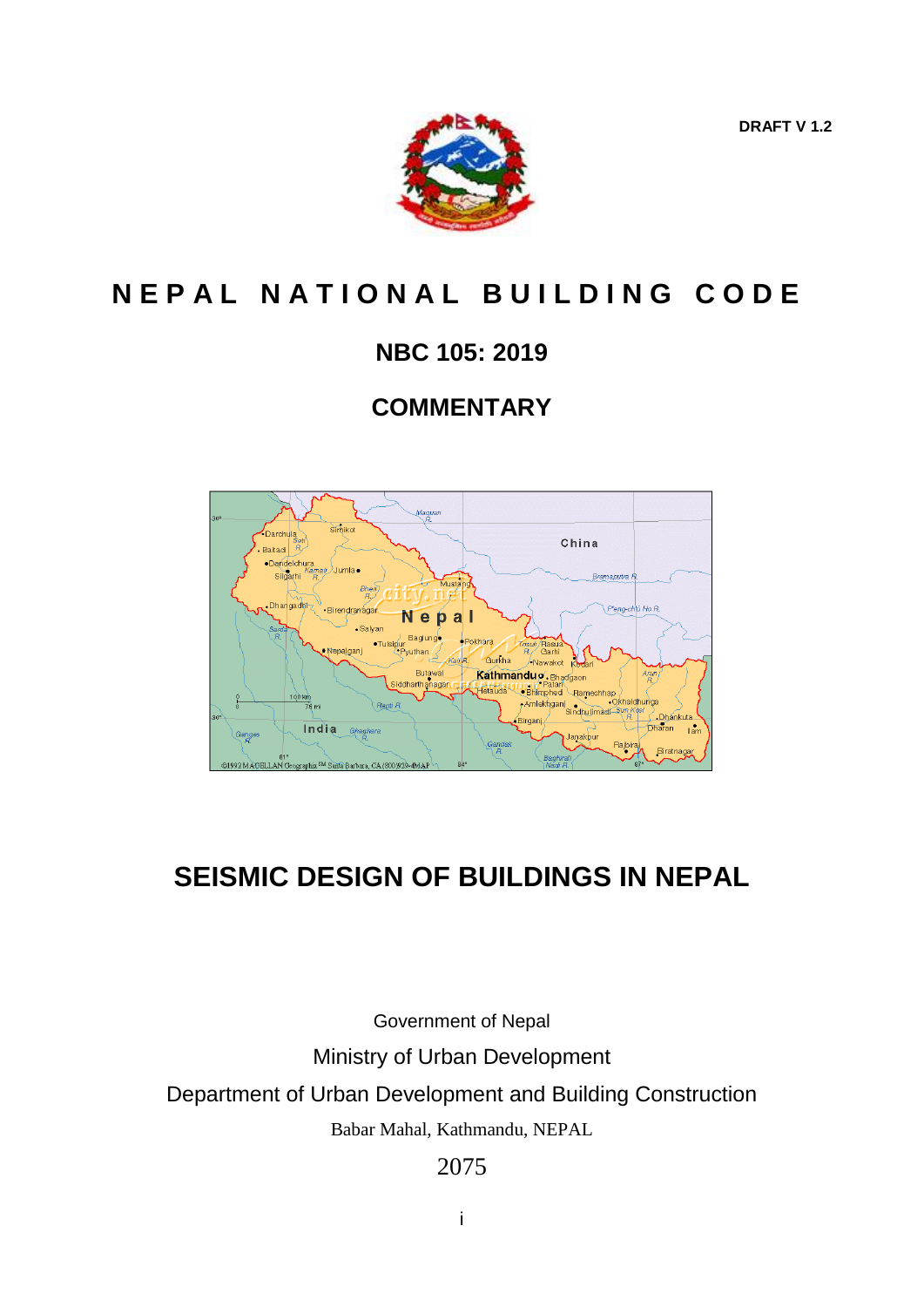# **Preface**

This Commentary to the National Building Code NBC 105: 2019 Seismic Design of Buildings in Nepal referred to here as "Code", has been developed after the revision of the NBC 105: 1994. It forms a document intended to facilitate the designers to apply the clauses of the revised Code in the seismic design of buildings in Nepal. It is to be read in conjunction with the revised Code NBC 105: 2019. The purpose of the Commentary is to provide background to the various provisions in the Code, and to highlight approaches satisfying the intent of the Code. The Commentary also, where applicable, further describes differences between the revised and its earlier edition of the Code.

The numbering of the Clauses in the Commentary is identical to that of the Code except that the Commentary Clauses are prefixed with the letter '**C**'. For example 3.2.2 refers to that Clause in the Code for Modal Response Spectrum Method (MRSM), whereas C3.2.2 refers to the corresponding commentary Clause. Commentary is not provided for all Clauses in the Code.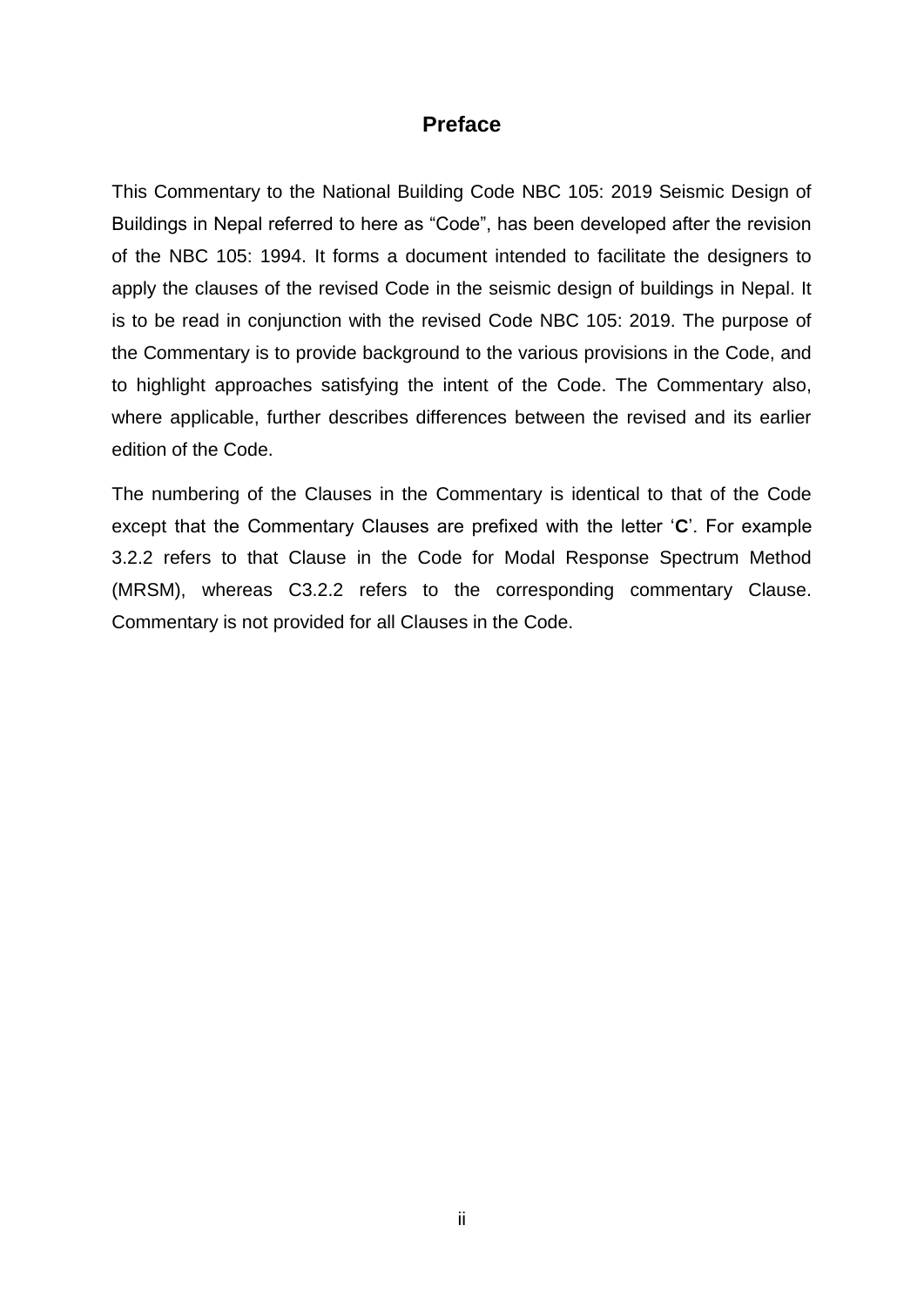# **Building Code Revision Advisory Committee (BCRAC)**

BCRAC consists of following experts and professionals:

| Joint Secretary, Building Code Section, DUDBC                        | Coordinator         |
|----------------------------------------------------------------------|---------------------|
| Director General, DUDBC                                              | Member              |
| Project Director, CLPIU, Building                                    | Member              |
| Deputy Director General, MOUD, Building                              | Member              |
| Deputy Director General, Department of Mines and Geology             | Member              |
| Representative, Institute of Engineering, Pulchowk Campus            | Member              |
| Representative, Kathmandu University                                 | Member              |
| Representative, Khwopa Engineering College, Purwanchal<br>University | Member              |
| Mr. Manohar Lal Rajbhandari, Structural Expert                       | Member              |
| Dr. Akal Bahadur Singh, Geotechnical Expert                          | Member              |
| Chairman, Structural Engineers' Association of Nepal                 | Member              |
| Director General, Nepal Bureau of Standards and Meteorology          | Member              |
| Senior Divisional Engineer, MOUD, Building                           | Member              |
| Division Chief, Building Code Section, DUDBC                         | Member<br>Secretary |

# **Working Committee**

| Working Committee consists of following experts and professionals: |             |
|--------------------------------------------------------------------|-------------|
| Deputy Director General, DUDBC, Building                           | Coordinator |
| Senior Divisional Engineer, MOUD, Building                         | Member      |
| Deputy Project Director, EHRP, CLPIU                               | Member      |
| Divisional Chief, Building Code Section, DUDBC                     | Member      |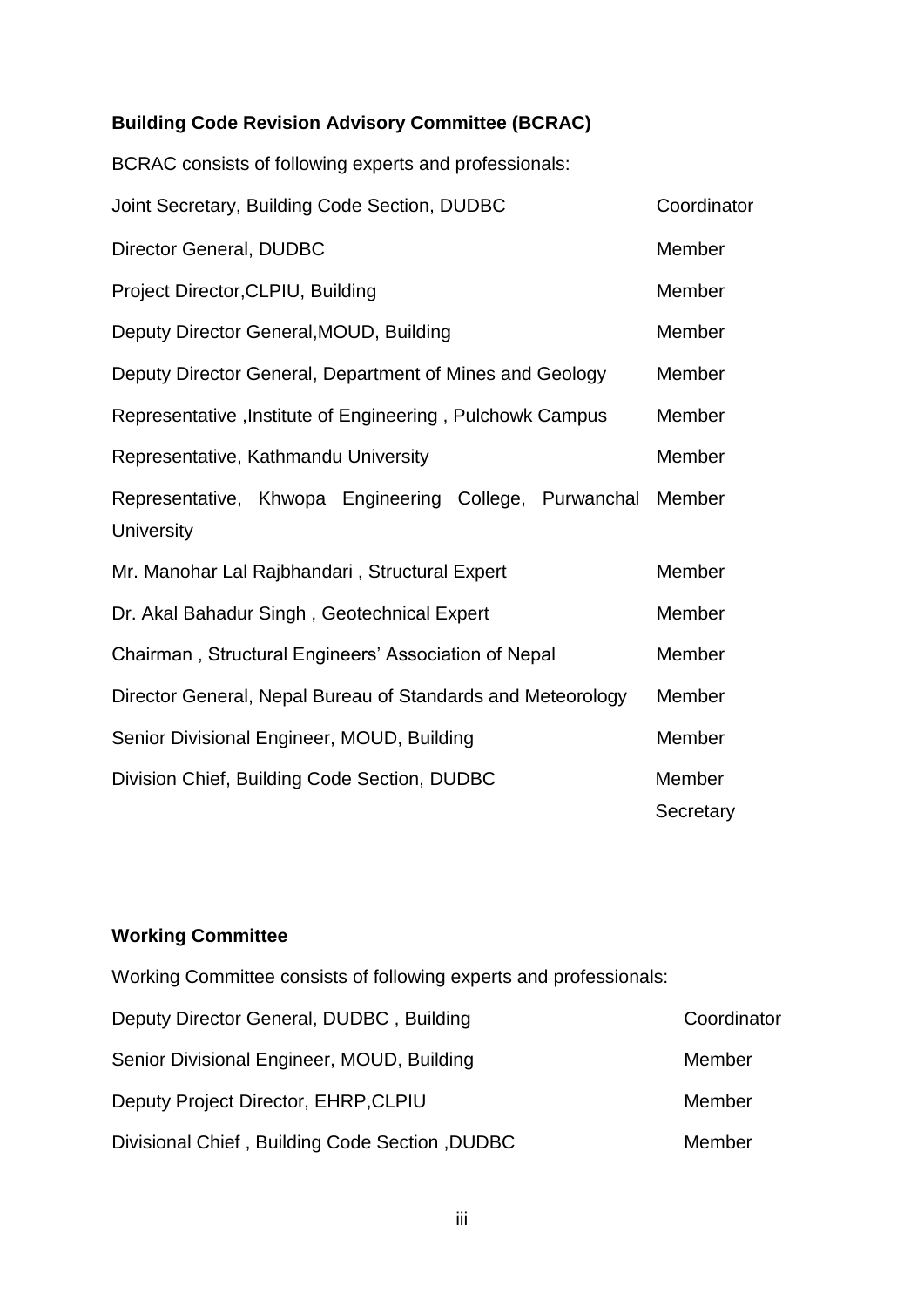| Dr. Prem Nath Maskey, Senior Structural Engineer (Team Leader)      | Member              |
|---------------------------------------------------------------------|---------------------|
| Dr. Deepak Chamlagain, Seismologist                                 | Member              |
| Mr. Surendra Vaidhya, Structural Engineer, CLPIU (Building)         | Member              |
| Mr. Manoj Kumar Bista, Structural Engineer, CLPIU (Building)        | Member              |
| Mr. Minesh Ratna Tamrakar, Structural Engineer, CLPIU<br>(Building) | Member              |
| Mr. Bipin Kumar Gautam, Structural Engineer, CLPIU (Building)       | Member              |
| Mr. Swopnil Ojha, Structural Engineer, CLPIU (Building)             | Member              |
| Deputy Project Director, EEAP, CLPIU                                | Member<br>Secretary |

# **Working Group**

Principal inputs to this standard came from:

- Dr. Prem Nath Maskey, Senior Structural Engineer (Team Leader)
- Dr. Deepak Chamlagain, Seismologist
- Dr. Indra Prasad Acharya, Geotechnical Engineer
- Mr. Manoj Kumar Bista, Structural Engineer
- Mr. Minesh Ratna Tamrakar, Structural Engineer
- Mr. Bipin Kumar Gautam, Structural Engineer
- Mr. Swopnil Ojha, Structural Engineer

#### **International Expert**

Prof. Dr. Rajesh Dhakal, University of Canterbury, New Zealand

# **Seismic Hazard Sub-committee**

Mr. Sudhir Rajaure, DDG, Department of Mines and Geology Coordinator Dr. Deepak Chamlagain, Seismologist Member Mr. Swopnil Ojha, Structural Engineer Member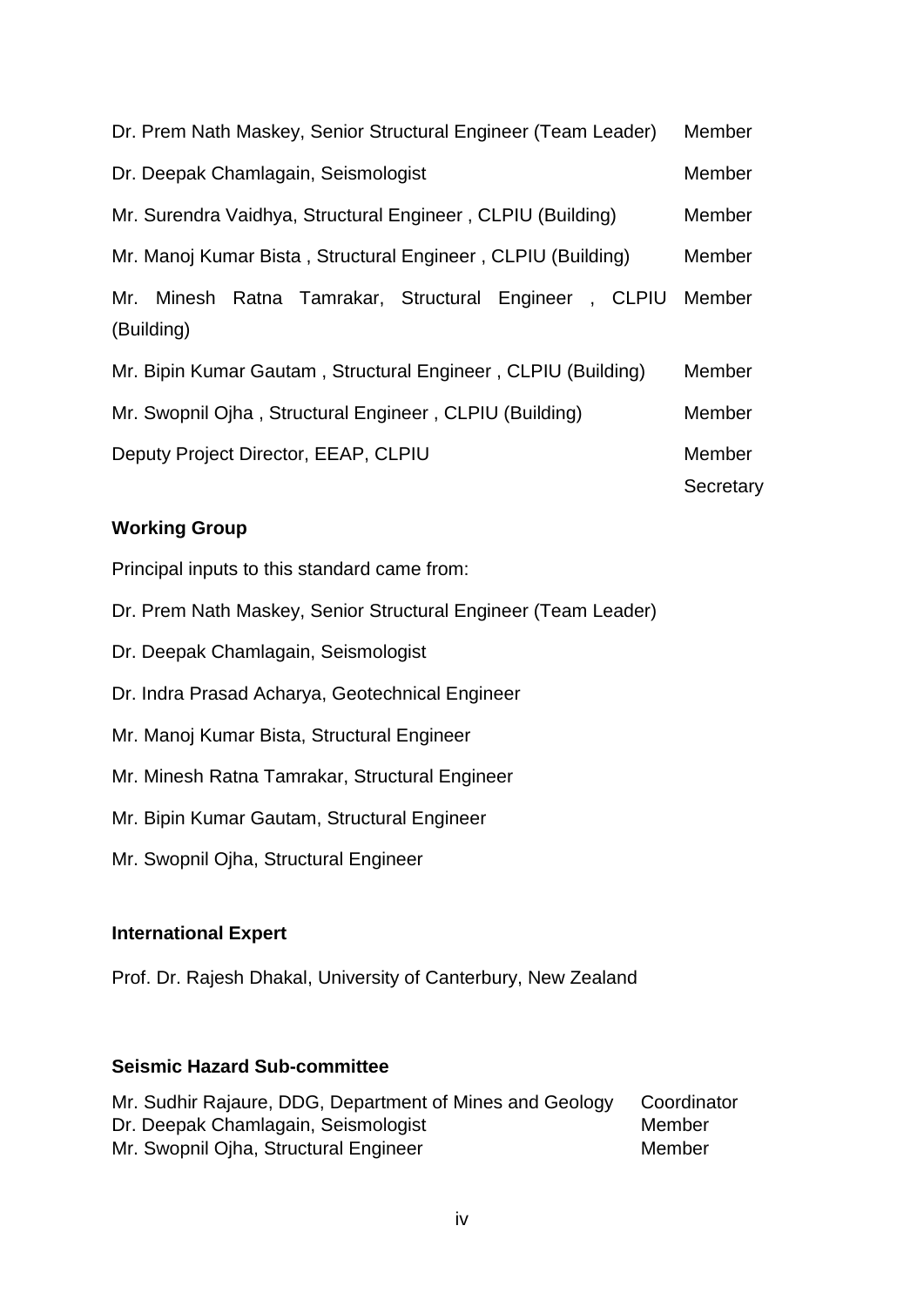# **Contents**

| C1.1             |                                                |  |
|------------------|------------------------------------------------|--|
| C1.2             |                                                |  |
| C1.3             |                                                |  |
| C1.4             |                                                |  |
| C1.5             |                                                |  |
|                  |                                                |  |
| C <sub>2.1</sub> | PERFORMANCE REQUIREMENTS AND VERIFICATION 5    |  |
| C <sub>2.2</sub> | GENERAL GUIDELINES FOR ARRANGEMENT OF BUILDING |  |
|                  |                                                |  |
| C <sub>2.3</sub> |                                                |  |
| C2.3.1           |                                                |  |
| C2.3.2           |                                                |  |
| C2.3.3           |                                                |  |
| C <sub>2.4</sub> |                                                |  |
| C2.4.1           |                                                |  |
| C2.4.2           |                                                |  |
| C2.4.3           |                                                |  |
| C <sub>2.5</sub> |                                                |  |
|                  |                                                |  |
| C <sub>3.1</sub> |                                                |  |
| C3.2             |                                                |  |
| C3.2.1           |                                                |  |
| C3.2.2           |                                                |  |
| C3.2.3           |                                                |  |
| C3.2.4           |                                                |  |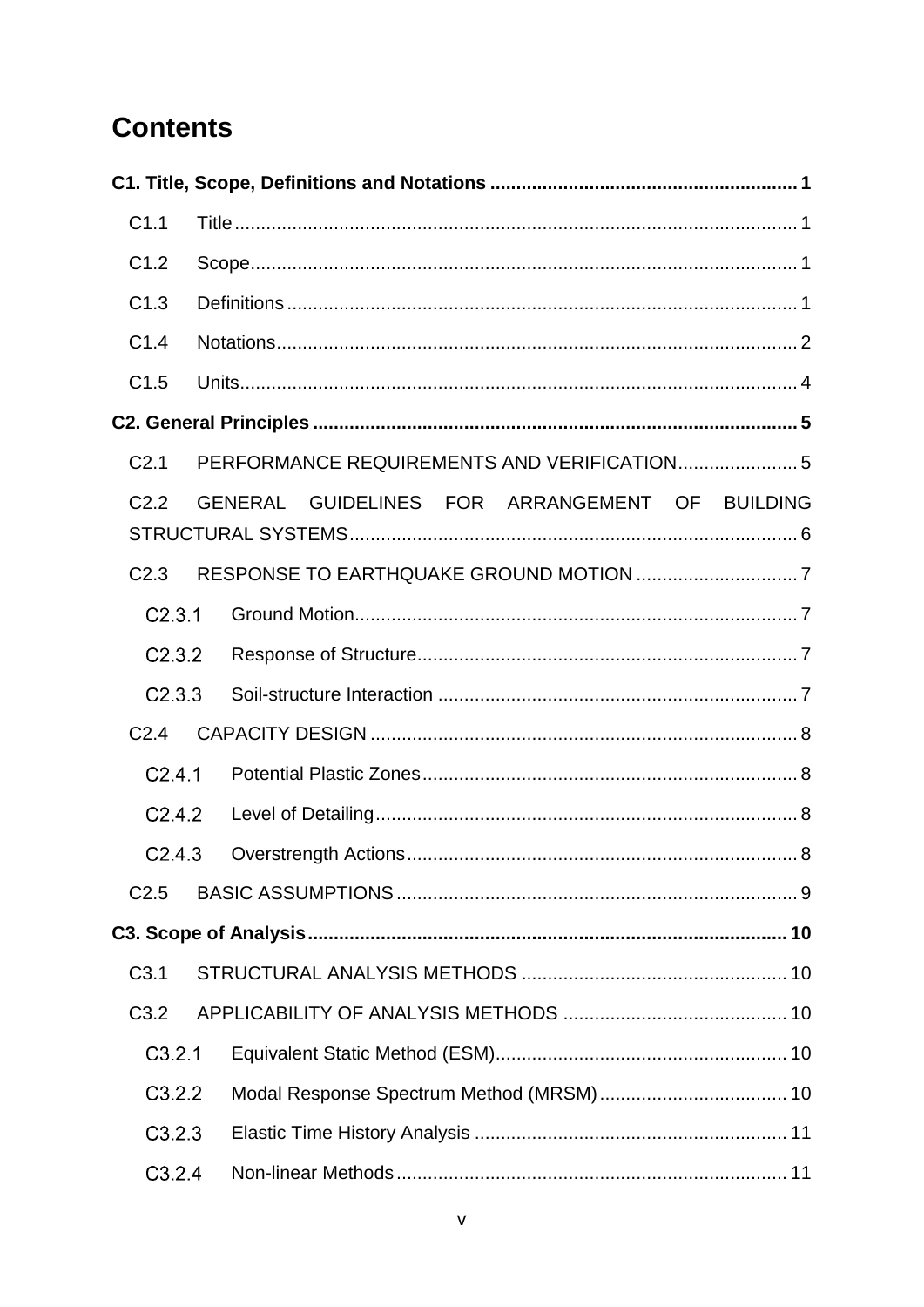| C3.3             |                                                         |    |
|------------------|---------------------------------------------------------|----|
| C3.4             | EFFECTIVE STIFFNESS OF CRACKED SECTIONS 12              |    |
| C3.5             |                                                         |    |
| C3.6             | LOAD COMBINATIONS FOR LIMIT STATE METHOD 12             |    |
| C3.6.1           |                                                         |    |
| C3.6.2           |                                                         |    |
|                  |                                                         |    |
| C4.1             | ELASTIC SITE SPECTRA FOR HORIZONTAL LOADING  13         |    |
| C4.1.1           |                                                         |    |
| C4.1.2           |                                                         |    |
| C4.1.3           |                                                         |    |
| C4.1.4           |                                                         |    |
| C4.1.5           |                                                         |    |
| C4.2             | ELASTIC SITE SPECTRA FOR SERVICEABILITY LIMIT STATE  24 |    |
| C4.3             |                                                         |    |
|                  |                                                         |    |
| C <sub>5.1</sub> |                                                         |    |
|                  |                                                         | 25 |
| C5.1.2           |                                                         |    |
| C5.1.3           |                                                         |    |
| C <sub>5.2</sub> |                                                         |    |
| C5.3             |                                                         |    |
| C5.4             |                                                         |    |
| C5.5             |                                                         |    |
| C5.5.1           |                                                         |    |
| C5.5.2           |                                                         |    |
| C5.6             |                                                         |    |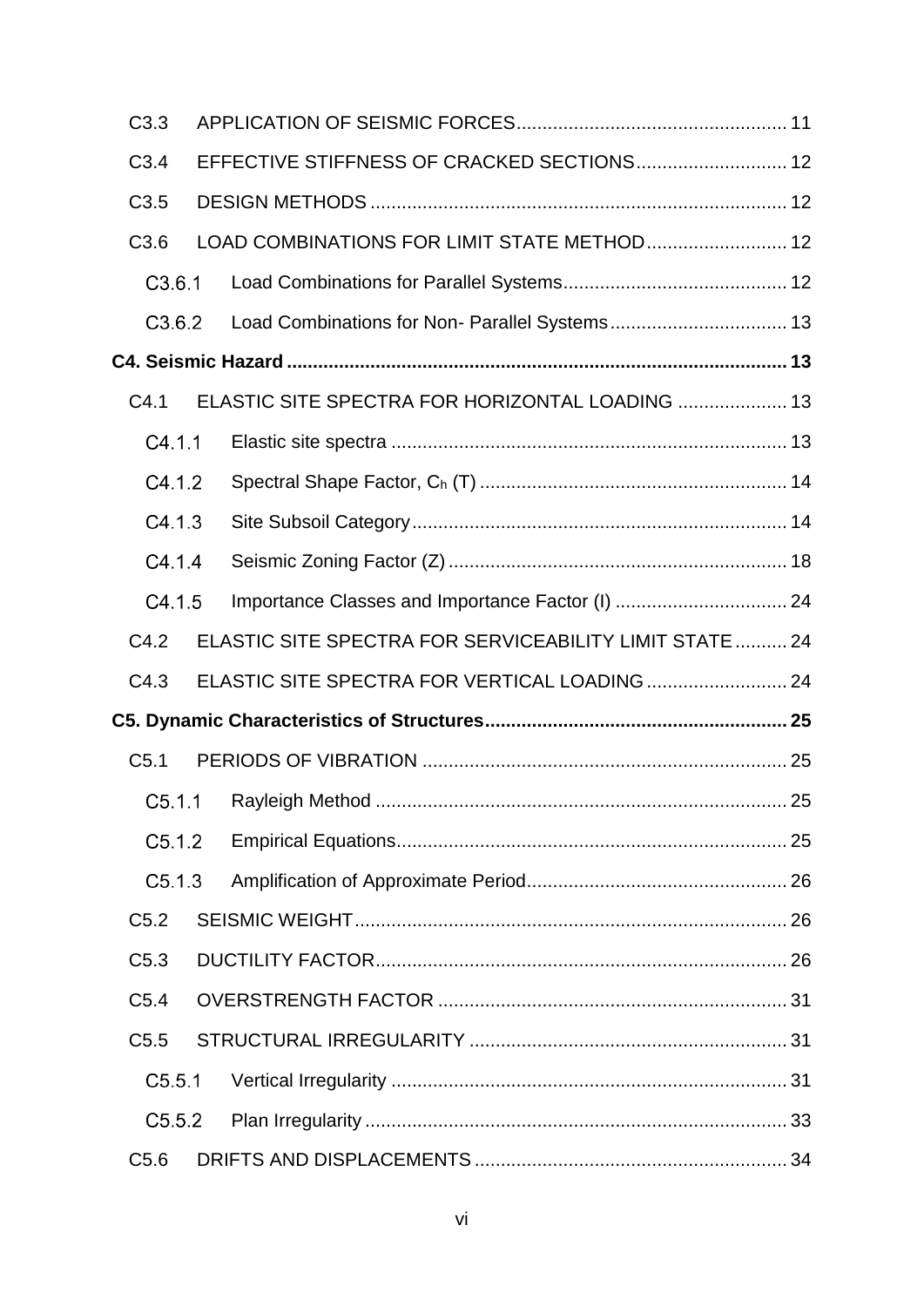| C5.6.1 | Determination of Design Horizontal Deflections  34   |  |
|--------|------------------------------------------------------|--|
| C5.6.2 |                                                      |  |
| C5.6.3 |                                                      |  |
| C5.7   |                                                      |  |
|        |                                                      |  |
| C6.1   |                                                      |  |
| C6.1.1 |                                                      |  |
| C6.1.2 |                                                      |  |
| C6.2   |                                                      |  |
| C6.3   |                                                      |  |
| C6.4   | POINTS OF APPLICATION OF EQUIVALENT STATIC FORCES 37 |  |
|        |                                                      |  |
| C7.1   |                                                      |  |
| C7.2   | CALCULATION OF BASE SHEAR FORCE FOR EACH MODE  38    |  |
| C7.3   |                                                      |  |
| C7.4   |                                                      |  |
| C7.5   | SCALE FACTOR FOR DESIGN VALUES OF THE COMBINED       |  |
|        |                                                      |  |
| C8.1.1 |                                                      |  |
| C8.1.2 |                                                      |  |
| C8.1.3 |                                                      |  |
|        |                                                      |  |
| C9.1   |                                                      |  |
| C9.2   |                                                      |  |
| C9.2.1 |                                                      |  |
| C9.2.2 |                                                      |  |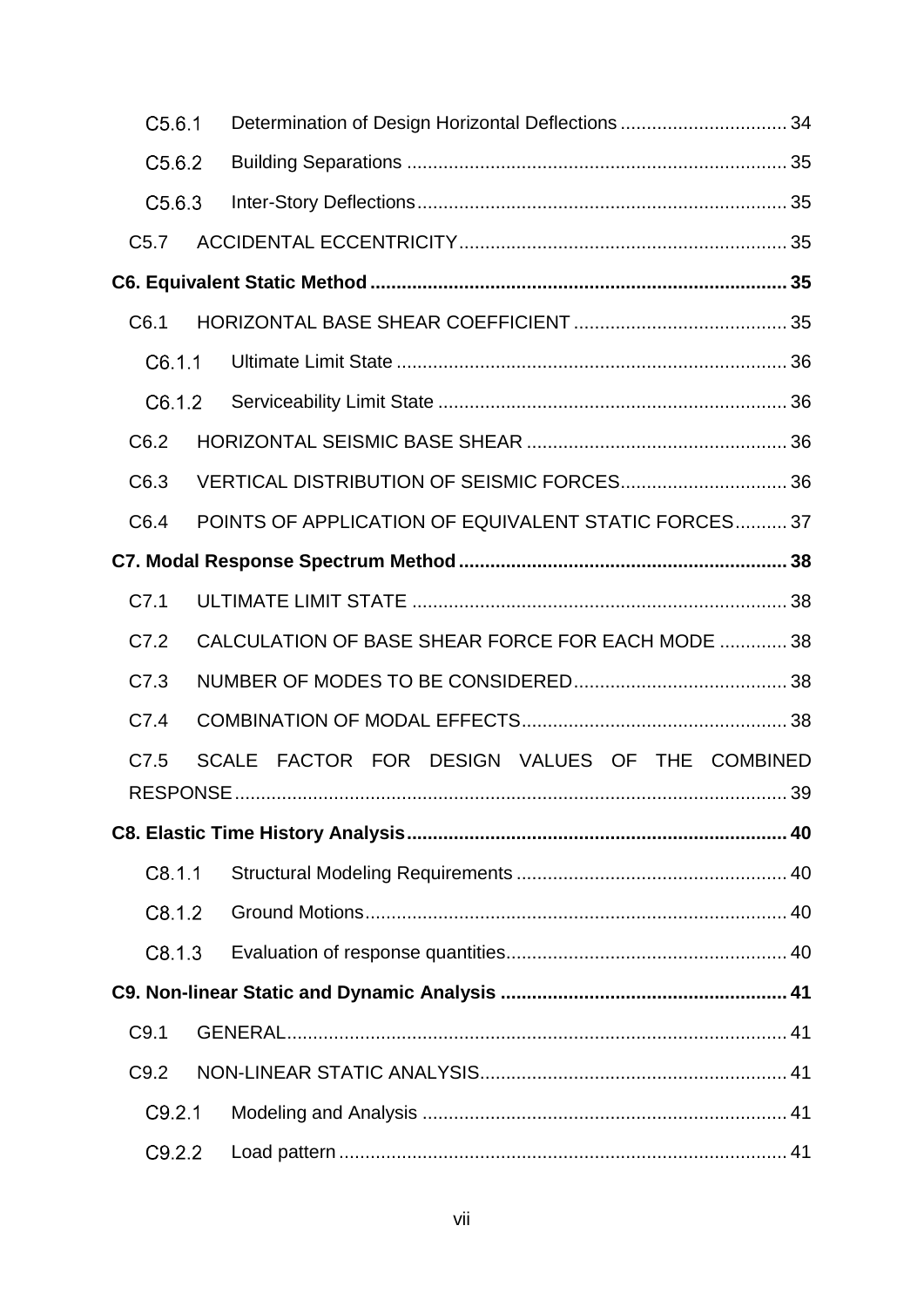| C9.2.3  |  |
|---------|--|
| C9.2.4  |  |
| C9.2.5  |  |
| C9.3    |  |
| C9.3.1  |  |
| C9.3.2  |  |
| C9.3.3  |  |
| C10.    |  |
| C10.1   |  |
|         |  |
|         |  |
| C10.3.1 |  |
|         |  |
|         |  |
|         |  |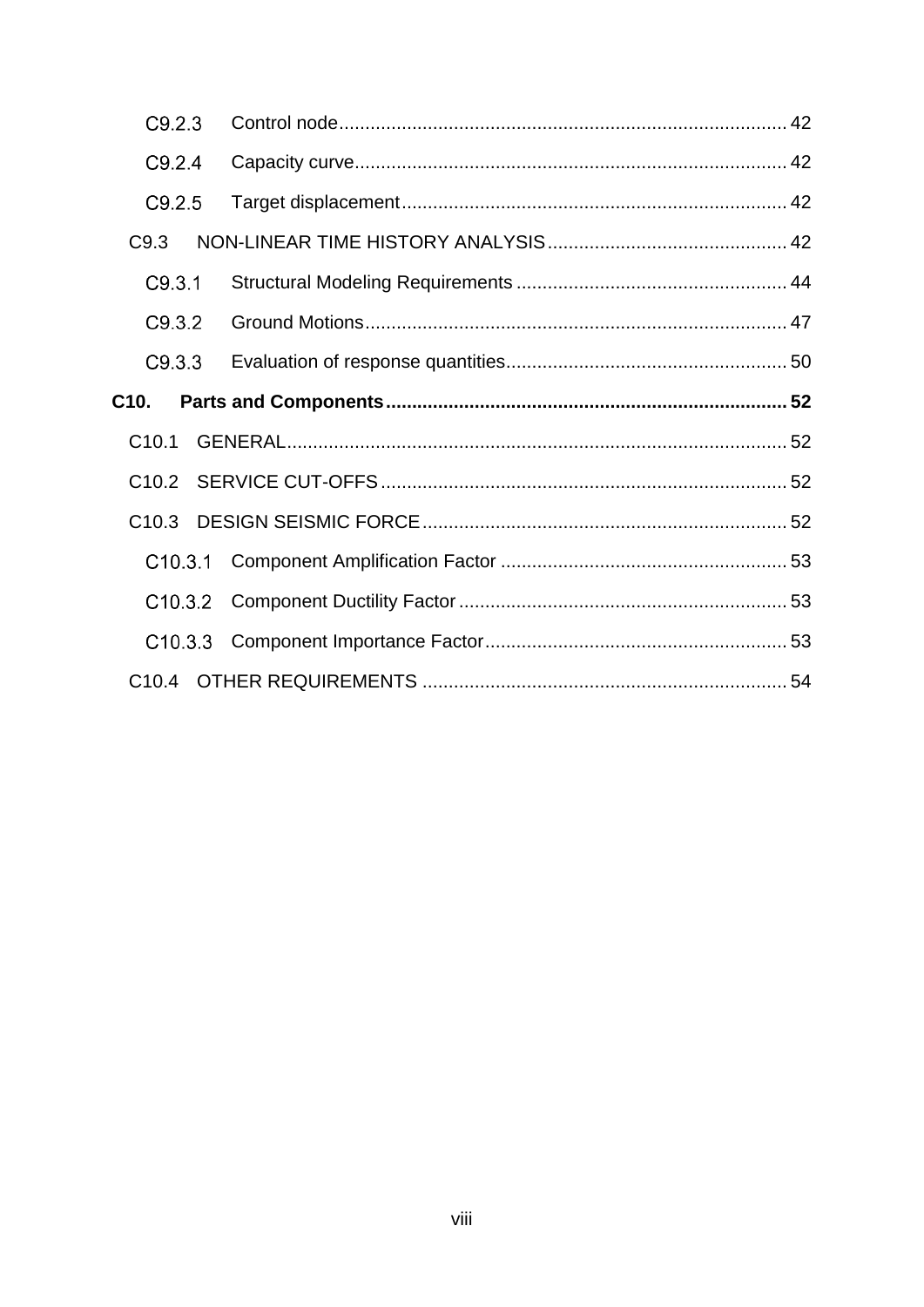# **PART 1 SCOPE AND DEFINITIONS**

# <span id="page-8-0"></span>**C1. Title, Scope, Definitions and Notations**

### <span id="page-8-1"></span>**C1.1 TITLE**

Nepal National Building Code NBC 105: Seismic Design of Buildings in Nepal is the title of this document. The document is the outcome of the revision of the earlier version of NBC 105: 1994 Seismic Design of Buildings in Nepal.

#### <span id="page-8-2"></span>**C1.2 SCOPE**

This code covers the requirements for seismic analysis and design of various building structures to be constructed in the territory of the Federal Republic of Nepal. This code is applicable to all buildings, low to high rise buildings, in general. Requirements of the provisions of this standard shall be applicable to buildings made of reinforced concrete, structural steel, steel concrete composite, timber and masonry. In conjunction to this standard reference to specialist literatures have to be made for design of Base-isolated buildings as well as for buildings equipped and treated with structural control.

This standard is not intended to be used for design of structures other than buildings. However, this standard can be referred for determining the general seismic loading criteria.

# <span id="page-8-3"></span>**C1.3 DEFINITIONS**

Standard terminologies related to earthquake resistant design of buildings used in this code have been defined in this section. The intent of these definitions is to have a uniform and consistent understanding of the related terms among the engineers using this code.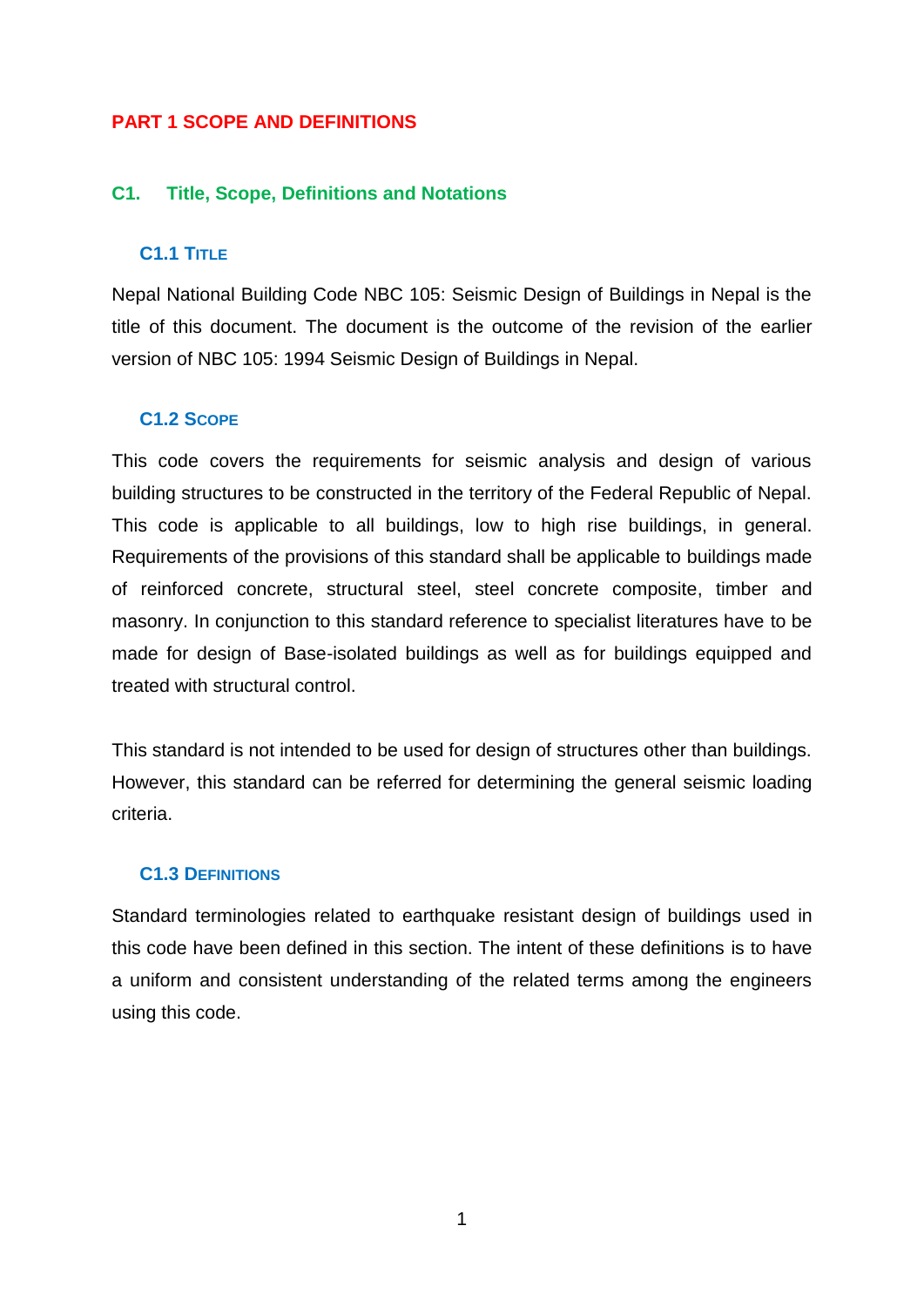# <span id="page-9-0"></span>**C1.4 NOTATIONS**

The following symbols and notation shall apply to the provisions of this section:

| $a_{p}$    | <b>Component Amplification Factor</b>                                                                                      |
|------------|----------------------------------------------------------------------------------------------------------------------------|
| Aw         | Area of Web                                                                                                                |
| b          | Maximum horizontal dimension of the building at the particular level<br>measured perpendicular to the direction of loading |
| <b>CQC</b> | <b>Complete Quadratic Combination</b>                                                                                      |
| C(T)       | <b>Elastic Site Spectra for horizontal loading</b>                                                                         |
| $C_d(T)$   | <b>Horizontal Design Spectrum</b>                                                                                          |
| $C_d(T_1)$ | <b>Horizontal Base Shear Coefficient</b>                                                                                   |
| $C_h(T)$   | <b>Spectral Shape Factor</b>                                                                                               |
| $C_s(T)$   | <b>Elastic Site Spectra for Serviceability Limit State</b>                                                                 |
| $C_v(T)$   | <b>Elastic Site Spectra for Vertical Loading</b>                                                                           |
| $C_d(T_i)$ | Ordinate of the design spectrum for translational period Ti                                                                |
| DL         | Design dead load                                                                                                           |
| ď*         | Displacement of equivalent SDOF system                                                                                     |
| $det^*$    | Target displacement of a structure with period T*                                                                          |
| di         | Horizontal displacement of the center of mass at level i, ignoring the<br>effect of Torsion                                |
| $dy^*$     | Displacement at yield of idealized SDOF system                                                                             |
| Е          | Design earthquake load                                                                                                     |
| <b>ESM</b> | <b>Equivalent Static Method</b>                                                                                            |

**e<sup>c</sup>** Computed distance between the center of mass and the center of rigidity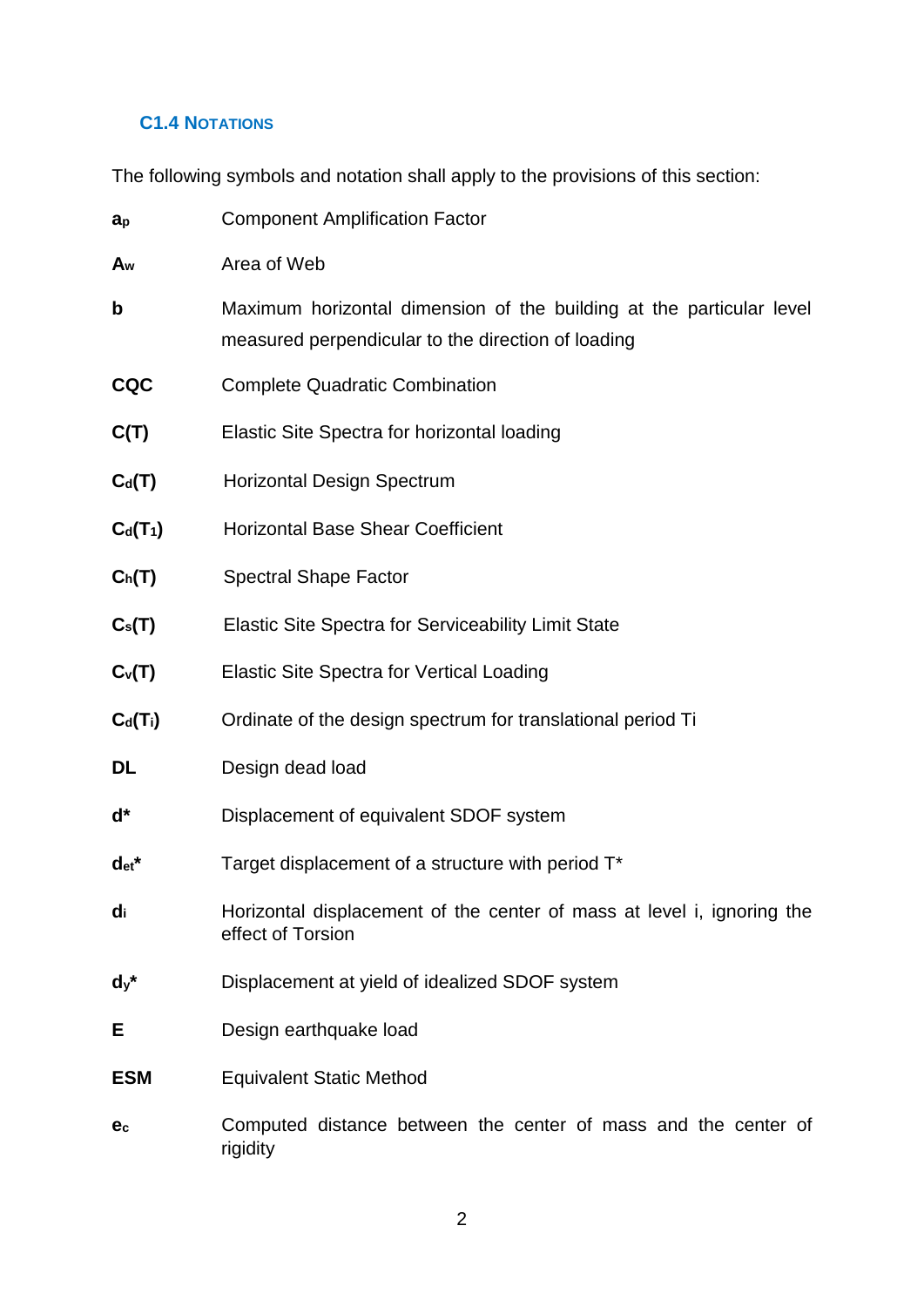| e <sub>d</sub>            | Design eccentricity of the seismic force at a particular level                                          |
|---------------------------|---------------------------------------------------------------------------------------------------------|
| $E_{c}$                   | <b>Modulus of Elasticity of Concrete</b>                                                                |
| $E_{\rm X}$               | Design earthquake load in Principal direction X                                                         |
| Ey                        | Design earthquake load in Principal direction Y                                                         |
| F*                        | Force of equivalent SDOF system                                                                         |
| Fï                        | Lateral force acting at level i                                                                         |
| $F_{\rm p}$               | Design seismic force for parts and components                                                           |
| $F_{y}$ *                 | Yield force of idealized SDOF system                                                                    |
| g                         | Acceleration due to gravity. To be taken as $9.81 \text{ m/s}^2$                                        |
| н                         | Height from the base to the top of the main portion of the building or the<br>eaves of the building (m) |
| hi                        | Height of the level i from the base considered                                                          |
| $h_{p}$                   | Height of the component                                                                                 |
| İ                         | level under consideration of the structure                                                              |
| I                         | Importance factor for the building                                                                      |
| $\mathbf{I}_{\mathsf{p}}$ | <b>Component Importance Factor</b>                                                                      |
| Ig                        | Section moment of inertia calculated using the gross cross sectional<br>area of concrete                |
| LL                        | Design live load                                                                                        |
| $m^*$                     | Mass of equivalent SDOF system                                                                          |
| <b>MRSM</b>               | <b>Modal Response Spectrum Method</b>                                                                   |
| n                         | Number of levels in a structure                                                                         |
| <b>PGA</b>                | <b>Peak Ground Acceleration</b>                                                                         |
| $R_{S}$                   | Ductility Factor for Serviceability Limit State                                                         |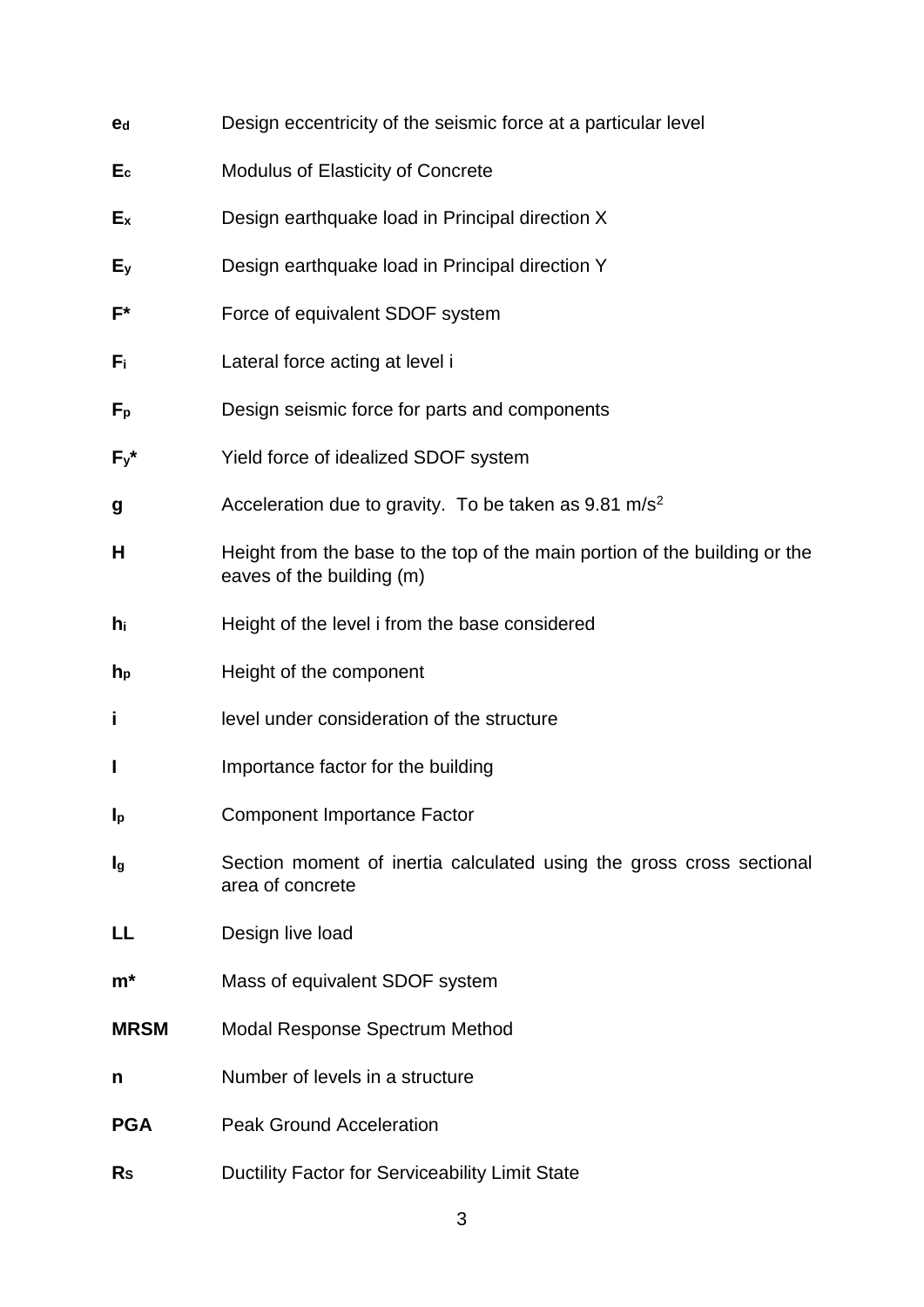| $R_{\mu}$            | Ductility Factor for Ultimate Limit State                                                    |
|----------------------|----------------------------------------------------------------------------------------------|
| <b>SDOF</b>          | Single degree of freedom                                                                     |
| <b>SRSS</b>          | Square root of sum of squares                                                                |
| $T^*$                | Time period of idealized equivalent SDOF system                                              |
| $T_1$                | Approximate Fundamental Period of Vibration                                                  |
| $T_c$                | Corner period corresponding to the end of constant spectral<br>acceleration range            |
| Ti                   | Fundamental Translation Period of ith mode of vibration                                      |
| $\mathbf v$          | Horizontal seismic base shear obtained from equivalent static method                         |
| <b>V<sub>R</sub></b> | Combined base shear obtained from modal response spectrum method                             |
| W                    | Seismic weight of the structure                                                              |
| Wi                   | Seismic weight at level i                                                                    |
| $W_{p}$              | Component weight                                                                             |
| Z                    | Seismic zoning factor                                                                        |
| $\Omega$ s           | Overstrength factor for serviceability limit state                                           |
| $\Omega$ u<br>α      | Overstrength factor for ultimate limit state<br>Peak spectral acceleration normalized by PGA |
| μp                   | Component ductility factor                                                                   |

# <span id="page-11-0"></span>**C1.5 UNITS**

Unless otherwise noted, this code uses SI units of kilograms, metres, seconds, Pascals and Newtons (kg, m, s, Pa, N).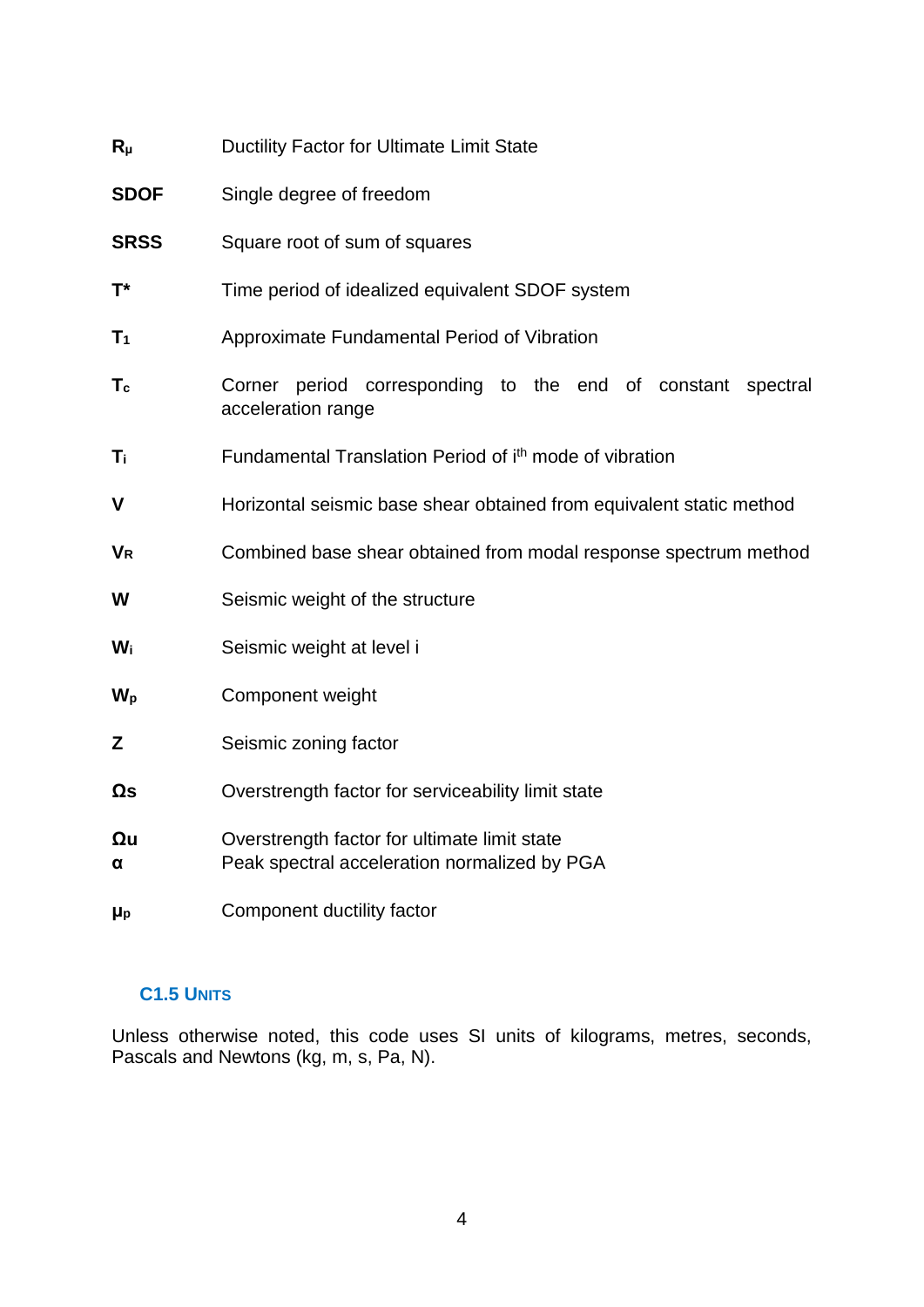# <span id="page-12-0"></span>**C2. General Principles**

## <span id="page-12-1"></span>**C2.1 PERFORMANCE REQUIREMENTS AND VERIFICATION**

The basic philosophy of modem earthquake-resistant design is a two-stage process, the objectives of which can be summarised as follows:

- 1. A structure should have sufficient strength and stiffness to resist moderate earthquakes so that the frequency of occurrence of significant damage to primary and secondary elements is acceptably low.
- 2. A structure must be detailed to ensure that the probability of collapse in a severe earthquake, in its useful life, is acceptably low.

The first objective is referred to as **damage limitation objective**. This objective is intended to limit both the number of times loss of building is likely to occur and the cost of repair of damage over the life of a building. The damage limitation objective is verified by consideration of **serviceability limit state.** The ultimate limit state for ordinary buildings is based on earthquake ground motions with a return period of 20 years.

The second objective is referred to as **life safety objective**. This objective is intended to ensure the safety of the building against its structural collapse, safety against failure of elements which could be life threatening and safety against failure of critical functions which are critical to safe evacuation of people from the building. The life safety objective is verified by consideration of **ultimate limit state.** The ultimate limit state for ordinary buildings is based on earthquake ground motions with a return period of 475 years.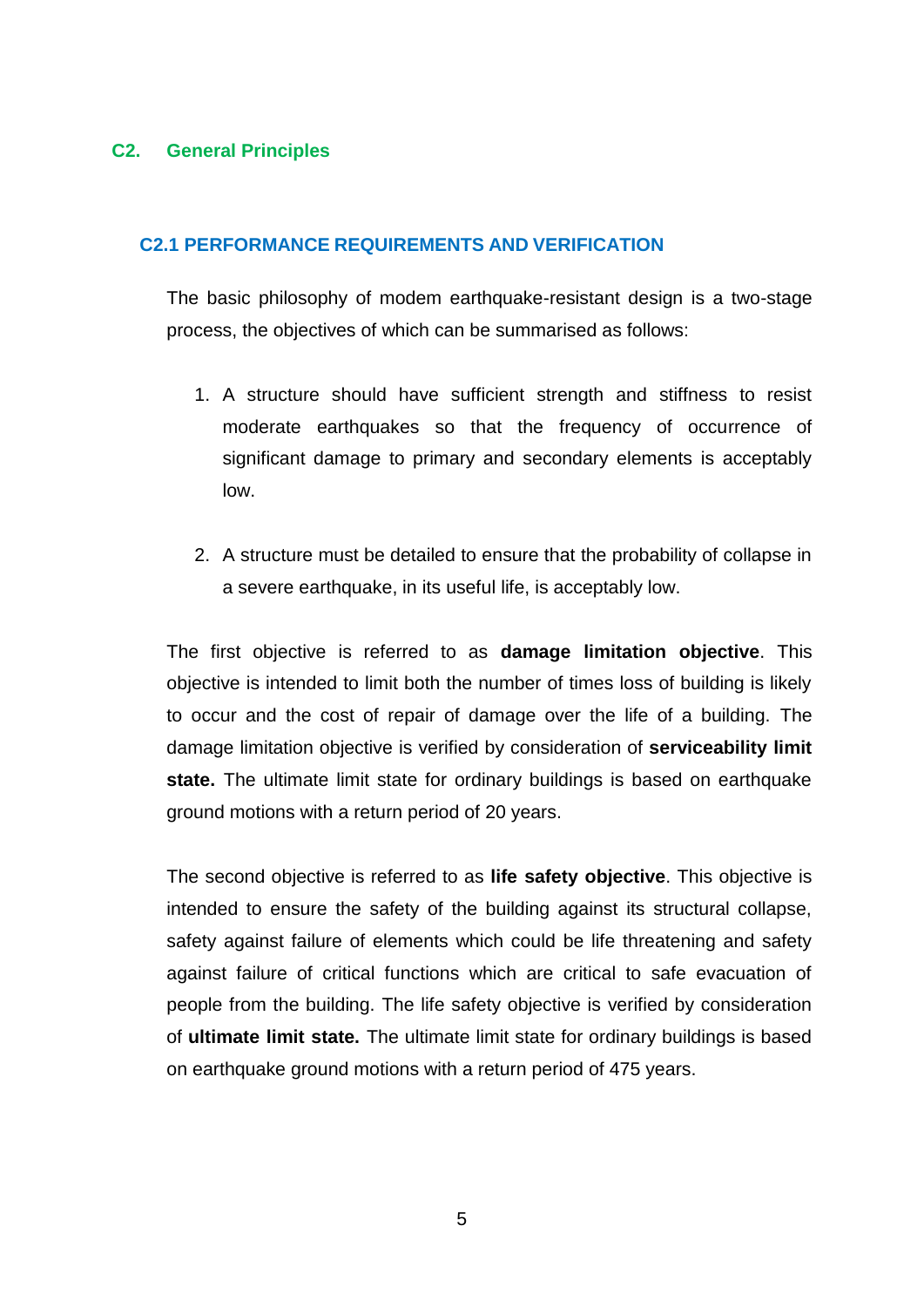# <span id="page-13-0"></span>**C2.2 GENERAL GUIDELINES FOR ARRANGEMENT OF BUILDING STRUCTURAL SYSTEMS**

Past earthquakes have repeatedly demonstrated that simple, symmetrical structures have the best seismic performance. The main reasons for this are that the performance is more predictable and that there is less ductility demand in members of structures which do not respond strongly in a torsional mode. Symmetry in both directions is to be encouraged.

The response of wings on buildings with re-entrant angles (such as in H or cruciform-shaped buildings) may be different to the response of the building as a whole, and may produce high local forces. It will generally be more satisfactory to separate the sections of the structure to prevent interaction and to enable simpler analysis techniques to be employed.

It has been proven analytically and demonstrated in practice in many earthquakes that marked changes in rigidity within a structure may lead to the formation of a column-hinge mechanism which will impose excessively severe demands on the ductility required of members at that level.

Henry Degenkolb, a noted earthquake engineer of USA, aptly summarized the immense importance of seismic configuration in his words: "If we have a poor configuration to start with, all the engineer can do is to provide a band-aid improve a basically poor solution as best as he can. Conversely, if we start-off with a good configuration and reasonable framing system, even a poor engineer can't harm its ultimate performance too much."

Therefore, following are the important aspects that needs to be followed for good seismic performance of buildings:

- 1. Structural simplicity
- 2. Uniformity, symmetry and redundancy
- 3. Adequate lateral resistance and stiffness
- 4. Diaphragm action
- 5. Adequate foundation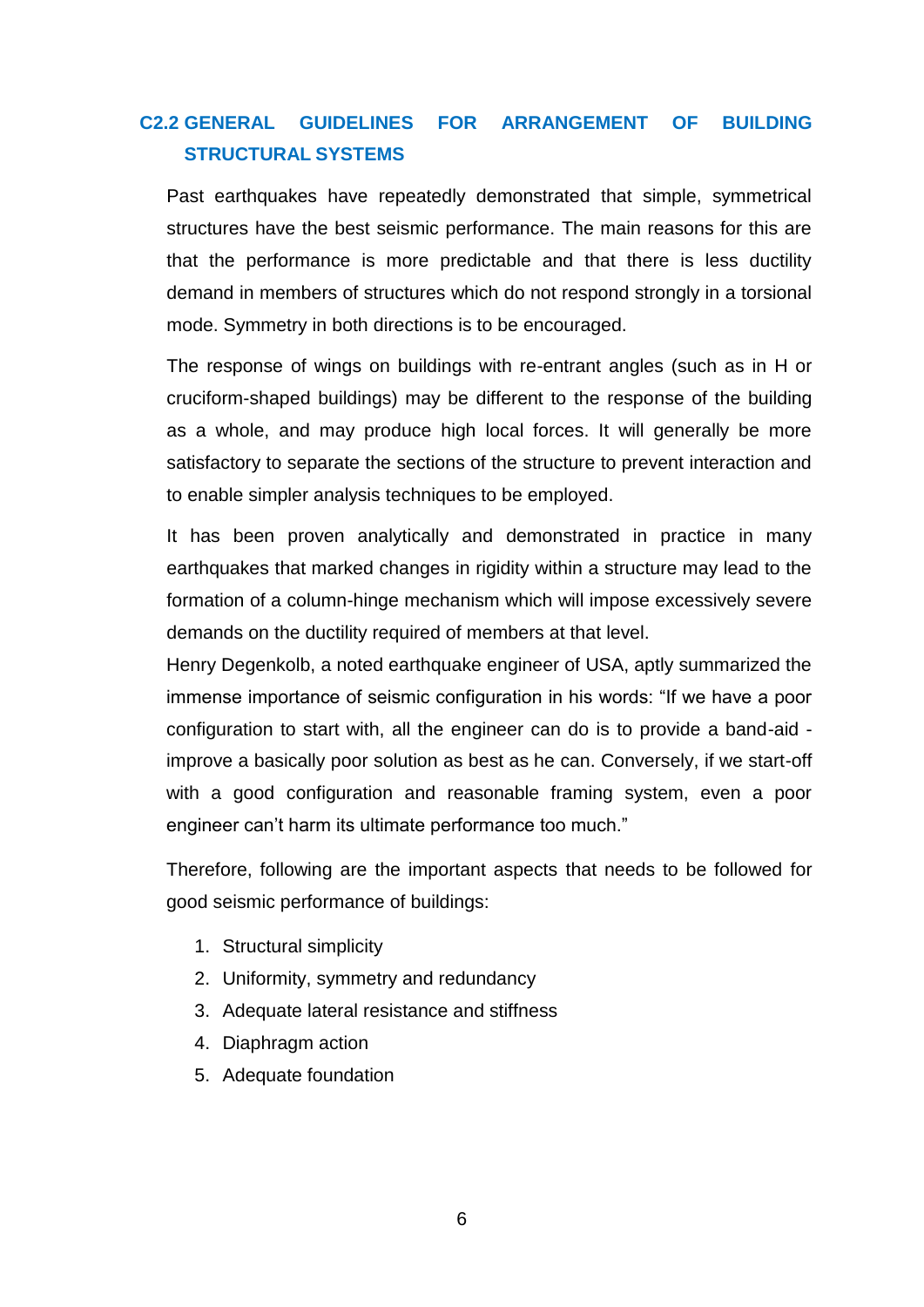### <span id="page-14-0"></span>**C2.3 RESPONSE TO EARTHQUAKE GROUND MOTION**

#### <span id="page-14-1"></span>C<sub>2</sub> 3 1 Ground Motion

The ground motion due to an earthquake is resolved into three orthogonal directions, two in horizontal direction and one in vertical direction. In general, vertical acceleration component is much lower than the horizontal acceleration components. Further, the factor of safety for gravity loads, e.g., dead and live loads, is usually sufficient to cover the earthquake induced vertical accelerations. Thus, safety during horizontal acceleration is the main concern in seismic design of normal structures.

#### <span id="page-14-2"></span>**C2.3.2Response of Structure**

The ground motion affects the response of structures in a number of ways. The ground motion induces inertia forces to the structure. The soil on which the structure is founded may settle, liquefy or slide due to earthquake ground motion. This code assumes that soil on which the structure is founded does not settle, slide or liquefy during an earthquake.

## <span id="page-14-3"></span>C<sub>2</sub> 3 3 Soil-structure Interaction

If there is no structure, motion of the ground surface is termed as free field ground motion. In normal practice, the free field motion is applied to the structure base assuming that the base is fixed. But this is valid only for structures on rock sites. It may not be an appropriate assumption for soft soil sites. Presence of a structure modifies the free field motion since the soil and the structure interact, and the foundation of the structure experiences a motion different from the free field ground motion. Soil structure interaction (SSI) accounts for this difference between the two motions. The soil structure interaction generally decreases lateral seismic forces on the structure, and increases lateral displacements and secondary forces associated with P-delta effect. For ordinary buildings, the soil structure interaction is usually ignored.

SSI is not to be confused with site effects. Site effects refer to the fact that free field motion at a site due to a given earthquake depends on the properties and geological features of the subsurface soils also.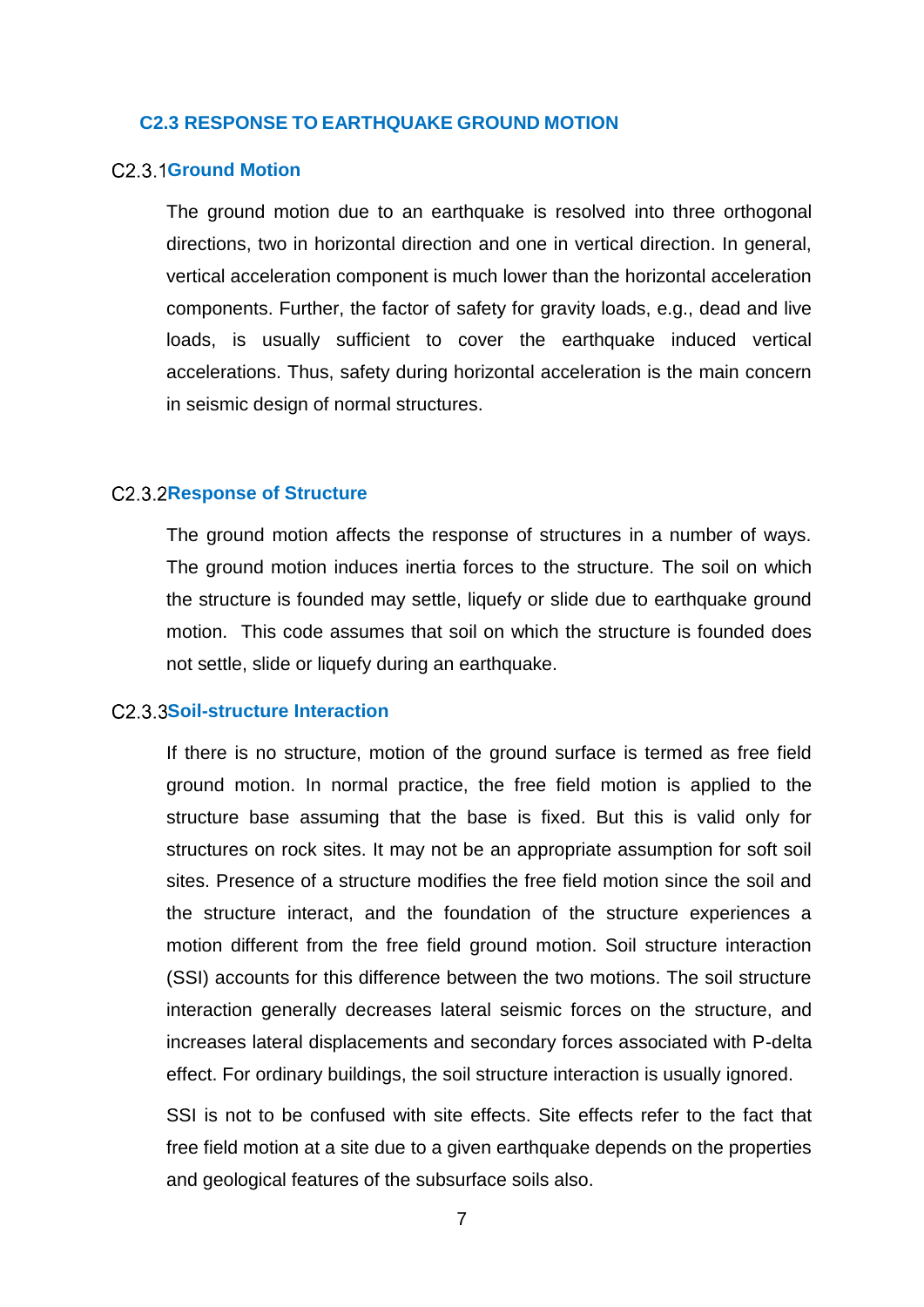#### <span id="page-15-0"></span>**C2.4 CAPACITY DESIGN**

The objective of capacity design is to ensure that in the event of a major earthquake a ductile failure mechanism can develop, which will enable the structure to survive the earthquake without collapse. This process requires the designer to select a suitable ductile failure mode and then proportion the structure so that other non-ductile failure modes cannot develop.

With this arrangement, the strength of the potential inelastic zones limits the structural actions imposed on the other structural members or zones of members.

#### <span id="page-15-1"></span>**Potential Plastic Zones**

For multi-storey buildings, where the lateral force resistance is provided by moment resisting frames, the selected potential ductile failure mechanism is generally based on the beam-sway mode. For buildings where lateral resistance is provided by walls, the selected failure mechanism generally involves the development of plastic hinges at the bases of the walls. For buildings, where lateral resistance is developed by braced frames, the failure mechanism involves the braces or eccentric links in the beams between the offset braces. A key part of capacity design is to identify the potential inelastic zones and then detail these zones so that they can resist the required deformation without significant loss of strength.

#### <span id="page-15-2"></span>C2.4.2Level of Detailing

The magnitude of the deformation that an inelastic zone can sustain depends on the level of detailing that is used. For example, the deformation that can be sustained by a steel beam depends upon how potential buckling of the inelastic zone is controlled. Thus the required level of constraint against buckling increases with the magnitude of the inelastic deformation that the zone is required to be capable of sustaining.

#### <span id="page-15-3"></span>**C2.4.30 verstrength Actions**

To ensure that the intended ductile failure mechanism develops in preference to other failure mechanisms, the maximum likely strength, known as the Overstrength, that each potential inelastic zone can sustain is evaluated. Material Standards define how these over strengths are calculated. In this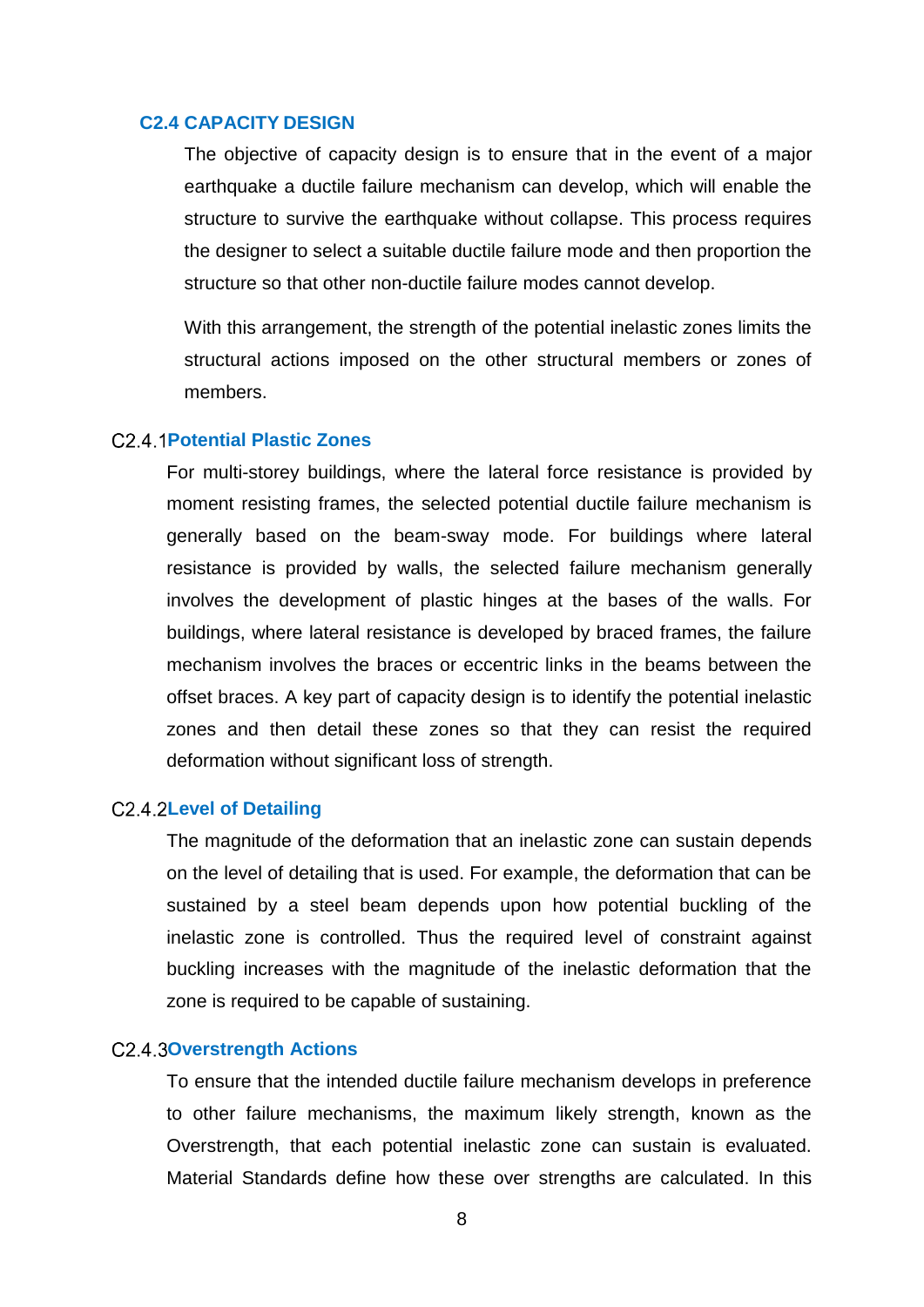calculation, the Overstrength should be assessed from the combinations of actions, which allows the most critical actions to be transmitted to the adjacent zones.

## <span id="page-16-0"></span>**C2.5 BASIC ASSUMPTIONS**

- (a) The probability of occurrence of strong earthquake shaking is low. So is the case with strong winds. Therefore, the possibility of strong ground shaking and strong wind occurring simultaneously is very low. Thus, it is commonly assumed that earthquakes and winds of very high intensity do not occur simultaneously.
- (b) It is difficult to precisely specify the modulus of elasticity of materials such as concrete, masonry and soil because its value depends on factors such as stress level, loading condition (static versus dynamic), material strength and age of material. For such materials, there tends to be large variation in the value of E. Further, the actual concrete strength will be different from the specified value. Modulus of elasticity of masonry has even larger variation than that for concrete. Hence, the code simply allows the modulus of elasticity for static analysis to be used for earthquake analysis also.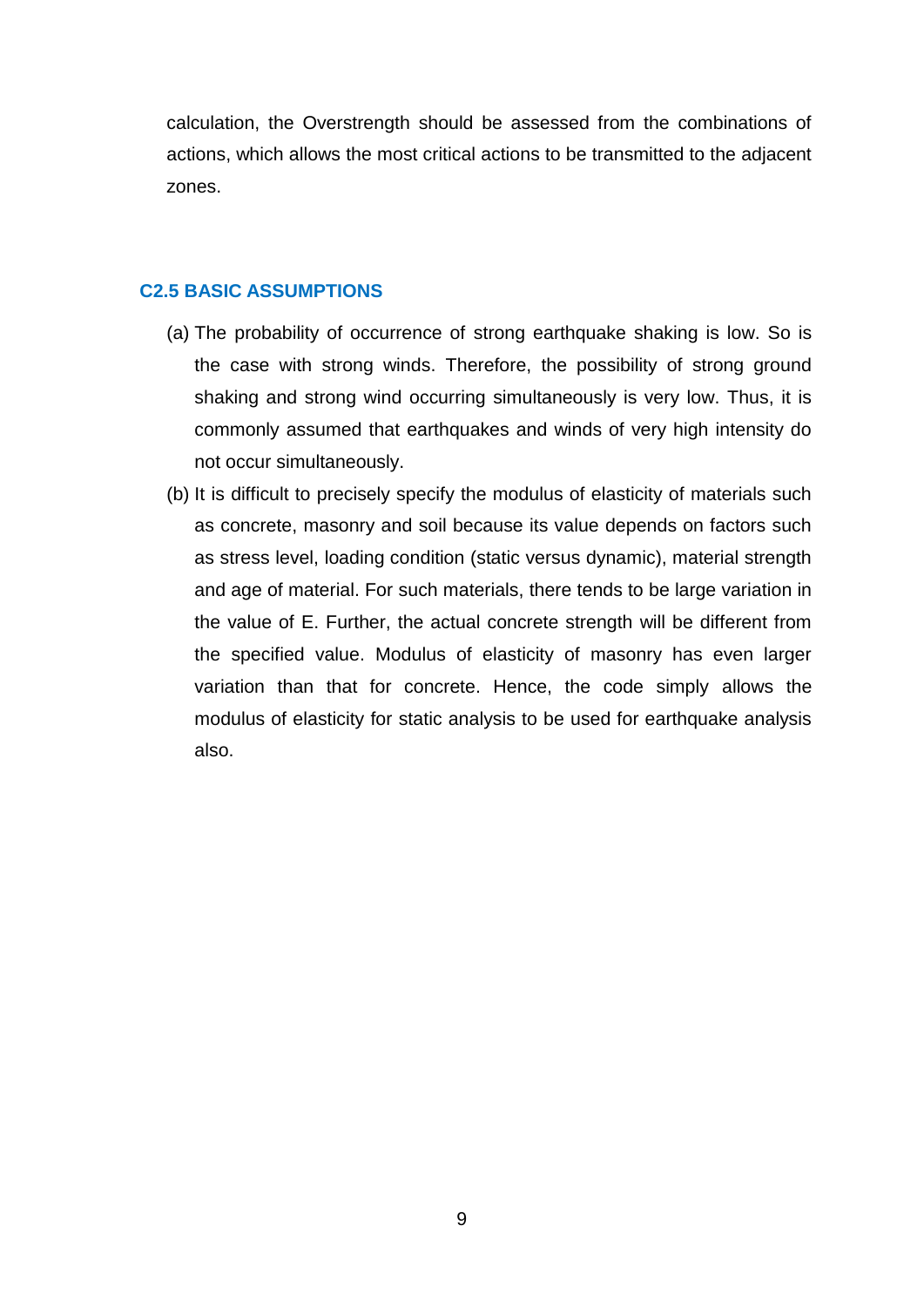## **PART 2 STRUCTURAL ANALYSIS AND DESIGN**

#### <span id="page-17-0"></span>**C3. Scope of Analysis**

#### <span id="page-17-1"></span>**C3.1 STRUCTURAL ANALYSIS METHODS**

The simplest and readily-applied method for determining and distributing earthquake induced loads is the Equivalent Static Method. This method should only be applied to simple, regular structures which do not have marked changes in the mass/stiffness ratios of the individual floors.

Other structures which will perform in a less predictable manner should be analyzed using a dynamic method such as the Modal Response Spectrum Method. Variations in a structure may cause the horizontal floor deflections (and hence the earthquake-induced inertia loads) to be irregular, and hence impossible to predict accurately using an empirical shear distribution.

# <span id="page-17-2"></span>**C3.2 APPLICABILITY OF ANALYSIS METHODS**

#### <span id="page-17-3"></span>**Equivalent Static Method (ESM)**

The Equivalent Static Method is permitted to be used in building having height less than 15 m or time period less than 0.5 seconds regardless of irregularity. Even though higher modes may contribute to the overall response of the structure, regular structures up to 40 meters are permitted to be analyzed using equivalent static method.

This method provides a simple way to incorporate the effects of inelastic dynamic response into a linear static analysis. This method is applicable to structures without significant discontinuities in mass and stiffness along the height, where the dominant response to ground motions is in the horizontal direction without significant torsion.

### <span id="page-17-4"></span>**Modal Response Spectrum Method (MRSM)**

In irregular structures, higher mode actions have significant influence in the overall performance of the structure. These higher mode actions cannot be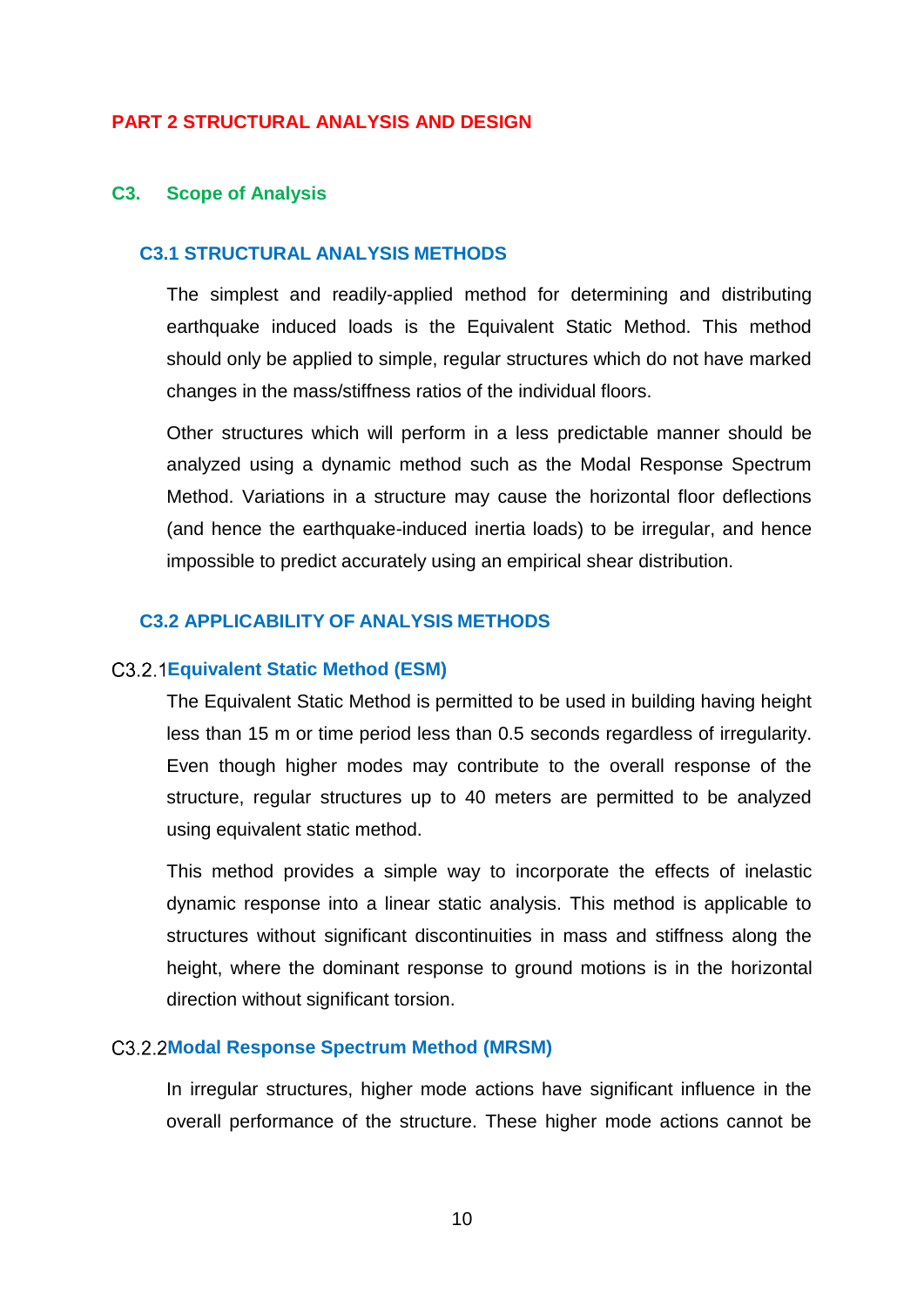modeled effectively by equivalent static method only. Modal response spectrum method is used for capturing these higher mode actions.

#### <span id="page-18-0"></span>**C3.2.3 Elastic Time History Analysis**

The elastic time history analysis method is included in the present version of code as an alternate to modal response spectrum method. The elastic time history analysis is used as a basis for structural design rather than to predict the behavior of the structure. One of the major advantage of this method over the modal response spectrum method is that signs of the output forces such as bending moments, shear forces and axial forces are preserved. In modal response method these signs are lost in performing SRSS and CQC combination methods.

## <span id="page-18-1"></span>C<sub>3</sub>.2.4 Non-linear Methods

In the present revision of the code, apart from the linear elastic analysis, nonlinear methods are also introduced. Non-linear static analysis and non-linear time history analysis has been introduced. These methods are introduced so that the engineers will be able to verify the performance of existing or retrofitted structures.

Non-linear dynamic analysis is likely to provide the most realistic representation of how a structure will perform during sever earthquake shaking.

## <span id="page-18-2"></span>**C3.3 APPLICATION OF SEISMIC FORCES**

The peak ground acceleration does not occur simultaneously in two orthogonal horizontal directions. This clause permits to consider the design ground motion separately in each perpendicular directions separately and assumed not act simultaneously. If at a given instant, the ground motion is in any direction other than orthogonal direction, one can resolve it into the two orthogonal directions, and the building will still be safe if it is designed for in the orthogonal direction separately.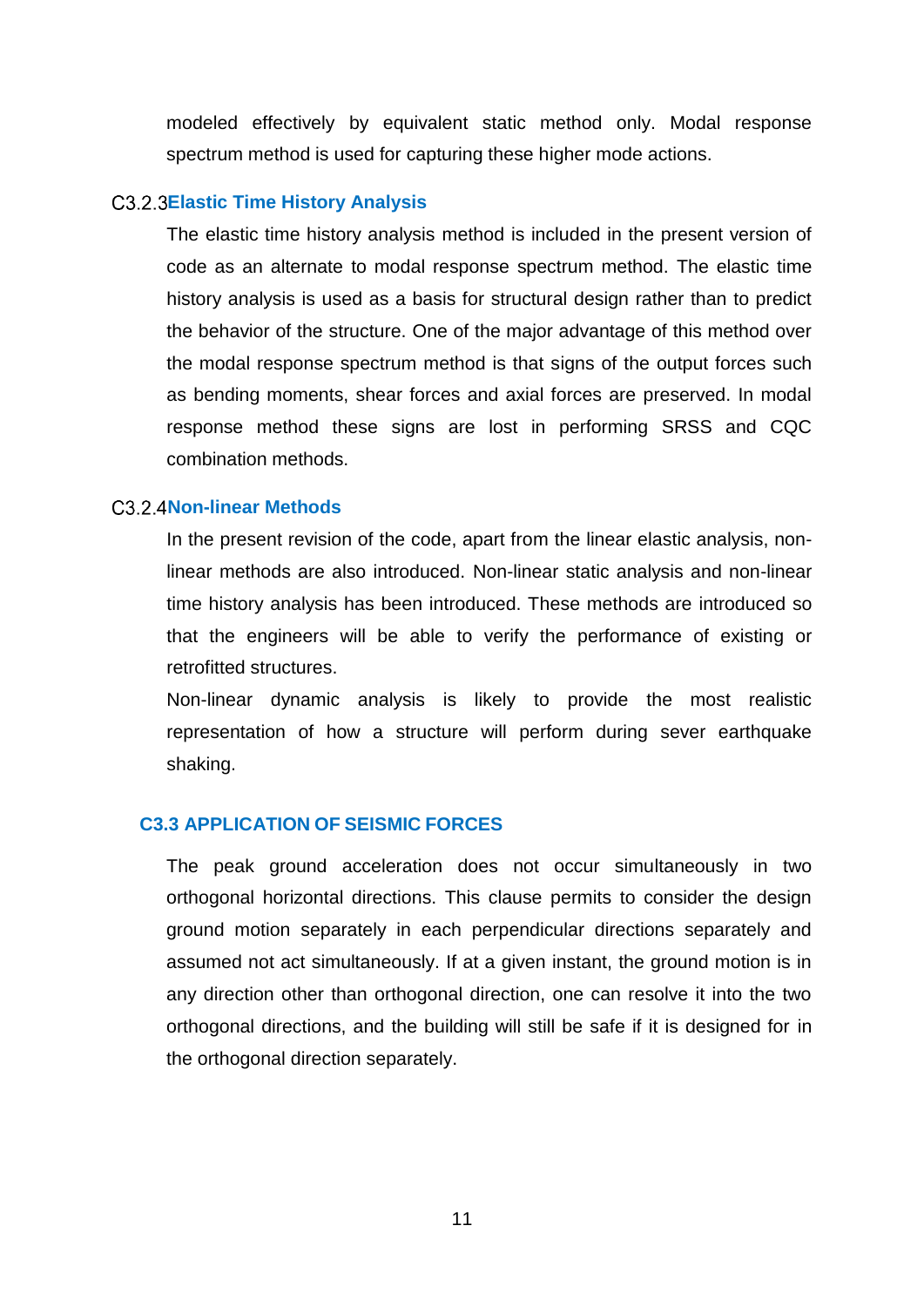### <span id="page-19-0"></span>**C3.4 EFFECTIVE STIFFNESS OF CRACKED SECTIONS**

Cracking is unavoidable in reinforced concrete structures as well as masonry structures. The presence of cracks complicates the determination of the stiffness (flexural, torsional or axial) of a reinforced concrete member. Accordingly, certain simplified assumptions are made for the estimation of cracked stiffness. A rational analysis is recommended to be performed in arriving at the elastic flexural and shear stiffness properties of cracked concrete and masonry elements.

#### <span id="page-19-1"></span>**C3.5 DESIGN METHODS**

Previous version of the code has permitted to use Working stress method as well as limit state method for design of structures. The current version now permits only Limit State Method (LSM).

# <span id="page-19-2"></span>**C3.6 LOAD COMBINATIONS FOR LIMIT STATE METHOD**

#### <span id="page-19-3"></span>**Load Combinations for Parallel Systems**

The load combination has been completely revised in the current version of the code. In the previous version, load combination for gravity loading (dead load and live load) was not included. In the proposed load combination, a factor of safety of 1.2 is assigned to dead load and a factor of safety of 1.5 is assigned to live load. As dead load tends to be more predictable and uniform, smaller factor of safety value is adopted. However, as live load tends to be more variable a larger factor of safety value is adopted.

Where seismic load effect is combined with dead and live load effects, a factor of unity is assigned to seismic load. This is different from the load combination factor in previous version of code where a factor of 1.25 is assigned to seismic load. The intention of application of load factor to various load effects is to avoid the failure of structural elements under maximum loads likely to occur during the building's economic life. However, this approach is not appropriate for modern seismic design approach which is based on ductility. It is illogical to assign a factor greater than unity to a force level that has already been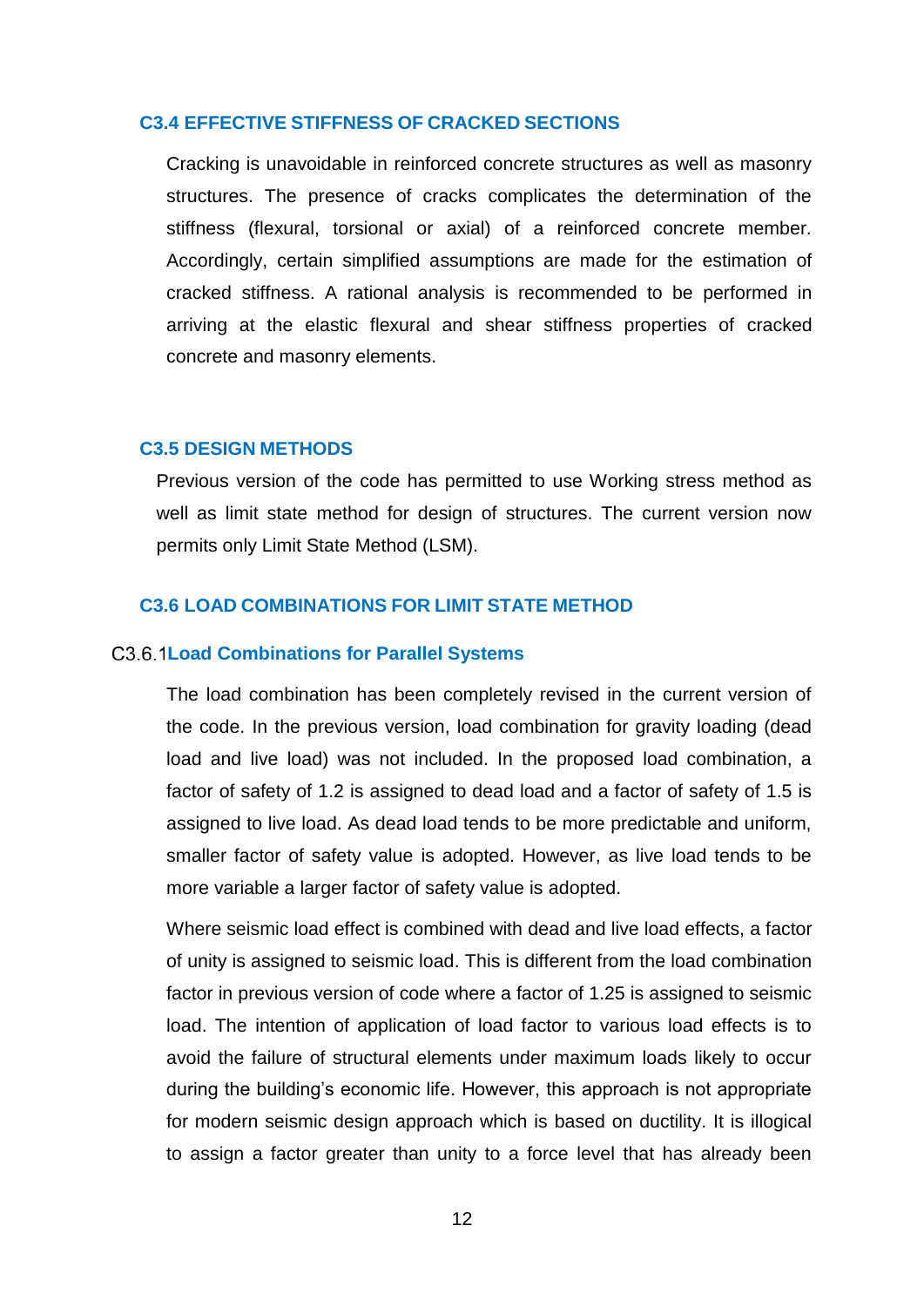reduced from the level corresponding elastic force level. Applying a factor greater than unity merely implies a reduction of expected ductility requirement.

Dead and live load factor in the load combination involving earthquake load has been also been made consistent with the calculation of seismic weight. It is not consistent to assign a load factor greater than to dead and live load during computation of member forces while calculating the seismic weight with dead load factor of unity and live load factor as a fraction less than unity.

#### <span id="page-20-0"></span>**Load Combinations for Non- Parallel Systems**

In buildings with non-orthogonal lateral load resisting system, the lateral load resisting elements may be oriented in a number of directions. Designing for orthogonal directions separately will be un-conservative for elements not oriented along orthogonal directions.

A lateral load-resisting element (frame or wall) offers maximum resistance when the load is in the direction of the element. But in structures with nonorthogonal lateral load resisting systems, it may be tedious to apply lateral loads in each of the directions in which the elements are oriented. For simplicity, the building may be designed for the simultaneous effects due to full design earthquake load in one direction plus 30 percent of design earthquake load along the other horizontal direction. In this case, the following load combination shall be adopted.

# <span id="page-20-1"></span>**C4. Seismic Hazard**

# <span id="page-20-2"></span>**C4.1 ELASTIC SITE SPECTRA FOR HORIZONTAL LOADING**

#### <span id="page-20-3"></span>**Elastic site spectra**

The elastic site spectra C (T) for Nepal have been derived from results of a Probabilistic seismic hazard analysis carried out as a part of this NBC 105 revision project.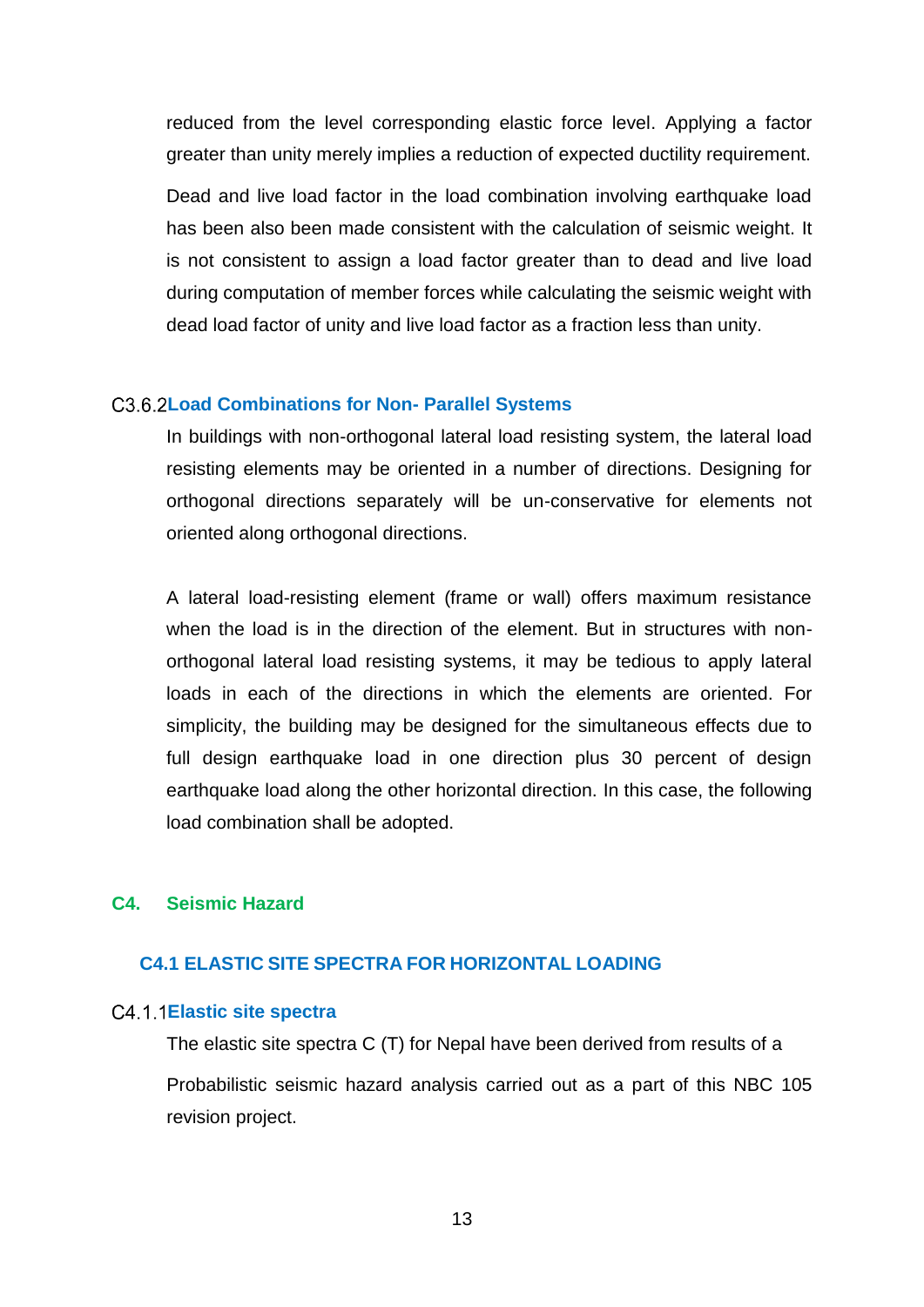The elastic site spectrum for horizontal loading, C(T), is defined as the product of the spectral shape factor, Ch(T), seismic zoning factor, Z and the importance factor. The spectral shape factors  $C_h(T)$  for each of the site subsoil classes are normalized by the codified peak ground acceleration for rock. The zoning factor Z is a mapped quantity calculated using probabilistic seismic hazard model. Zoning factor,  $Z$  is multiplied by  $C_h(T)$  produces the code representation of the 475-year spectrum for the location and site conditions. The importance factor I is the multiplication factors required to produce the code representations of the spectra for return periods other than 475 years, as required for the serviceability limit state or for the ultimate limit state for various combinations of function category and design working life.

### <span id="page-21-0"></span>**Spectral Shape Factor, C<sup>h</sup> (T)**

Two types of the spectral shape factors,  $C_h(T)$  are defined for the equivalent static method and for the modal response spectrum (MRS) or nonlinear time history analysis methods. For the modal response spectrum and non-linear time history analysis,  $C_h(T)$  is defined in terms of smooth approximations to the shapes of the estimated hazard spectra for the various site classes. For the equivalent static method, the coefficients for periods less than 0.1 s are taken as the 0.1 s values over the whole period band 0.0 s to 0.1 s for Soil Categories A, B and C. For soil type D, the coefficients for period less than 0.5 s are taken as 0.5 s values over whole period band 0.0 to 0.5 s. This is to overcome problems with estimating short fundamental periods accurately.

The corner period  $T_c$  at the long-period end of the plateau at the peak of the spectrum depends on the site class. For soil type A, B, C and D, the corner period  $T_c$  are 0.5 s, 0.7 s, 1.0 s and 2.0 s respectively.

#### <span id="page-21-1"></span>**C4.1.3Site Subsoil Category**

Four types of sub soil category are proposed. Very soft soil category is added in addition to previous three categories. This new soil category represents a very soft soil found in Kathmandu valley core where there is deep deposit of clay. The soil types are as follows: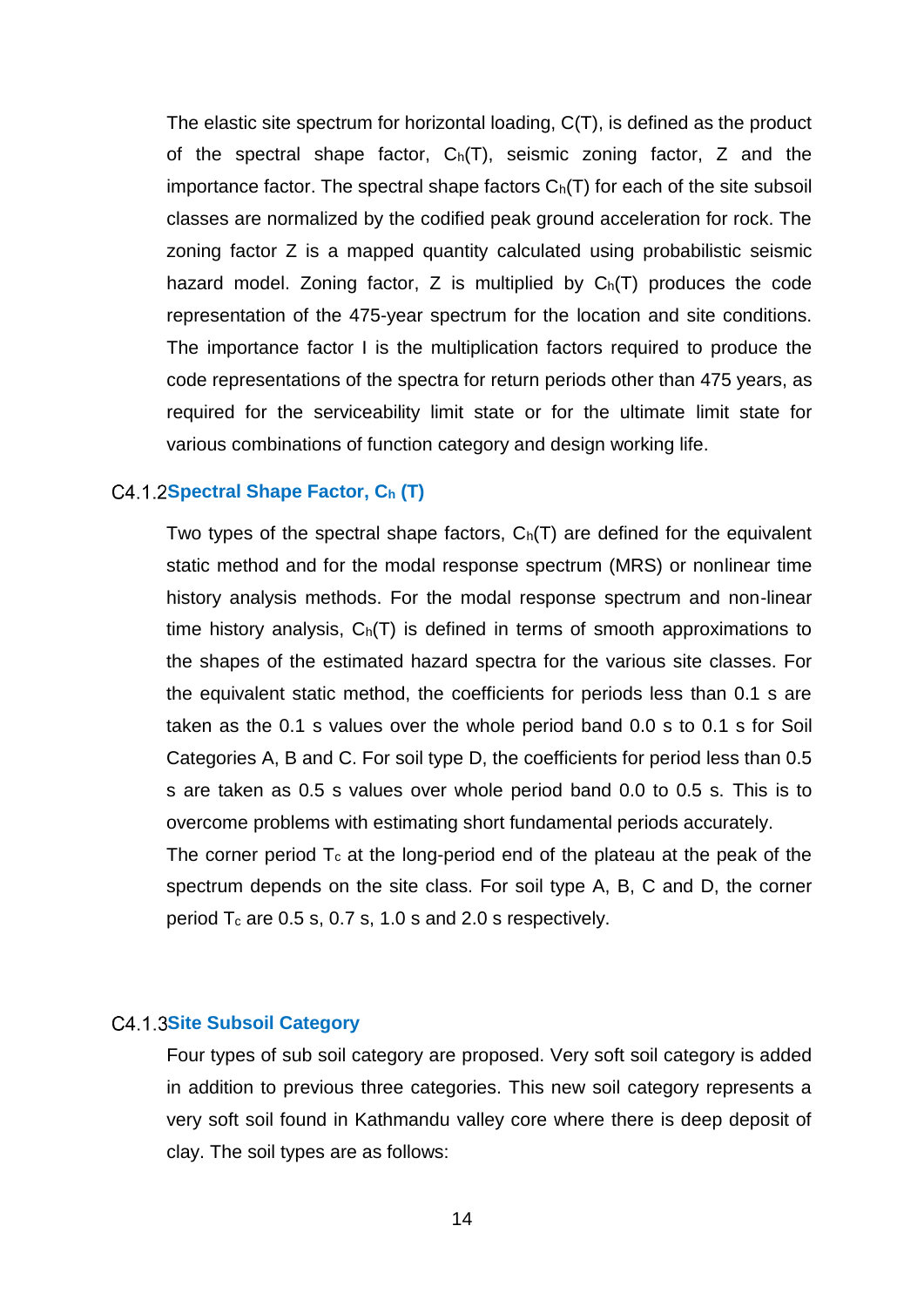- Stiff or hard soil sites
- Medium soil sites
- Soft soil sites
- Very soft soil sites

Site class definitions consider both soil type and depth, which determine a site's dynamic stiffness and period. These in turn are major factors in determining the site's dynamic response characteristics, along with the impedance contrast with underlying rock, the damping of the soil, and its degree of nonlinearity.

Seismic motions at the surface of a soil deposit can have significantly different characteristics from motions at the underlying bedrock and different types of soil deposits modify the bedrock motions differently. Depending on the depth, shear modulus and plasticity of the soil deposit as well as the intensity, frequency content and duration of the bedrock motions, the seismic motions can be amplified or de-amplified at the ground surface. The local site effect is acknowledged universally in most seismic design codes, but different codes account for this effect differently.

Codes such as IS 1893: 2016, NZS1170.5, EC8 and ASEC 7-16 currently considers a hard to soft soil hierarchy in terms of expected spectral acceleration response. In other words, the specified spectral shape factor reduces as the soil gets harder. For any value of natural period, the elastic design demand for a soft soil is either equal to or greater than (more than three times at some periods) that for a harder soil. However, this is in contrast with the basic structural dynamic principle that stiffer systems attract greater force.

The origin of the notion that soft soils amplify earthquake motions travelling from the bedrock underneath, which appears to be the basis of the local site effect consideration currently adopted in most seismic codes can be tracked to some reported evidences observed in the previous earthquakes; especially the Mexico City earthquake. Nevertheless, there are several evidences which also indicate higher amplification in a rock than on a soil site. One such

15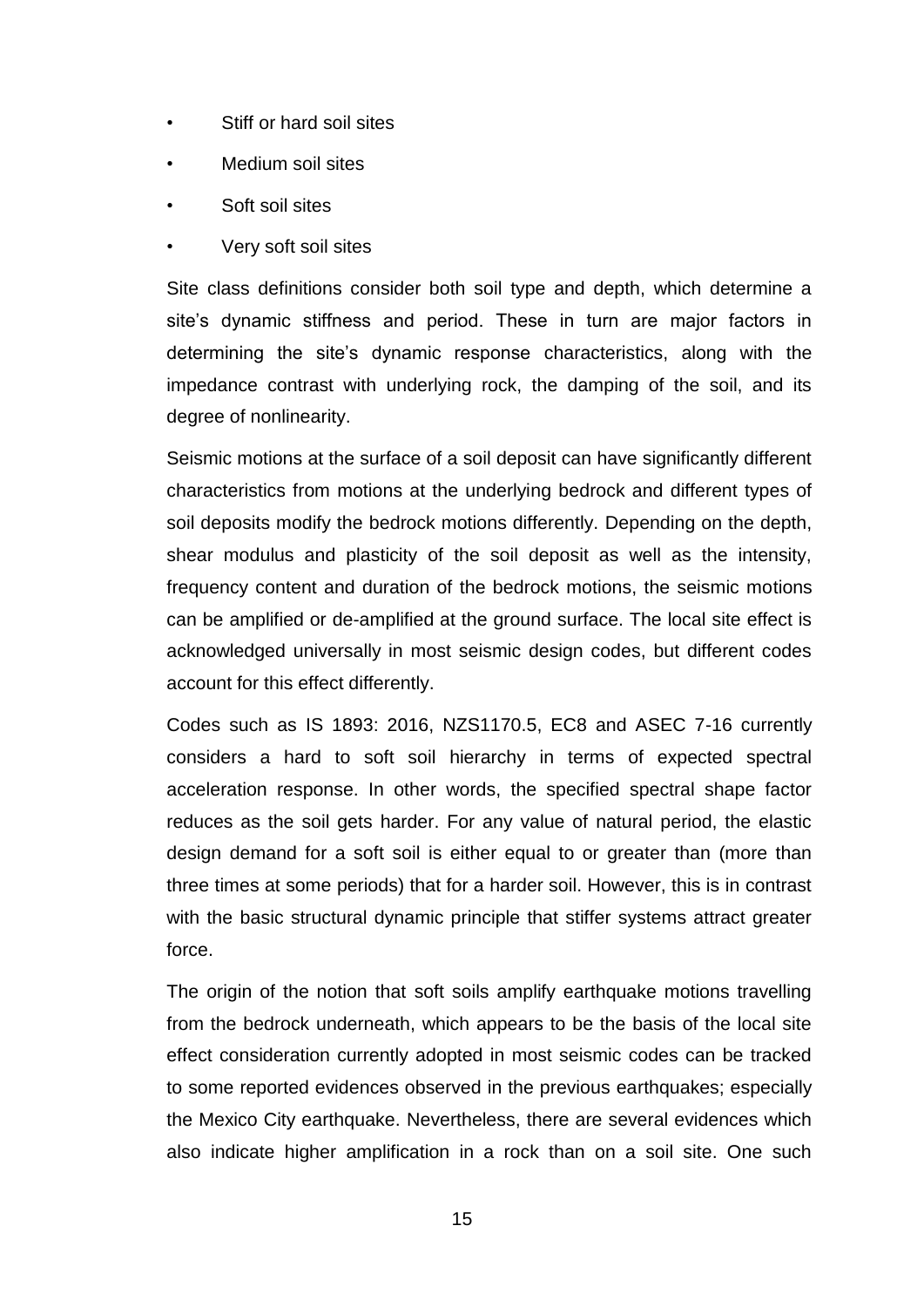evidence is the statistical study [Seed et al. 1976] using 147 records from the western USA (Dhakal).

A separate verification of this theory was conducted for the soil site available in Nepal. The study has verified this theory and thus the new elastic site spectra was developed based on this verification.

Detailed study of the soil-site response was conducted using the nonlinear site response analysis program DEEPSOIL. For this purpose a suite of ground motions (20 in numbers) is retrieved from PEER NGA-West 2 database and the methodology used for selecting response spectrum compatible suite of ground motion is described in (Jayaram, Lin, Eeri, & Baker, 2011) which is used for arriving at the best suite of ground motion. Figure 4-1 depicts the suite of ground motion compatible with the UHS at 10% probability of exceedance in 50 years.



*Figure 4-1 Ground motion selection for site response analysis*

The response of soil column to a suite of ground motions shown in Figure 4-1 is examined, and observations are depicted in figure 4-2. The average of a suite of ground motion assumed to be recorded at bedrock is denoted by Mean of bedrock in Figure 4-2.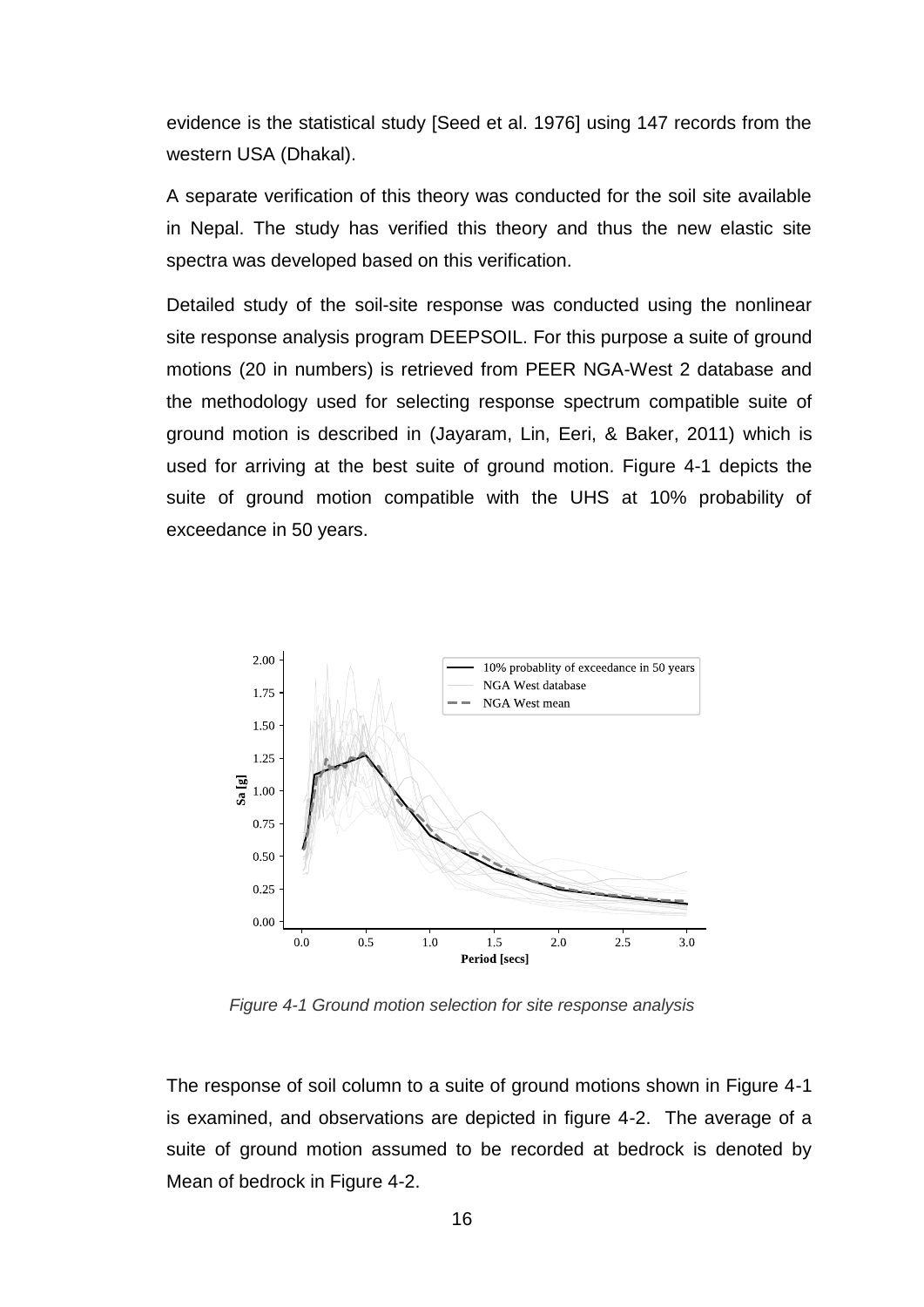The response of the soil column to each of the ground motion is evaluated and the ratio of free field ground motion to bedrock ground motion termed as amplification factor at each period of interest is evaluated whose average is computed and it is denoted by *Mean of amplification factor.* The UHS at 10% probability of exceedance evaluated at the bedrock is denoted by *10% probability of exceedance in 50 years* and the influence of mean of amplification on this is observed which is represented by *Modified 10%*  probability of exceedance *in 50 years*. This *Modified 10% probability of exceedance in 50 years* is represented by a mathematical equation to arrive at the design response spectrum.



*Figure 4-2 Site response results (a) Site D; (b) Site B*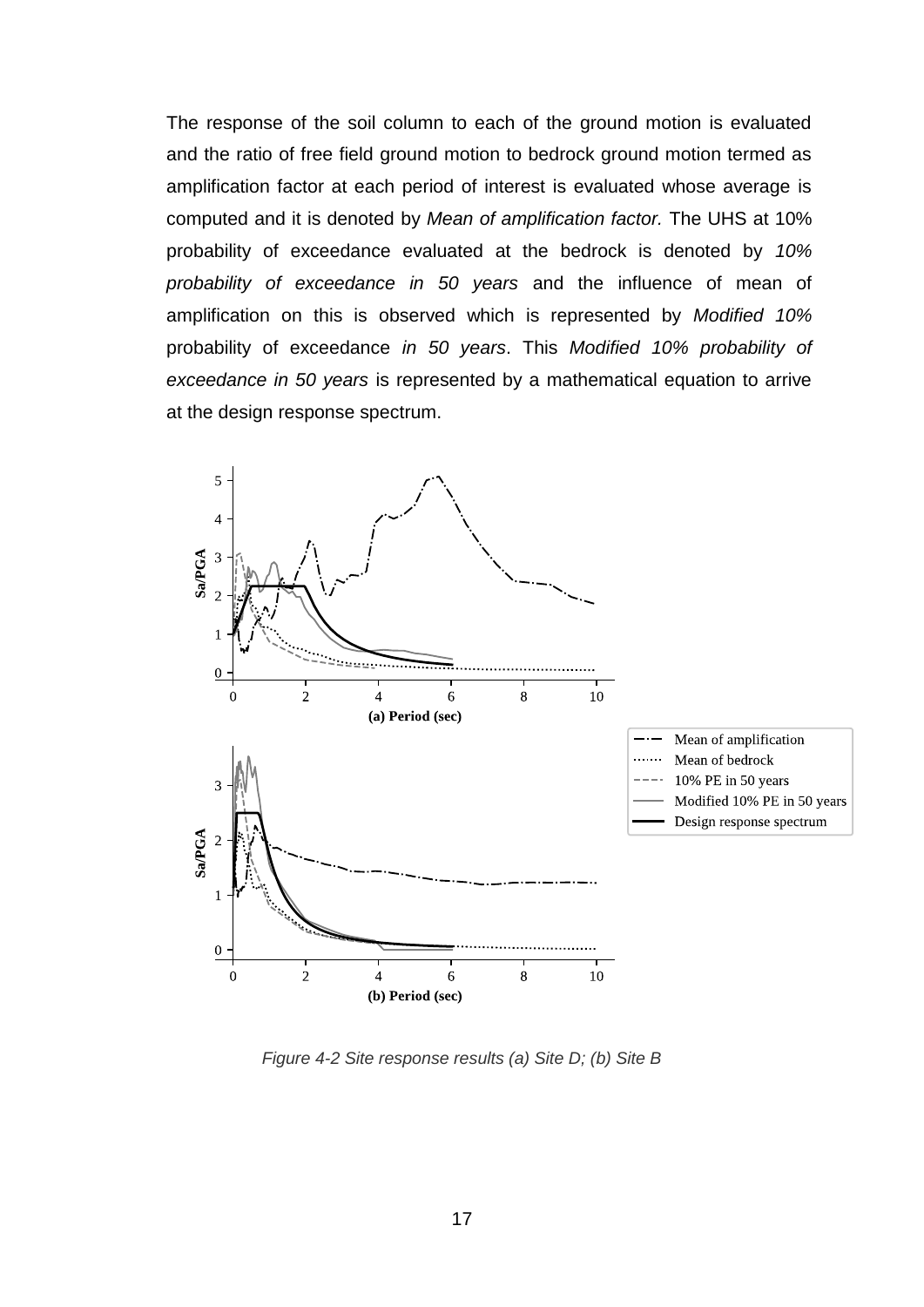The analysis showed that indeed, larger amplification at shorter periods is seen in hard soil sites (Site B) in contrast to the present assumption of higher amplification in soft soil sites.

# <span id="page-25-0"></span>**Seismic Zoning Factor (Z)**

The Seismic Zoning Factor (Z) represents the peak ground acceleration (PGA) for 475 year return period. It corresponds to the value in g of peak ground acceleration.

The values of Z were determined by probabilistic seismic hazard analysis carried out for under NBC 105 revision project. Contour map for the whole country was developed as a result of seismic hazard analysis. The exact value of Z for specific location can be easily determined from the contour map. Alternatively, value of Z has been listed in tabular form for selected cities and municipalities. The minimum value of Z is equal to 0.25.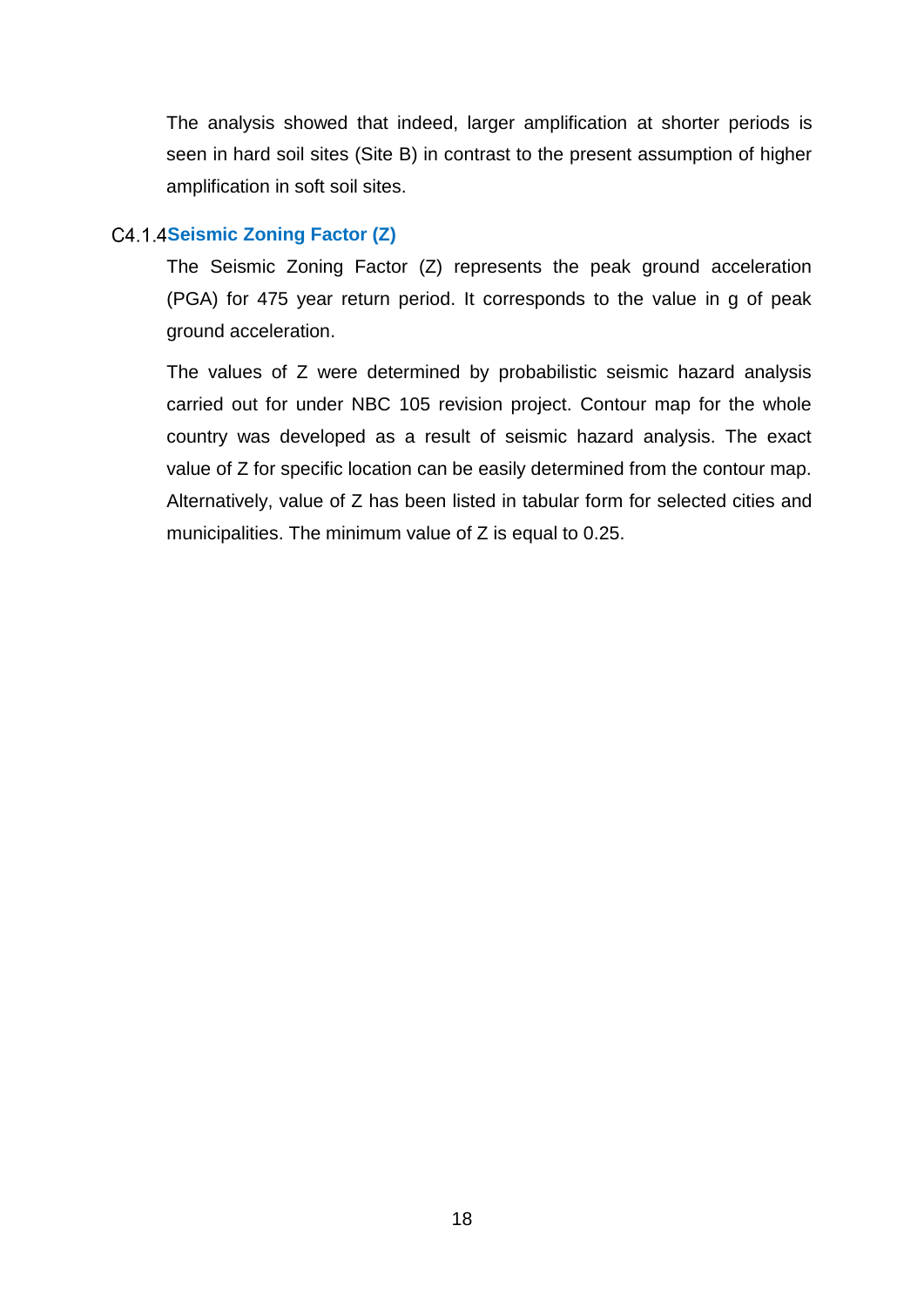#### <span id="page-26-0"></span>**Importance Classes and Importance Factor (I)**

Structures are now explicitly categorized into three Importance classes depending on the consequences of their loss of function. The importance classes are characterized by an important factor, I. Importance factor of 1.0 is associated with 475 year return period. Higher value of I represents a higher return period other than 475 year return period. Highest value of importance factor of 1.5 is assigned to structures and facilities which should remain functional during and after the design earthquake. Similarly, structures which may be used as shelter aftermath of an earthquake shall is also assigned the high importance factor.

# <span id="page-26-1"></span>**C4.2 ELASTIC SITE SPECTRA FOR SERVICEABILITY LIMIT STATE**

The elastic site spectra for Serviceability Limit State is taken as 20% of the elastic site spectra for ultimate limit state. This spectra value approximately corresponds to 20 year return period.

# <span id="page-26-2"></span>**C4.3 ELASTIC SITE SPECTRA FOR VERTICAL LOADING**

In general, vertical ground motions is lesser than the horizontal ground motion. The value of peak vertical ground motion generally varies from 1/2 to 2/3 of peak horizontal ground motion. A value of 2/3 is adopted here in this code which is based on the work on spectral shapes by Newmark and Hall.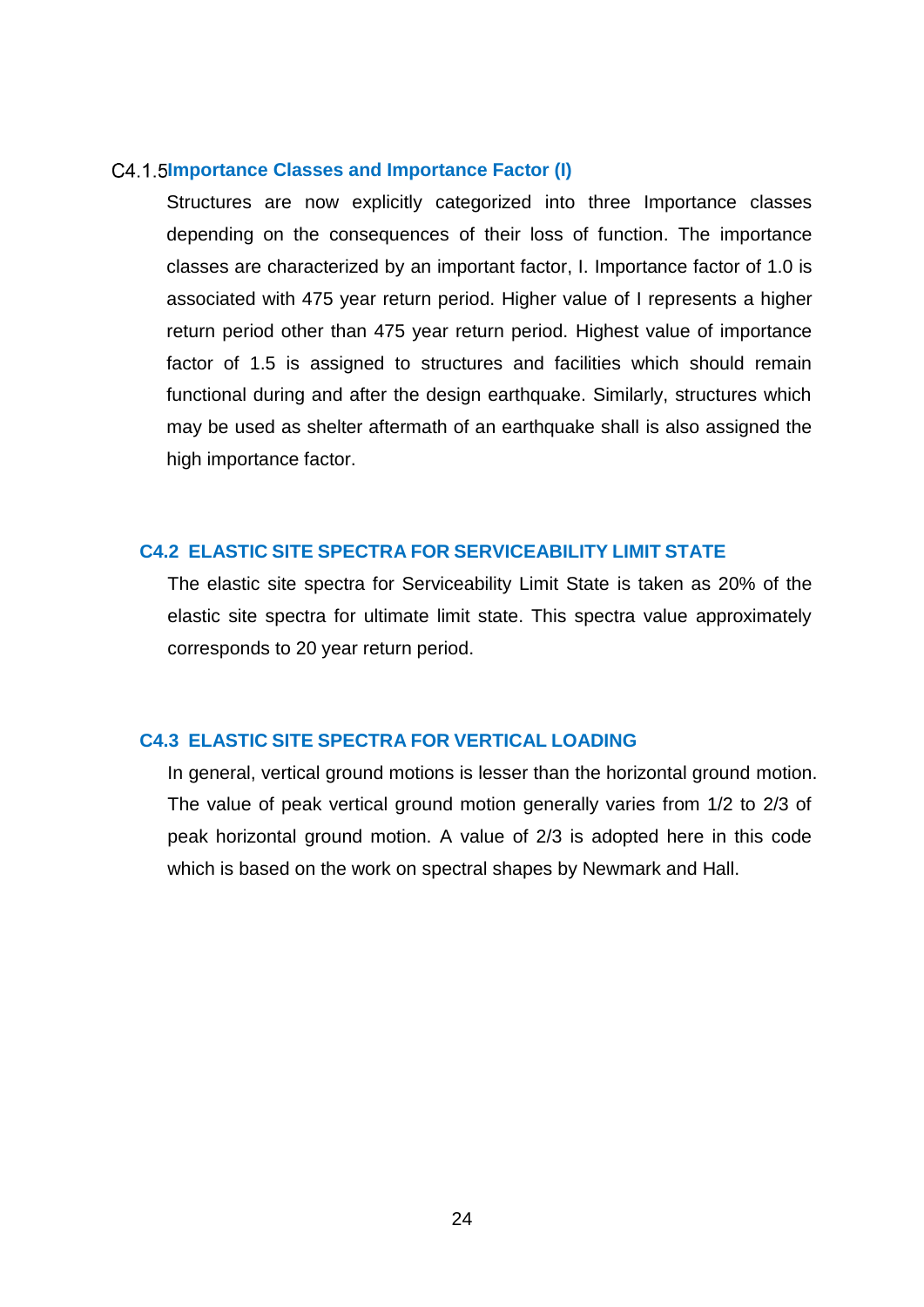#### <span id="page-27-0"></span>**C5. Dynamic Characteristics of Structures**

# <span id="page-27-1"></span>**C5.1 PERIODS OF VIBRATION**

The code envisions to estimate the time period of a building structure using Rayleigh method. Although this is a rigorous method, it may not always to feasible to calculate the time period by this method. For the matter, approximate empirical equations have also been proposed so that the engineers can estimate the time period for preliminary initial calculations of time period.

Even though, approximate methods give conservative estimates of time period in general, there are cases when these calculated time period are more than calculated from Rayleigh method. In such cases, the code proposes to adopt the conservative values among the two methods.

#### <span id="page-27-2"></span>**Rayleigh Method**

The Rayleigh method is widely recognized as a method for predicting the fundamental period of vibration of a structure since it is based on methods of structural dynamics and utilizes the actual material and member properties to form a structural stiffness matrix. The method also determines the modal shape and can be used to determine the second and third natural periods and their mode shapes. Nevertheless, there are also a number of empirical methods that have been suggested for use in determining the fundamental natural period of structures. These methods are approximate only since they do not take account of the actual shape and properties of each structure.

#### <span id="page-27-3"></span>**Empirical Equations**

A number of approximate empirical methods to assess the fundamental period of the structure have been developed. These approximate methods do not use material and section properties appropriate to the limit state under consideration. Hence it should be noted that these approximate methods can be used for initial estimates in preliminary design, or in structural checking.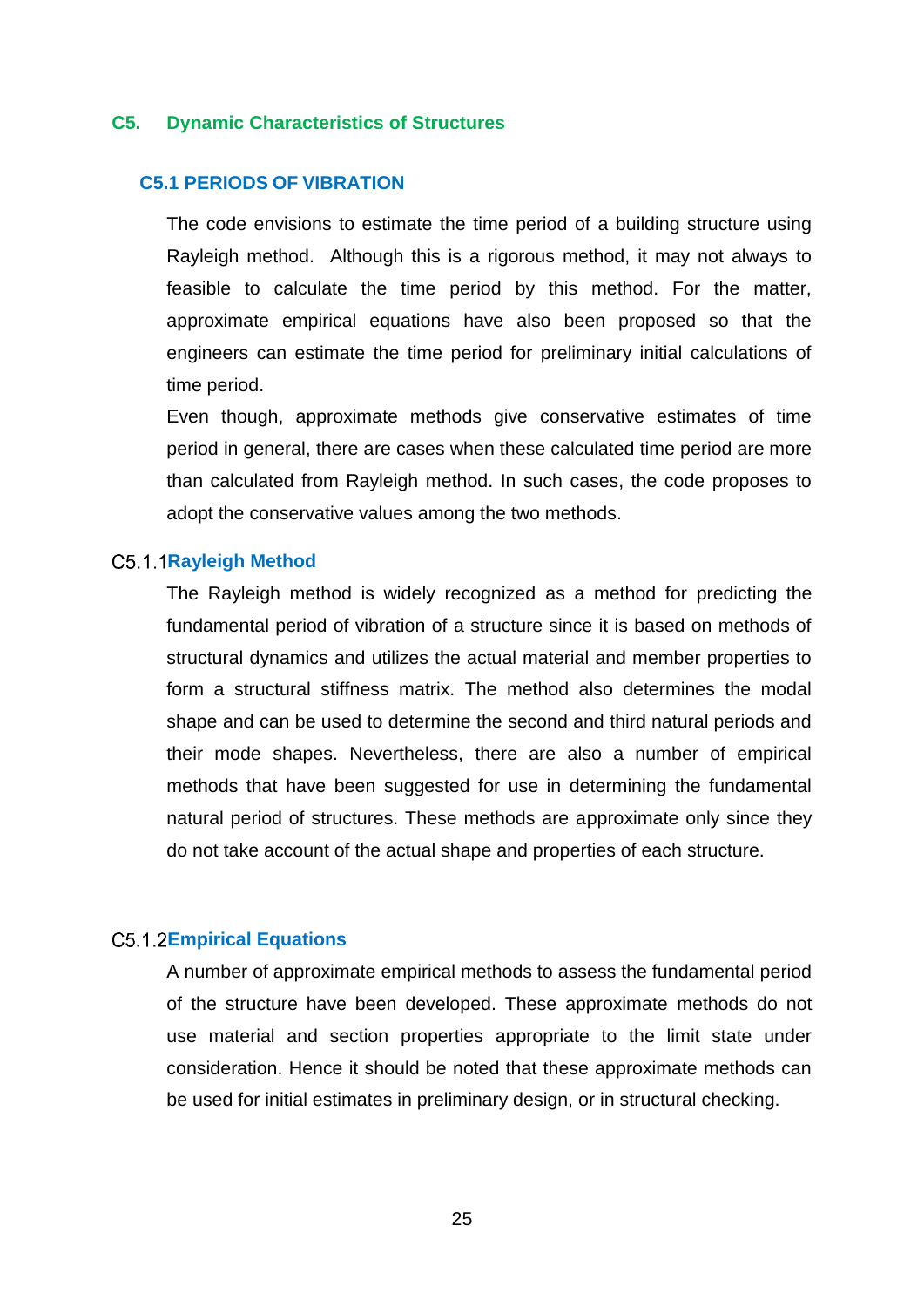#### <span id="page-28-0"></span>**Amplification of Approximate Period**

Generally, the approximate empirical equations predict the fundamental periods that are lower than the corresponding values calculated by analytical methods. Therefore, to account for this low period values, the approximate fundamental is increased by a factor of 1.25.

### <span id="page-28-1"></span>**C5.2 SEISMIC WEIGHT**

The aim of the seismic weight provisions are to estimate the actual likely weight of the structure at the time of an earthquake. It will be apparent that the probability of achieving the maximum design live load simultaneously with the design earthquake forces is extremely low. These provisions allow for a reduction in the live load, but recognize that for high design live loads (eg, storage), the actual level of live load is likely to be higher as a percentage of the design level than for the normal usage cases (eg, offices).

The probability of having any live load on roofs at the time of a severe earthquake is considered negligible.

Notwithstanding that a reduced live load is calculated for the structure as a whole, individual element must be designed for the most critical level of live load, ranging from zero to the full design live load. This is particularly true in the case of axial loads which may be critical in the design of columns or walls.

## <span id="page-28-2"></span>**C5.3 DUCTILITY FACTOR**

The choice of the structural ductility factor carries with it requirements for design and detailing of the system and these requirements must be met to ensure that the anticipated level of inelastic demand can be reliably sustained. With brittle and nominally ductile structures the inelastic deformation required is such that the normal detailing rules are usually sufficient to enable the required material strain levels to be sustained. The ductility factor gives a measure of the ductility of the structure as a whole.

It is generally accepted that it is not economically feasible to design most structures to resist earthquake-induced loads elastically. For example, a structure subjected to the EI Centro 1940 earthquake and having 10 percent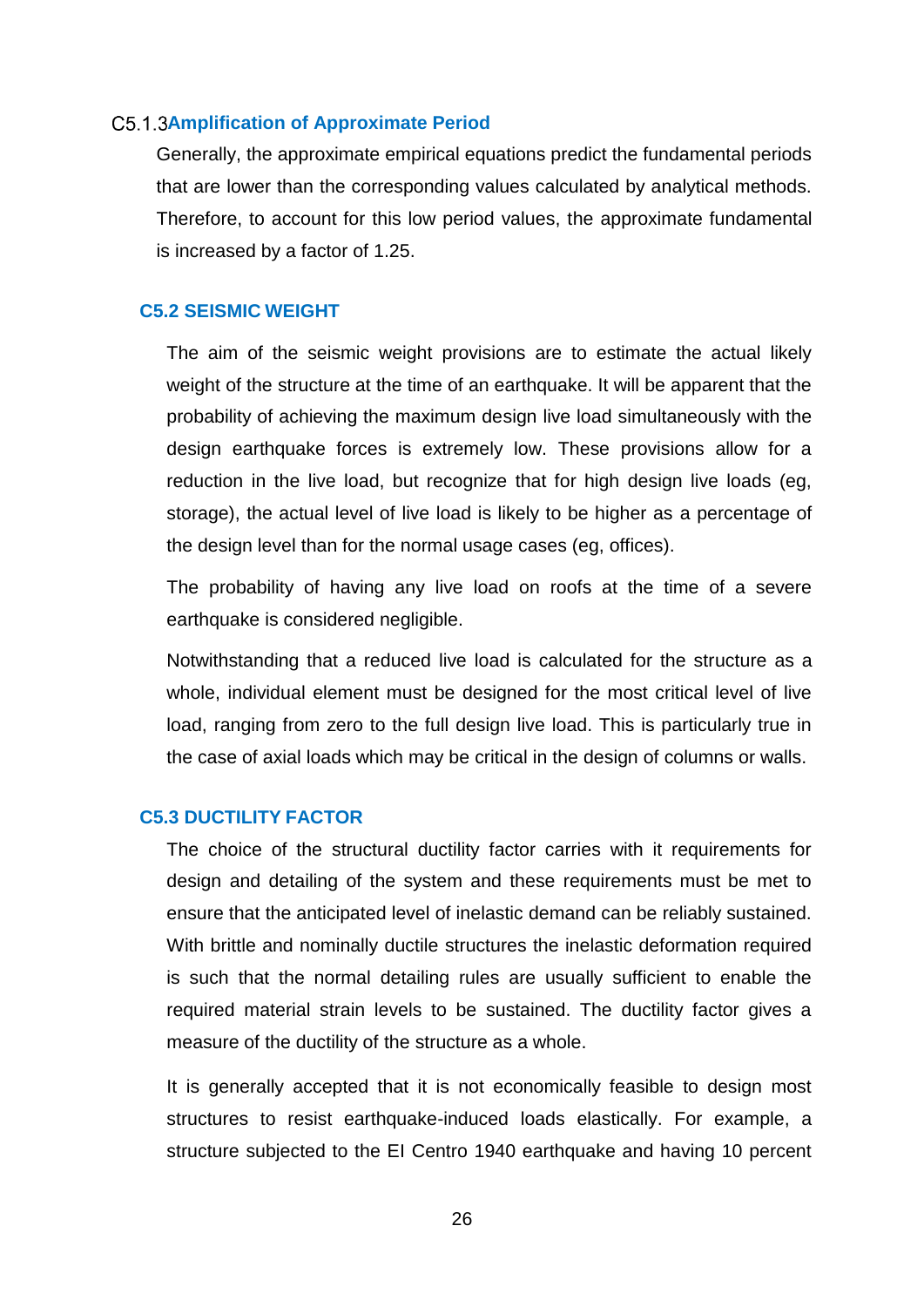damping and a natural period of 0.5 s would have an elastic acceleration response of approximately 0.6 g (see Figure 5-2).



*Figure 5-1 Idealized response of a single degree of freedom oscillator*

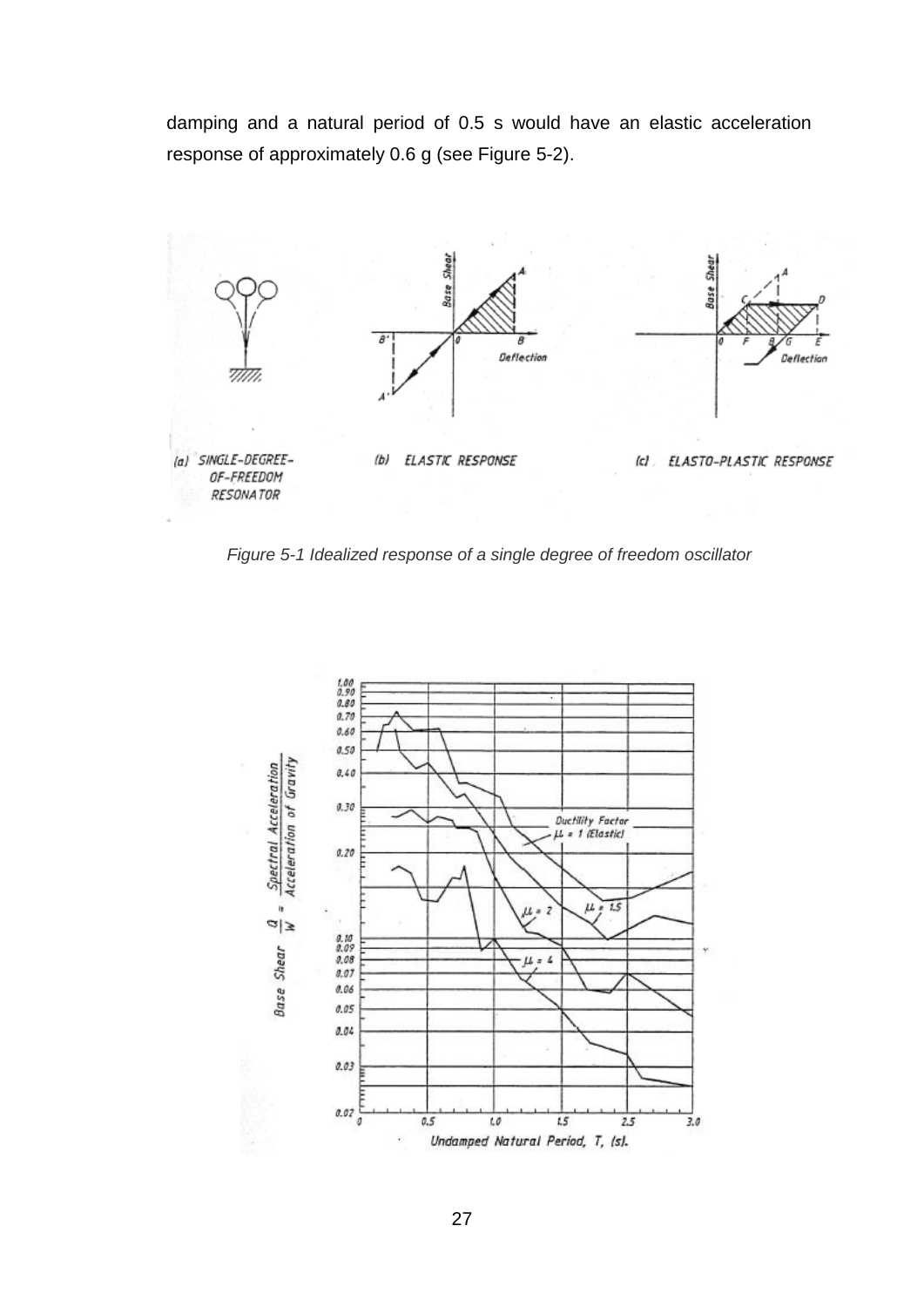#### *Figure 5-2 Acceleration spectra for Elasto-Plastic systems with 10% critical damping EL Centro earthquake*

A Code design load level is therefore selected which will ensure a structure will not be damaged in small or moderate events. However, for large infrequent earthquakes, reliance is placed on the structure performing in a ductile manner to dissipate the earthquake energy and limit the seismic loading.

To illustrate this principle, consider the performance of a single-degree-offreedom structure shown in Figure 5-1 (a). The purely elastic response is shown in Figure 5-1 (b) where the shaded area OAB underneath the curve is a measure of the stored potential energy when the structure is deflected to deflection B. As the structure vibrates from A through position 0, the energy is converted to· kinetic energy and then back to stored energy at position A ', Consider now the performance of the same resonator if a plastic hinge is allowed to form so that the structure performs in the simplified idealized manner shown in Figure 5-1(c). Point C represents the shear associated with the plastic hinge moment capacity. Instead of the structure responding by deflecting to its full elastic deflection of A, it will proceed along the line C-D until it comes to rest momentarily at D. The velocity energy at 0 has been transformed into stored energy as represented by the area OCDE and the shear has been limited by formation of the plastic hinge. A measure of this ability of the structure to store and dissipate energy is the ratio of the maximum displacement E to the yield displacement F which is termed the displacement ductility factor  $(u)$ .

The total stored energy at the position of maximum deflection is OCDE. However, as the structure returns to the no-load position, only the portion of energy GDE is returned as velocity energy. This is in contrast to the elastic response where all the stored energy is returned as velocity energy. This elasto-plastic behavior is the basis for the reserve energy technique used for the ductile design of structures.

28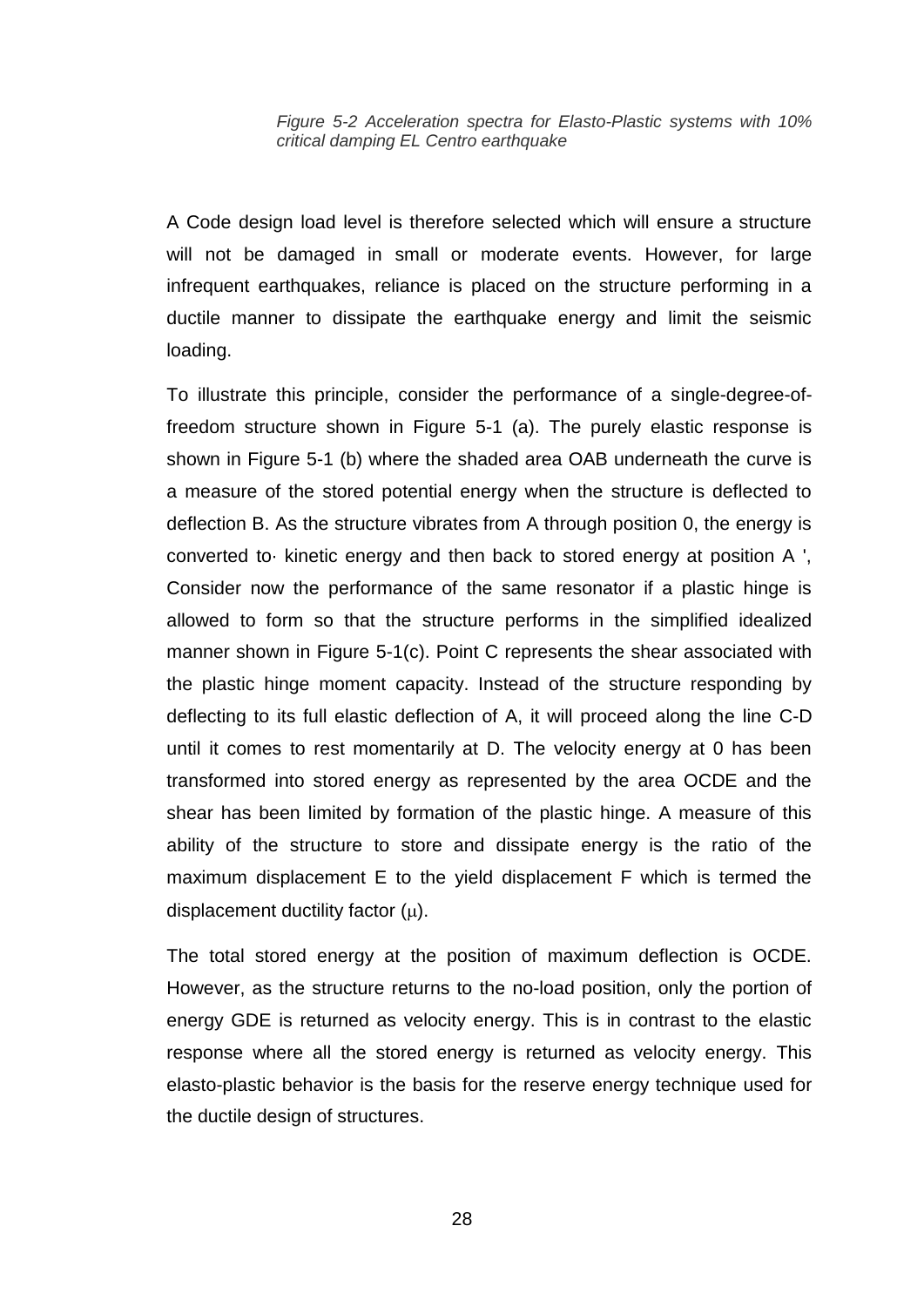The relationship between E and B in Figure 5-1(c) depends on the natural structural period of the structure. If the period is greater than 0.7 s, analyses have shown that E is approximately equal to B (ie, the deflection of the equivalent elastic structure, is approximately equal to that of the elasto-plastic structure). This is referred to as the Equal Displacement Principle.

For periods less than 0.3 s, analyses have shown that an Equal Energy Principle applies. That is, the area OAB is equal to the area OCDE.

Using the Equal Displacement Principle, the deflections of the elasto-plastic structure can be estimated by multiplying p: by the displacement at first yield (Ay) , or as the displacement of the equivalent elastic structure under a lateral load equal to J.I. multiplied by the load at first yield in the e1asto-p1astic structure (point C in

Using the Equal Energy Principle, the deflections of the elasto-plastic structure can be estimated as being  $\sqrt{2\mu-1}$  multiplied by the displacement at first yield or as the displacement of the equivalent elastic structure under a lateral load equal to the product of  $\sqrt{2\mu-1}$  and the load at first yield in the elasto-plastic structure.

The importance of a structure performing in a ductile manner is shown in Figure 5-2 which illustrates the performance of an elasto-plastic singledegree-of-freedom oscillator with 10 percent critical damping when subjected to the 1940 E1 Centro record. The marked reduction in base shear as the ductility factor increases is quite evident.

This philosophy applies to all buildings (although in a more complex manner than represented in Figure 5-1 (a), with many hinges forming throughout the structure when it is subjected to loads in excess of the Standard-specified level.

It is generally accepted that the structure should be capable of deflecting at least four times the deflection at first yield (i.e, a ductility factor of four) without significant loss of strength. The designer's attention is, however, drawn to the fact that the ductility required of individual structural members will be significantly in excess of the overall structural ductility. Reference 6 indicates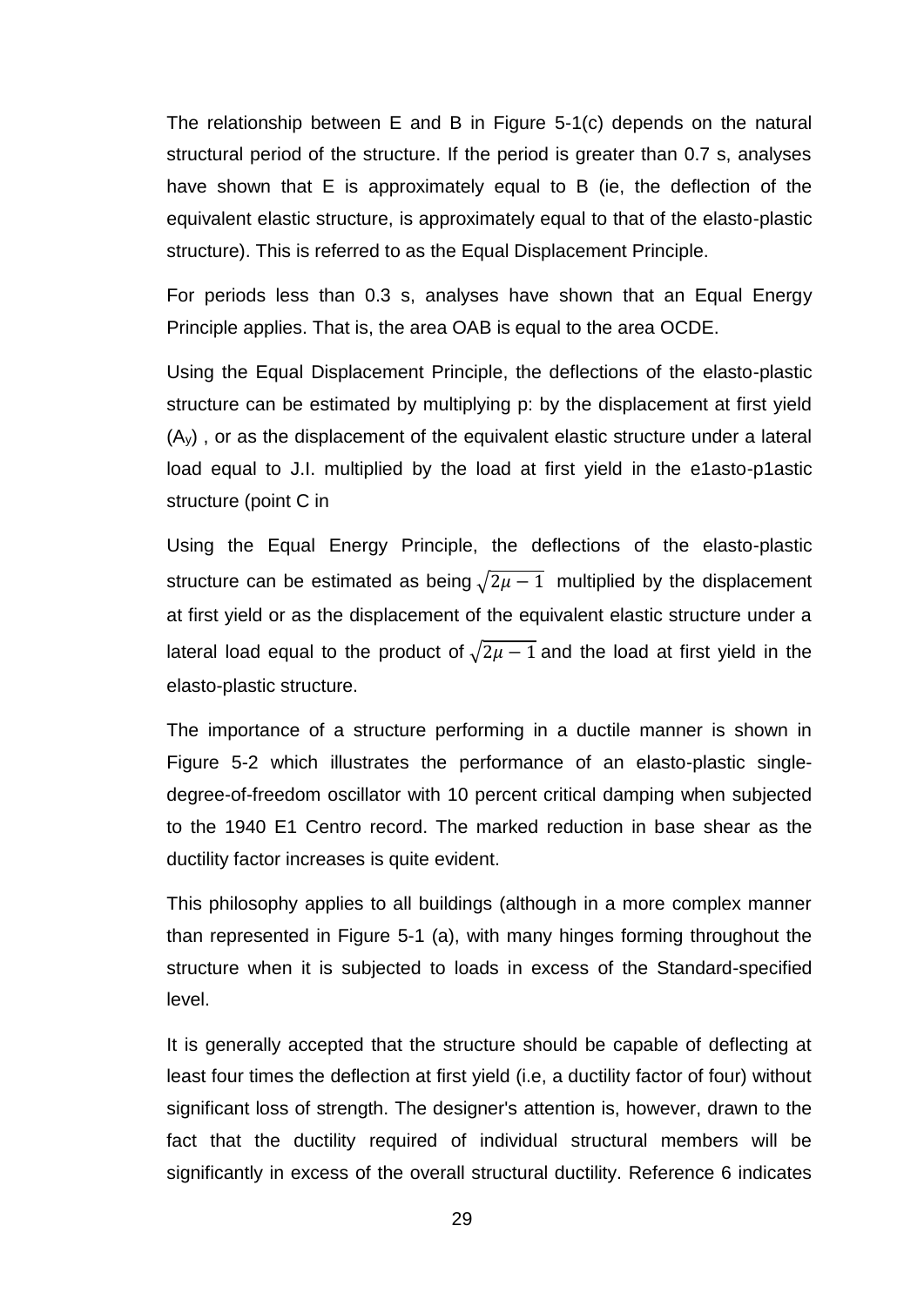that member ductility in regular frames may be at least four or five times the structure ductility. Member detailing requirements required by this Standard are specifically included to ensure that, in the majority of cases, adequate member ductility are available for the structure to possess sufficient ductility to cope with large earthquakes in excess of the Standard-specified force levels.

The condition set for satisfactory ductility (i.e., the maintenance, without significant loss, of vertical and lateral load-carrying capacity when subjected to the Standard-specified def1ections for several reversals) may be assumed to be satisfied if the requirements of Table 5-2 are complied with. If, however, the designer wishes to carry out an experimental study to prove the ductile capability of a structure, the above criteria should be met throughout at least four complete reversals of lateral load.

The deflection criterion is not the only factor to be considered. A loss in the energy dissipation capacity of the structure, evidenced by a pinched loaddeflection curve (i.e., a reduction in the area within the load-deflection curve under an increasing number of reversals), will also reduce the effectiveness of the seismic-resisting system.

For example, consider Figures 5-3 (a) and (b). Figure 5-3 (a) shows the type of load-deflection characteristic that is to be encouraged. Figure 5-3 (b), however, shows the less desirable pinched characteristic, with a resulting loss in energy dissipation.

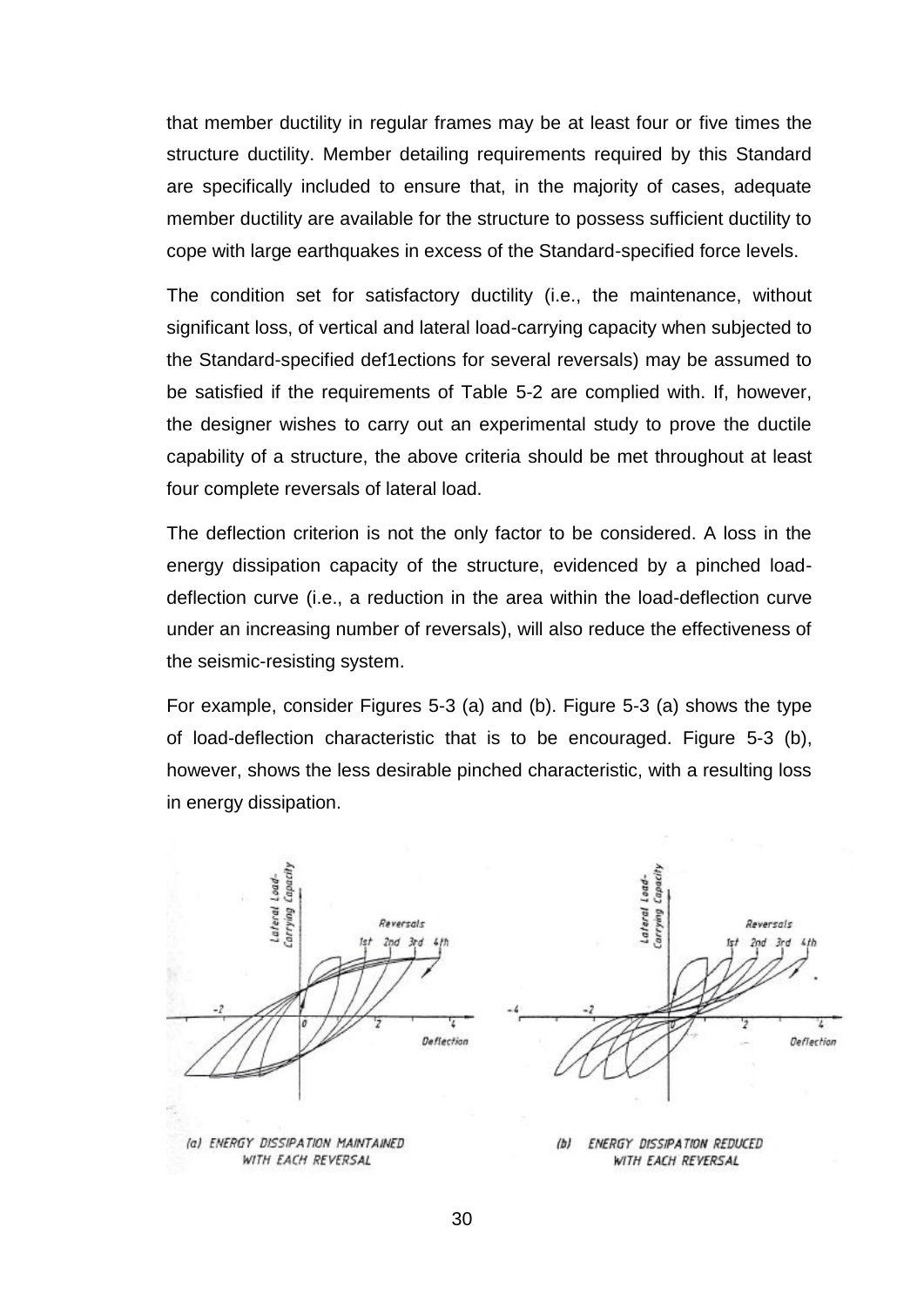The Ductility Factor (Rs) for serviceability limit state is taken as 1 as the structure is expected to remain in elastic range for the considered level of site spectra for this limit state.

# <span id="page-33-0"></span>**C5.4 OVERSTRENGTH FACTOR**

Structures tend to have more capacity than accounted for in the analysis. The primary source of Overstrength are:

- Sequential yielding of critical regions
- Material Overstrength (actual vs specified yield)
- Strain hardening
- Partial safety factors on loads and materials
- Member selection
- Strength contribution of non-structural elements

## <span id="page-33-1"></span>**C5.5 STRUCTURAL IRREGULARITY**

The configuration of a structure can significantly affect its performance during a strong earthquake. Configuration can be divided into two aspects, vertical configuration and plan configuration. Past earthquakes have repeatedly shown that structures which have irregular configurations suffer greater damage than structures having regular configurations. This situation prevails even with good design and construction. These provisions are intended to encourage the designer to design structures having regular configurations.

#### <span id="page-33-2"></span>**Vertical Irregularity**

Vertical configuration irregularities affect the responses at the various levels and induce loads at these levels that are significantly different from the predominantly first mode distribution assumed in the equivalent static analysis method.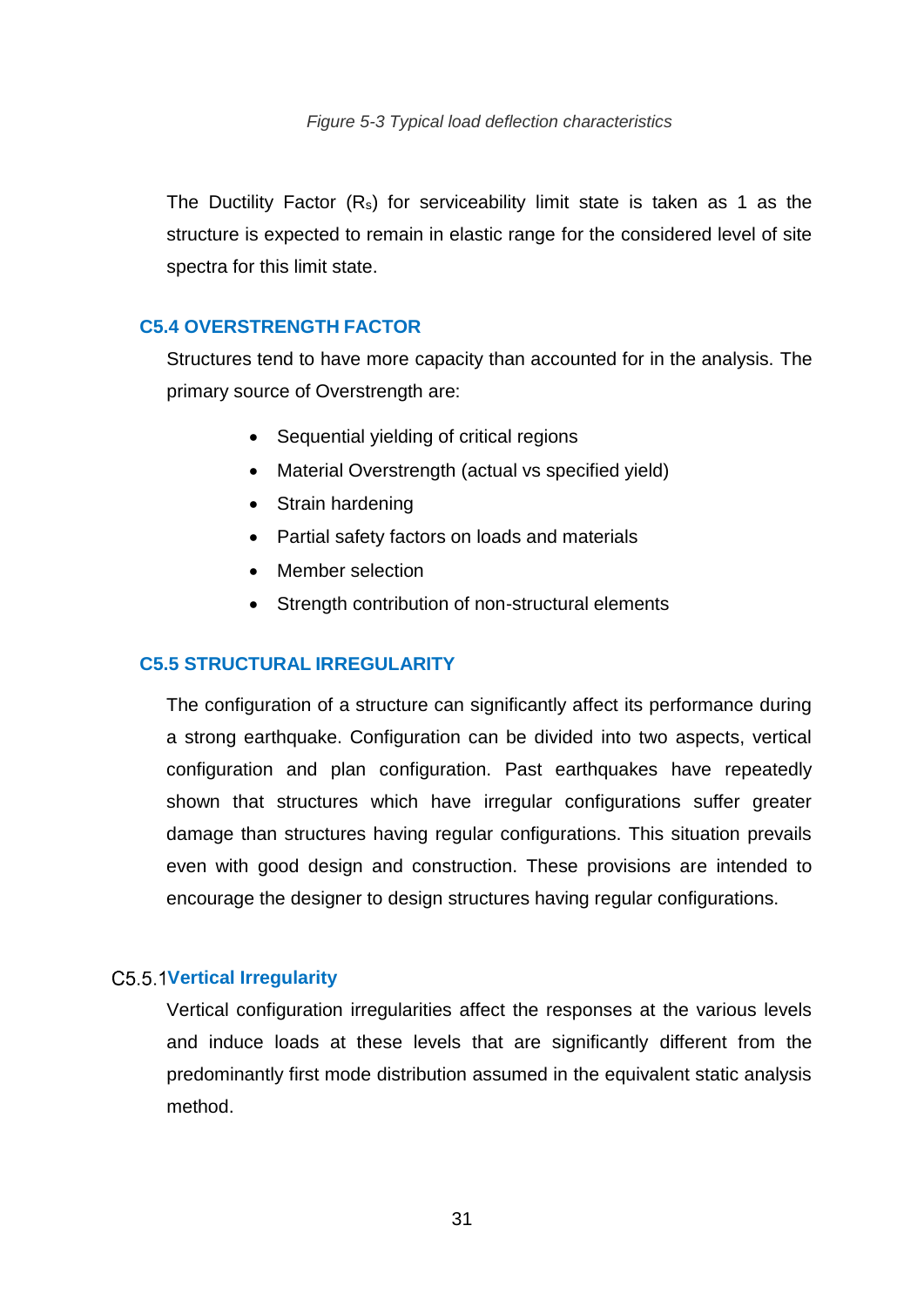# **C5.5.1.1 Weak Story**

The problem of concentration of energy demand in the resisting elements in a storey as a result of abrupt changes in strength capacity between storeys has been noted in past earthquakes.

# **C5.5.1.2 Soft Story**

A moment resisting frame structure might be classified as having a soft storey irregularity if one storey were much taller than the adjoining storeys and the resulting decrease in stiffness that would normally occur was not, or could not be, compensated for.

# **C5.5.1.3 Vertical Geometric Irregularity**

The structure may have a geometry that is symmetrical about the vertical axis and still be classified as irregular because of significant horizontal offsets in the vertical elements of the horizontal force resisting system at one or more levels.

# **C5.5.1.4 In-Plane Discontinuity in Vertical Lateral Force Resisting Element Irregularity**

vertical seismic force-resisting elements at adjoining storeys that are offset from each other in the vertical plane of the elements resulting in overturning demands on supporting structural elements, such as beams, columns, trusses, walls or slabs are classified as in-plane discontinuity irregularity.

# **C5.5.1.5 Mass Irregularity**

A structure would be classified as irregular if the ratio of mass to stiffness in adjoining storeys differs significantly. This might occur when a heavy mass, such as a swimming pool, is placed at one level.

# **C5.5.1.6 Other Vertical Irregularities**

In addition to above, vertical irregularity is also created by unsymmetrical geometry with respect to the vertical axis of the structure. The structure also would be considered irregular if the smaller dimension were below the larger dimension, thereby creating an inverted pyramid effect.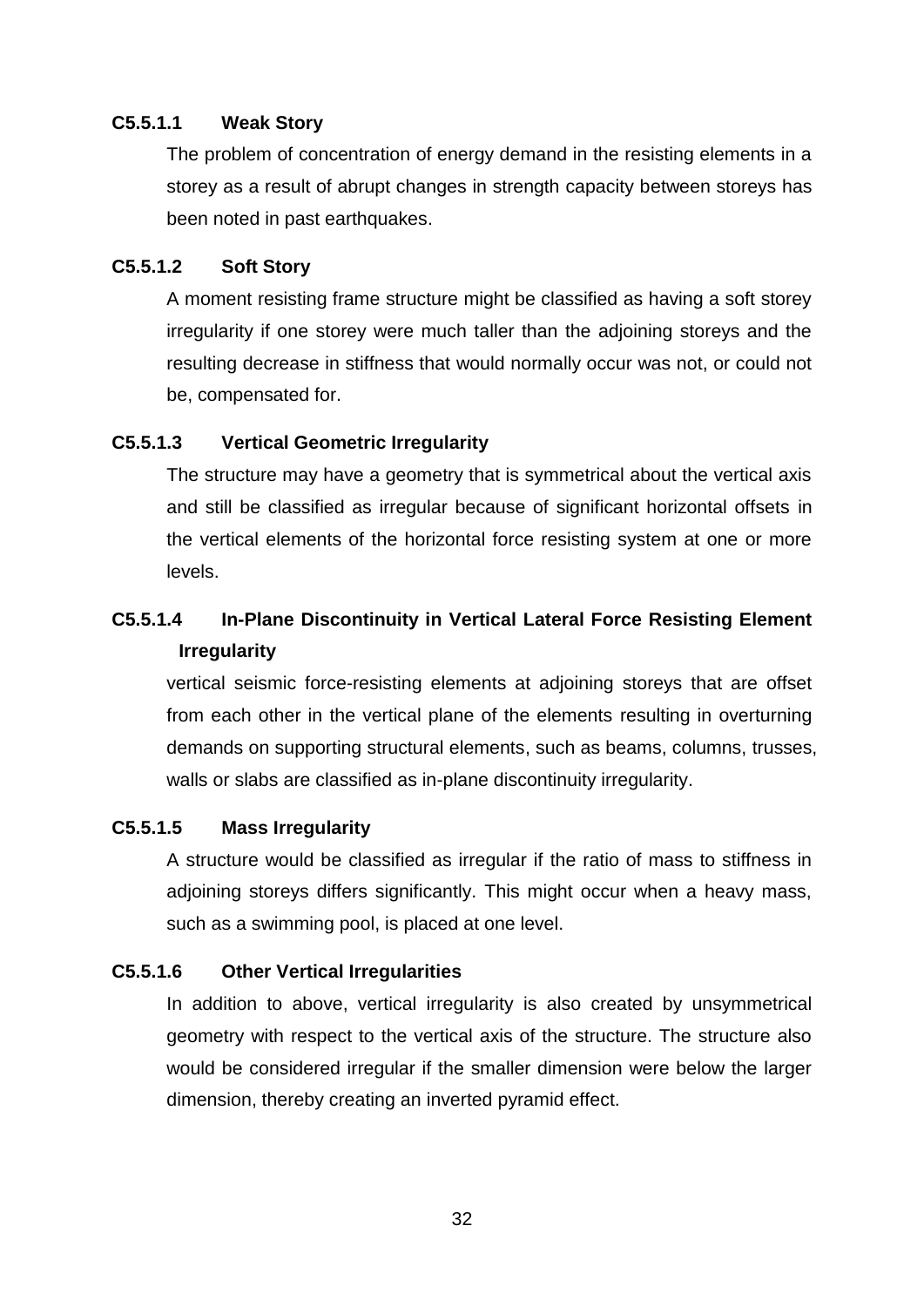# <span id="page-35-0"></span>**C5.5.2Plan Irregularity**

# **C5.5.2.1 Torsion Irregularity**

A structure may have symmetrical geometric shape without re-entrant corners or wings but still be classified as irregular in plan because of the distribution of mass or vertical earthquake resisting elements. Torsional effects in earthquakes can occur even where the centers of mass and rigidity coincide. For example, ground motion waves acting on a skew with respect to the building axis can cause torsion. Cracking or yielding in an asymmetric fashion also can cause torsion. These effects also can magnify the torsion caused by eccentricity between the centers of mass and rigidity.

# **C5.5.2.2 Re-entrant Corners Irregularity**

A structure having a regular configuration can be square, rectangular, or circular. A square or rectangular structure with minor re-entrant corners would still be considered regular but large re-entrant corners creating a crucifix form would be classified as an irregular configuration. The response of the wings of this type of structure is generally different from the response of the structure as a whole, and this produces higher local forces than would be determined by application of the Standard without modification. Other plan configurations such as H shapes that have a geometrical symmetry also would be classified as irregular because of the response of the wings.

#### **C5.5.2.3 Diaphragm Discontinuity Irregularity**

Significant differences in stiffness between portions of a diaphragm at a particular level are classified as irregularities since they may cause a change in the distribution of horizontal earthquake forces to the vertical components and create torsional forces not accounted for in the normal distribution considered for a regular structure.

# **C5.5.2.4 Out of plane offset Irregularity**

Where there are discontinuities in the horizontal force resistance path, the structure can no longer be considered regular. The most critical of the discontinuities to be considered is the out of plane offset of vertical elements of the horizontal earthquake force resisting elements. Such offsets impose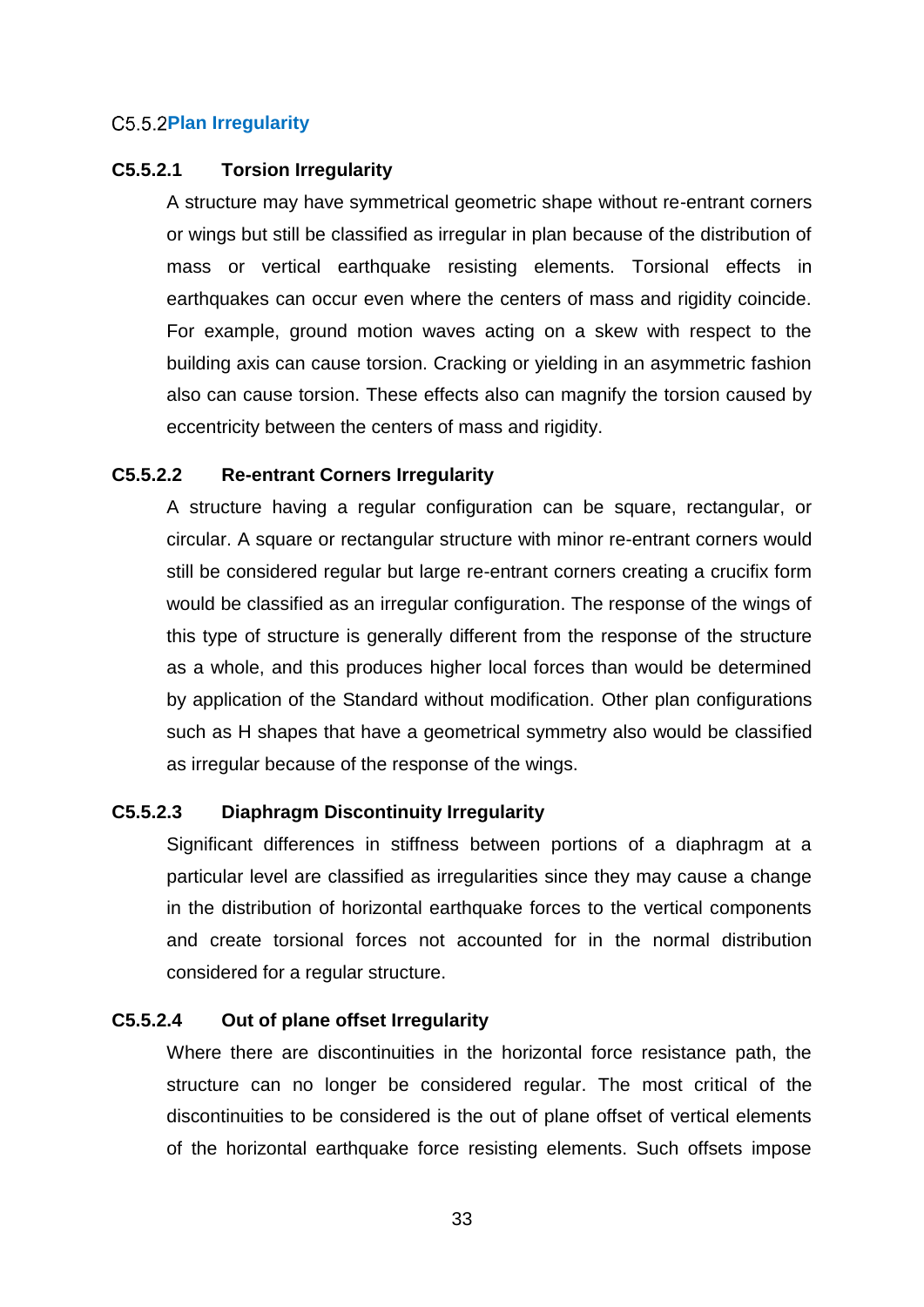vertical and horizontal load effects on horizontal elements that are, at the least, difficult to provide for adequately.

# **C5.5.2.5 Other Plan Irregularities**

Where vertical elements of the horizontal force resisting system are not parallel to, or symmetrical with respect to, major orthogonal axes, the static horizontal force procedures cannot be applied as given and, thus, the structure should be considered to be irregular.

There is a type of distribution of vertical force resisting components that, while not being classified as irregular, does not perform well in strong earthquakes. This arrangement is a core type building with the vertical components of the horizontal earthquake resisting system concentrated near the centre of the structure. Better performance has been observed when these vertical components are distributed near the perimeter of the structure

# <span id="page-36-0"></span>**C5.6 DRIFTS AND DISPLACEMENTS**

# <span id="page-36-1"></span>**Determination of Design Horizontal Deflections**

The deformation of a structure should be computed using the assumption that its members are highly stressed just prior to the onset of yielding. Any rational method. that includes all significant parameters contributing to deformations (such as the extent of cracking in reinforced concrete frame members, the deformation of joint zones , and the cracking of cover concrete in concrete-encased structural steel frames) , may be used.

When allowing for the effects of displacement, it is necessary to estimate the likely deformations during design earthquake for appropriate limit state.

The displacements in the design earthquake can be estimated by multiplying those determined for the structure, when subjected to the design lateral loading by ductility factor  $(u)$  for ultimate limit state.

Whereas, for serviceability limit state, the displacement is equal to the displacement calculated from structural analysis.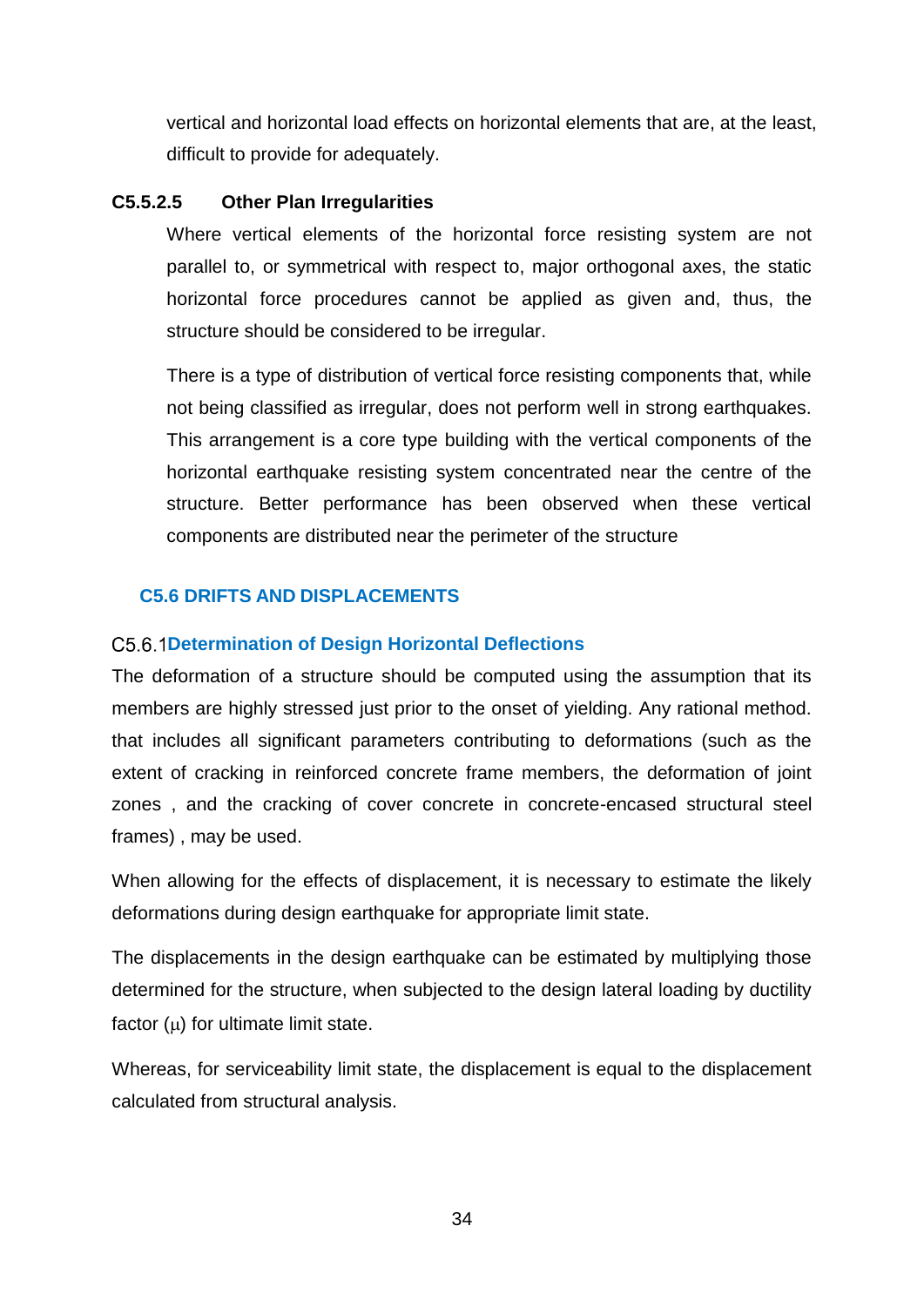#### <span id="page-37-0"></span>**Building Separations**

Structures dissipating energy in a ductile post-elastic mode are required to be separated from adjacent buildings in order to avoid hammering between them. Such hammering would result in significant damage and a response different to that assumed.

## <span id="page-37-1"></span>**Inter-Story Deflections**

A limit is applied to the inter-storey deflection to reduce discomfort to the building occupants and also to reduce secondary moments arising from displacement of the line of the axial load (referred to as the P-A effect). This is especially important for flexible structures with heavy axial loads.

# <span id="page-37-2"></span>**C5.7 ACCIDENTAL ECCENTRICITY**

Accidental eccentricity of  $\pm 0.1b$  is intended to allow for variations in the calculation of structural properties, variation in distribution of the mass, influence of non-structural components such as partitions in stiffness of the building and also to include the effects of rotation of the ground about vertical axis.

#### <span id="page-37-3"></span>**C6. Equivalent Static Method**

# <span id="page-37-4"></span>**C6.1 HORIZONTAL BASE SHEAR COEFFICIENT**

The inelastic lateral design action coefficients are obtained by dividing the elastic coefficients by the structural ductility factor  $(R<sub>u</sub>)$  and Overstrength factor  $(\Omega)$  through all time periods. Division by structural ductility for all structural periods is a simplification, essentially based on Equal displacement principle, where it is assumed that inelastic displacements are equal to the displacements that would occur during an elastic response. This is not strictly correct. It is generally accepted that equal energy rule applies to short period structures having time period less than say 0.35 s and that equal displacement rule applies for long period structures having time periods greater than say 0.7 s. A transition zone applies between. Application of equal energy rule has the potential to underestimate the inelastic response for structures with time periods less than 0.7 s. This potential non-conservative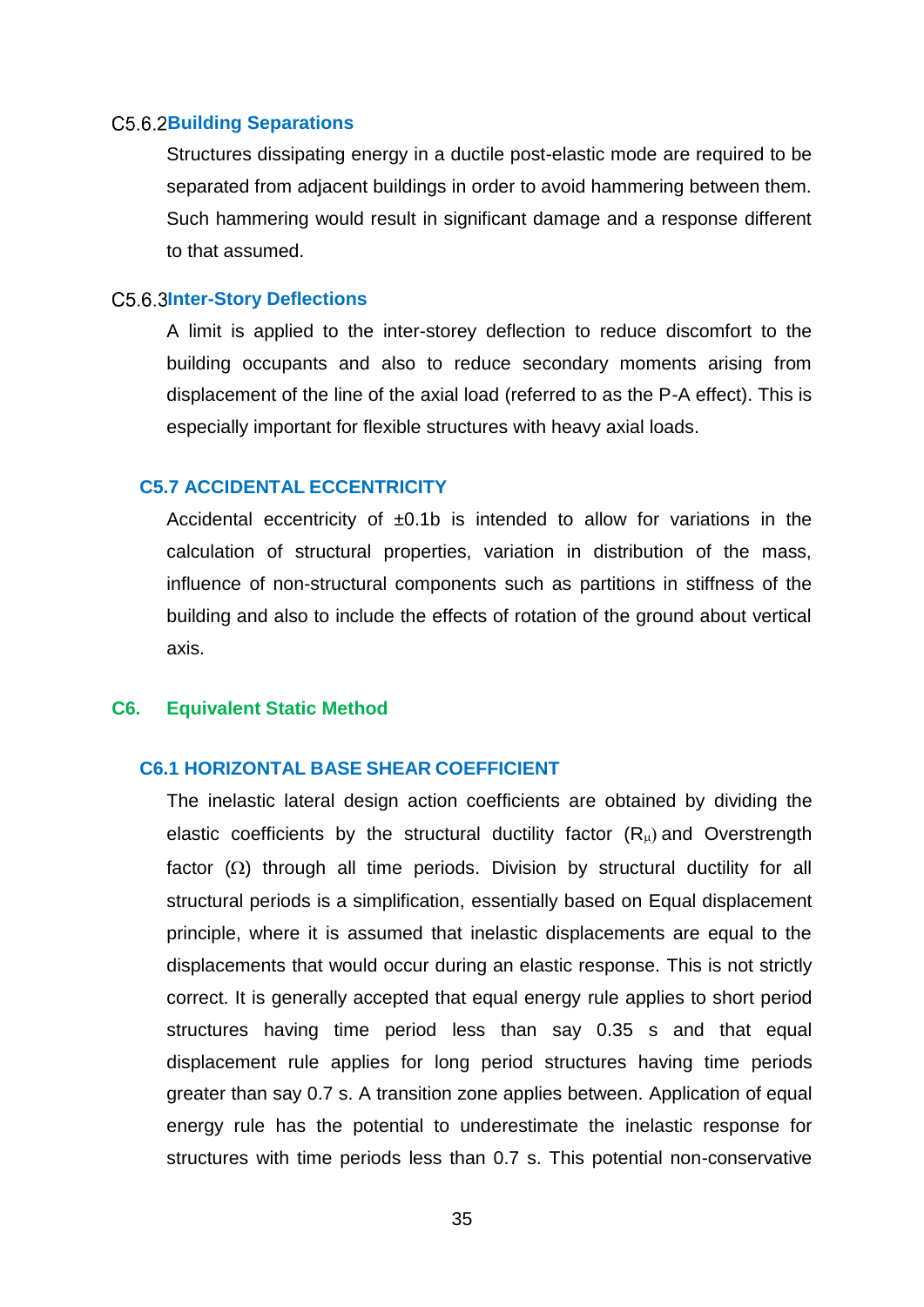approach is considered acceptable given other inaccuracies in the derivation of inelastic response and has been taken for reasons of simplifying the method.

# <span id="page-38-0"></span>C<sub>6</sub> 1 1 Ultimate Limit State

The horizontal base shear coefficient (design coefficient),  $C_d(T_1)$ , is obtained by dividing the elastic site spectra by structural ductility factor  $(R<sub>µ</sub>)$  and Overstrength factor  $(\Omega)$ .

#### <span id="page-38-1"></span>**C6.1.2Serviceability Limit State**

For the serviceability limit state, it is intended that the structure essentially remains elastic. Therefore, structural ductility factor of 1 is used.

#### <span id="page-38-2"></span>**C6.2 HORIZONTAL SEISMIC BASE SHEAR**

The structure is treated as a single degree-of-freedom system with 100% mass participation in the fundamental mode. The base shear (V) is expressed as a product of the effective seismic weight, W, and the horizontal base shear coefficient,  $C_d(T_1)$ .

The mass of the structure at or below the level where the ground provides effective horizontal restraint (the base of the structure) is assumed not to contribute to the horizontal seismic shear force at the base of the structure nor at any levels above the base. However, all parts at and below the base should be designed to resist the inertial forces resulting from their masses and the ground acceleration, and the reactions from levels above the base.

# <span id="page-38-3"></span>**C6.3 VERTICAL DISTRIBUTION OF SEISMIC FORCES**

The distribution of total horizontal base shear over the height of a building is generally quite complex because these forces are the result of superposition of a number of natural modes of vibration. The relative contributions of these vibration modes to the total forces depends on a number of factors, including shape of the earthquake response spectrum, natural periods of vibration of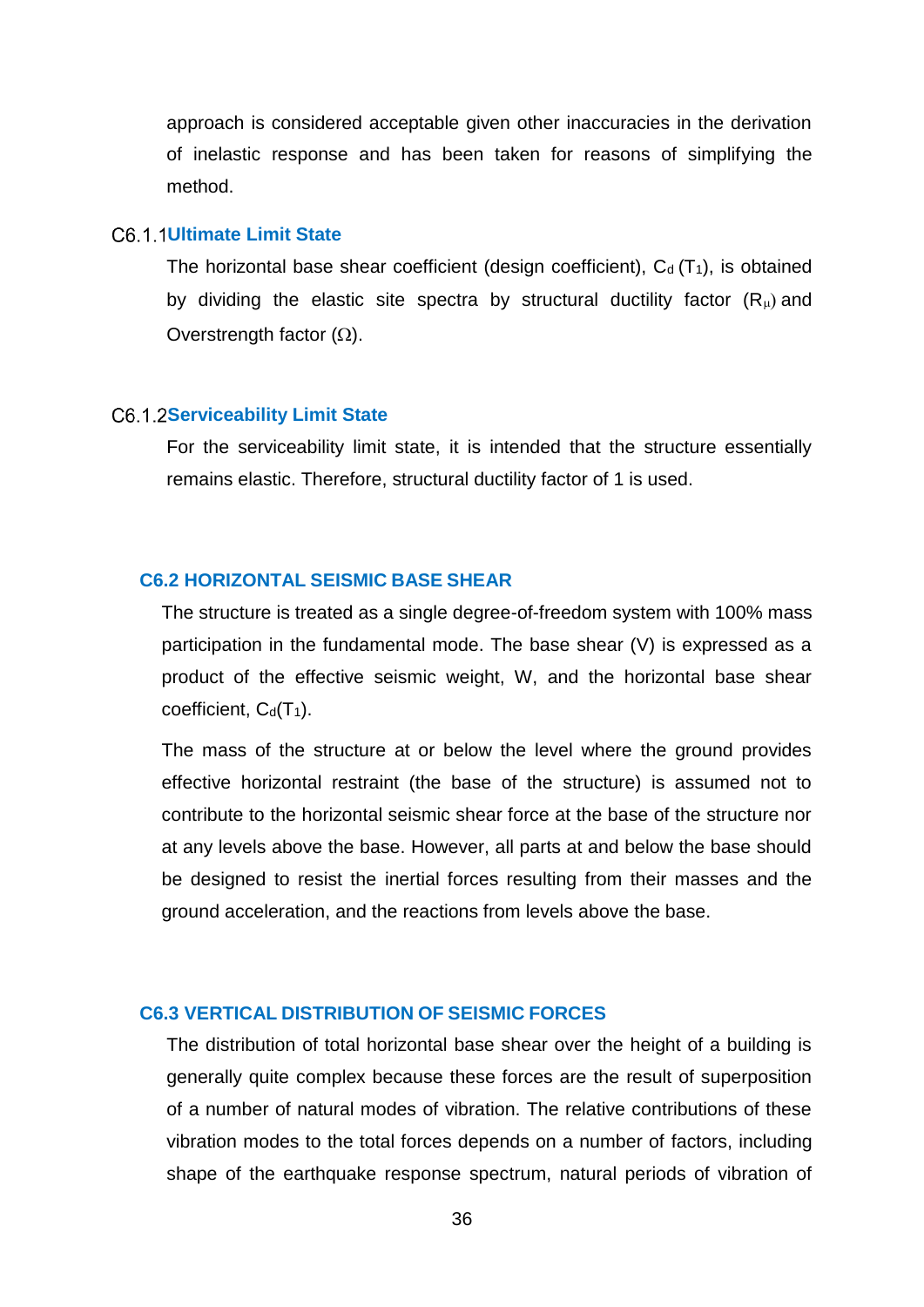the structure and shapes of vibration modes which, in turn, depend on the mass and stiffness distribution over the height of the building. This clause provides a reasonable and simple method for determining the horizontal load distribution in buildings with, regular variation of mass and stiffness over the height.

In low and medium rise buildings, fundamental period dominates the response and fundamental mode shape is close to a straight line. For tall buildings, contribution of higher modes can be significant even though the first mode may still contribute the maximum response.

The deformed shape of the structure is a function of the exponent 'k'. The exponent 'k' is intended to approximate the effect of higher modes.

# <span id="page-39-0"></span>**C6.4 POINTS OF APPLICATION OF EQUIVALENT STATIC FORCES**

It is assumed that the mass of the building is lumped at each floor level. The seismic forces are assumed to act at the center of mass at each floor level.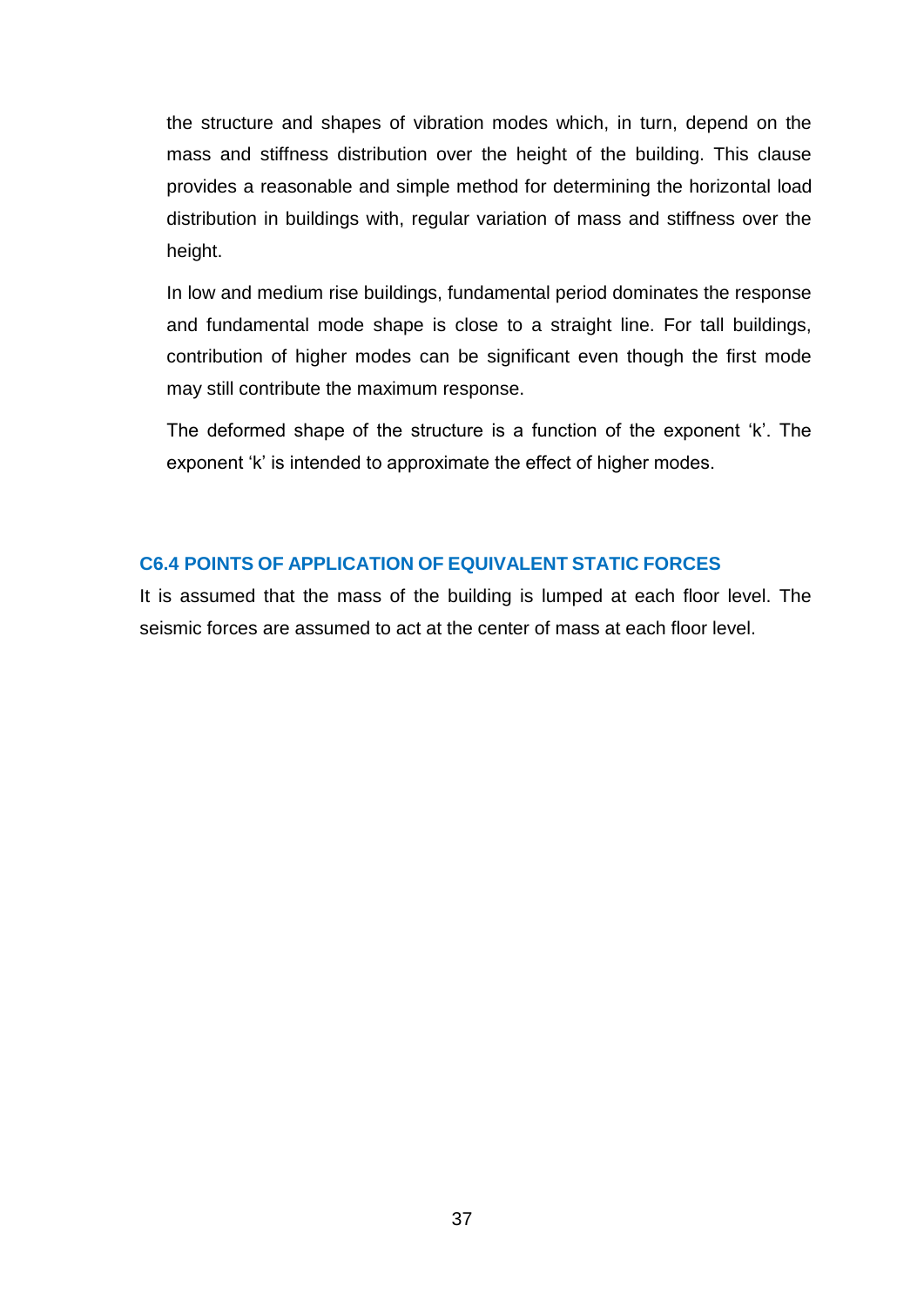#### <span id="page-40-0"></span>**C7. Modal Response Spectrum Method**

# <span id="page-40-1"></span>**C7.1 ULTIMATE LIMIT STATE**

The horizontal base shear coefficient is calculated for each of the considered mode separately.

# <span id="page-40-2"></span>**C7.2 CALCULATION OF BASE SHEAR FORCE FOR EACH MODE**

The base shear is also calculated for each of the considered mode separately. The vertical distribution of base shear is also calculated separately for each of the considered modes.

# <span id="page-40-3"></span>**C7.3 NUMBER OF MODES TO BE CONSIDERED**

Sufficient modes are to be considered so that the summation of effective mass over all modes considered is at least 90% of the total mass. While this results in structural actions and displacements which are slightly less than would be obtained if all modes were included, for practical purposes the difference is negligible.

All modes that are not part of the horizontal load resisting systems shall be ignored in modal combination

The modal combination shall be carried out only for modes with natural frequency less than 33 Hz; the effect of modes with natural frequencies more than 33 Hz shall be included by the missing mass correction procedure following established principles of structural dynamics.

# <span id="page-40-4"></span>**C7.4 COMBINATION OF MODAL EFFECTS**

When the modal responses for different modes are not coupled, the combination may generally be performed according to the Square Root of the Sum of the Squares (SRSS) method:

$$
S = \sqrt{\sum_{i=1}^{n} S_i^2}
$$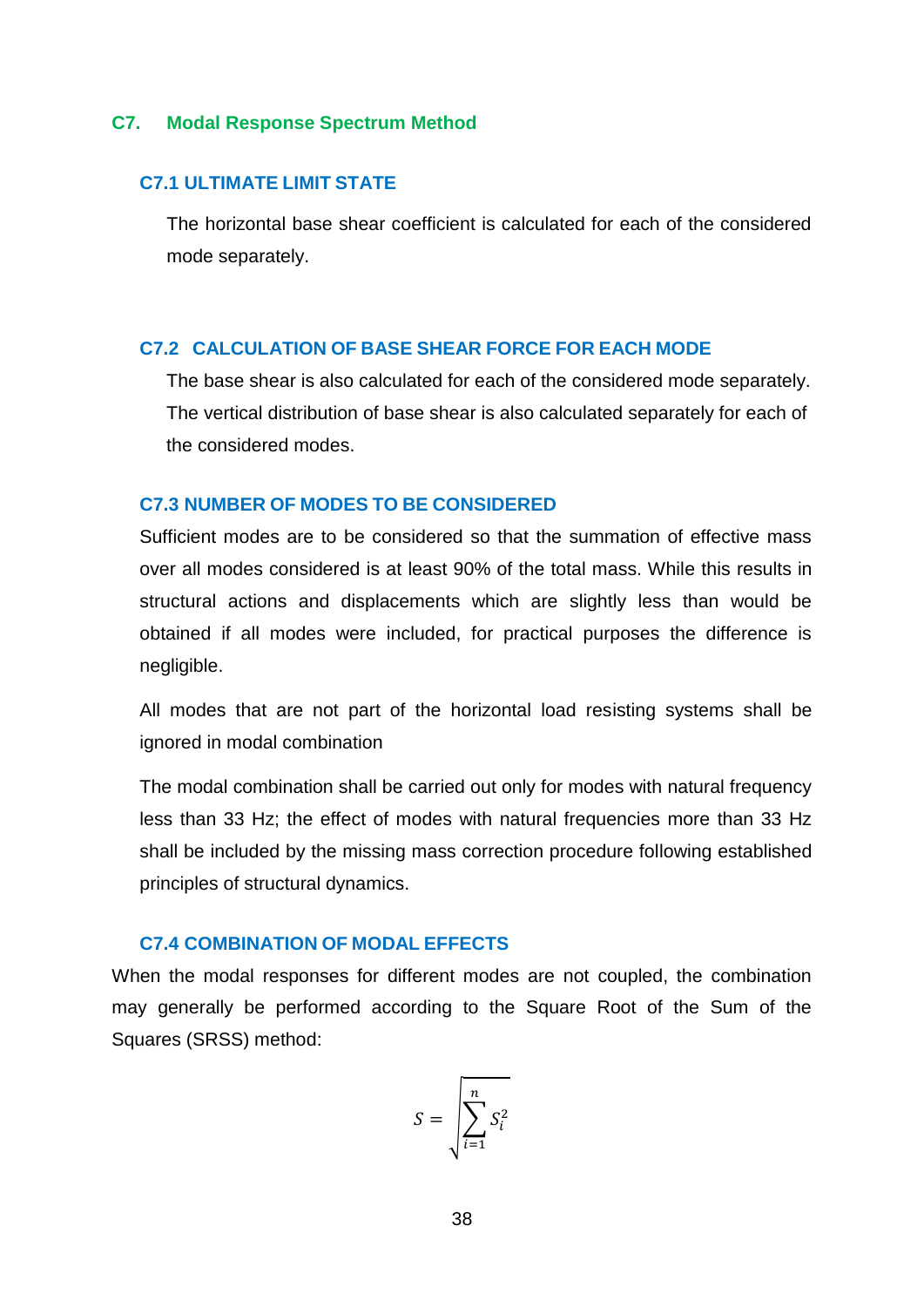where

 $S_i =$  the maximum response quantity in the i th mode of vibration

 $S =$  the maximum response quantity under consideration

When the modal responses for different modes are coupled, the combination may be performed using equation for the Complete Quadratic Combination method which is derive d from random vibration theory (see Wilson et al., Ref. 10).

$$
S = \sqrt{\sum_{i=1}^{n} \sum_{i=1}^{n} S_i \rho_{i,k} S_k}
$$

$$
\rho_{i,k} = \frac{8\sqrt{\xi_i\xi_k(\xi_i + \xi_k)x^{3/2}}}{(1 - x^2) + 4\xi_i\xi_kx(1 + x^2) + 4(\xi_i^2 + \xi_k^2)x^2}
$$

where

 $\xi_i$ ,  $\xi_k$  = the damping ratios for the ith and the kth mode, respectively

 $x =$  the ratio of the ith mode natural frequency to the kth mode natural frequency

All modes having significant contribution to the total structural response should be considered for the above Equations.

It is recommended that the CQC method be routinely used as it deals automatically with the problems of closely spaced modes.

# <span id="page-41-0"></span>**C7.5 SCALE FACTOR FOR DESIGN VALUES OF THE COMBINED RESPONSE**

The modal base shear ( $V_R$ ), may be less than the base shear (V) obtained by equivalent static method primarily for two reasons. The fundamental period calculated from modal response spectrum method may be longer than that used in computing V. In modal response spectrum method, the response is not characterized by a single mode, whereas in equivalent static method it is assumed that there will be 100% mass participation in the first mode.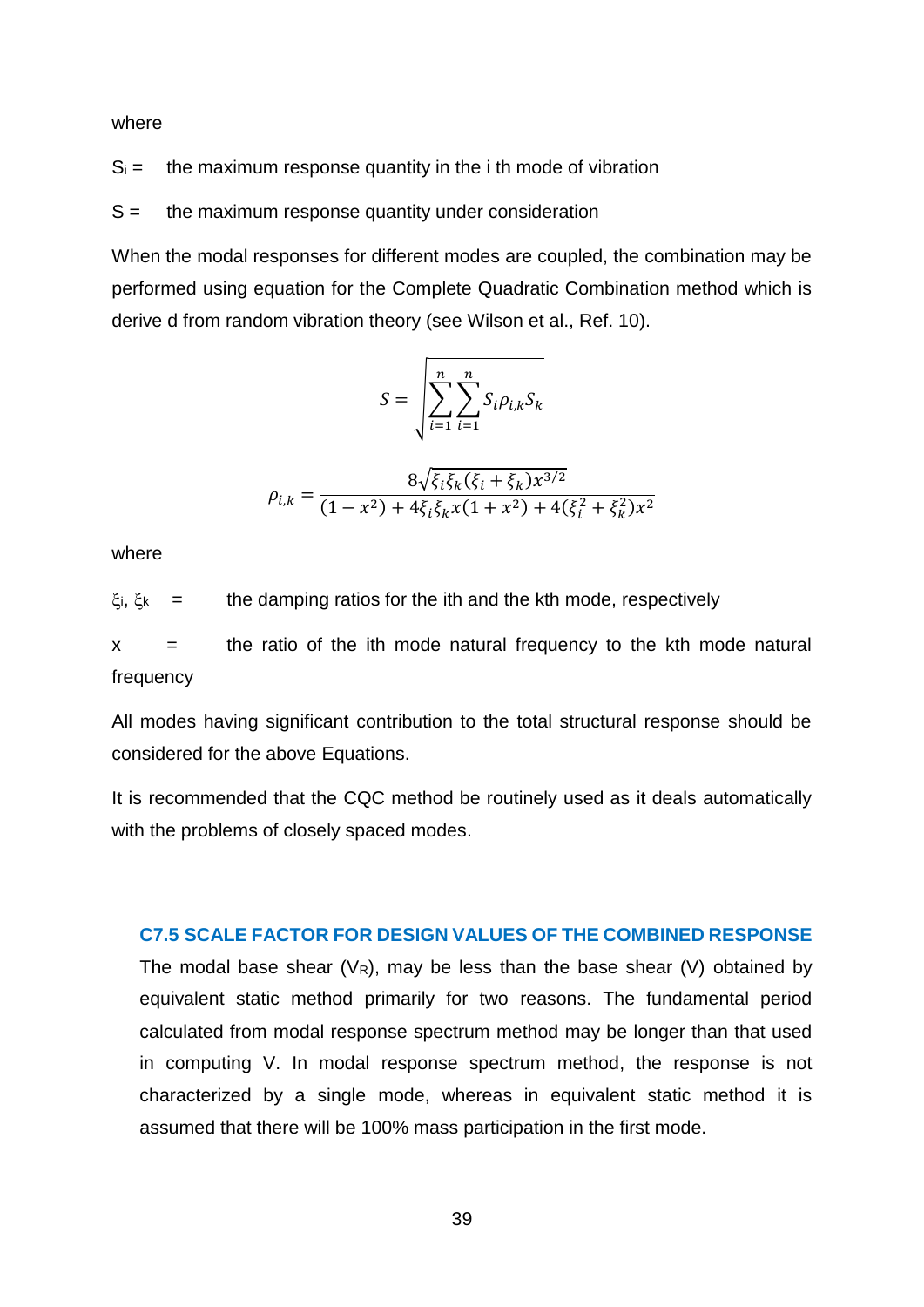# <span id="page-42-0"></span>**C8. Elastic Time History Analysis**

Elastic time history analysis method requires the use of three sets of ground motions, with two orthogonal components in each set. These motions are then modified such that the response spectra of the modified motions closely match the shape of the target response spectrum. Thus, the maximum computed response in each mode is virtually identical to the value obtained from the target response spectrum. The only difference between the Modal response spectrum method and the elastic time history analysis method is that in the former method the system response is computed by statistical combination (SRSS or CQC) of the modal responses and in the latter method, the system response is obtained by direct addition of modal responses or by simultaneous solution of the full set of equations of motion.

# <span id="page-42-1"></span>**C8.1.1Structural Modeling Requirements**

# **C8.1.1.1 Modeling**

Three dimensional models of the structure shall be required for carrying out the analysis.

# **C8.1.1.2 Gravity Load**

Refer to clause 9.3.1 for explanation.

# **C8.1.1.3 P-Delta Effect**

Refer to clause 9.3.1.3 for explanation.

## **C8.1.1.4 Torsion**

Refer to clause 9.3.1.4 for explanation.

# **C8.1.1.5 Damping**

Linear viscous damping shall not exceed 5%.

## **C8.1.1.6 Below grade Structure elements**

Refer to clause 9.3.1.6.

# <span id="page-42-2"></span>C8.1.2Ground Motions

Refer to clause C9.3.2 for explanations.

# <span id="page-42-3"></span>**Evaluation of response quantities**

Refer to clause 9.3.3 for explanations.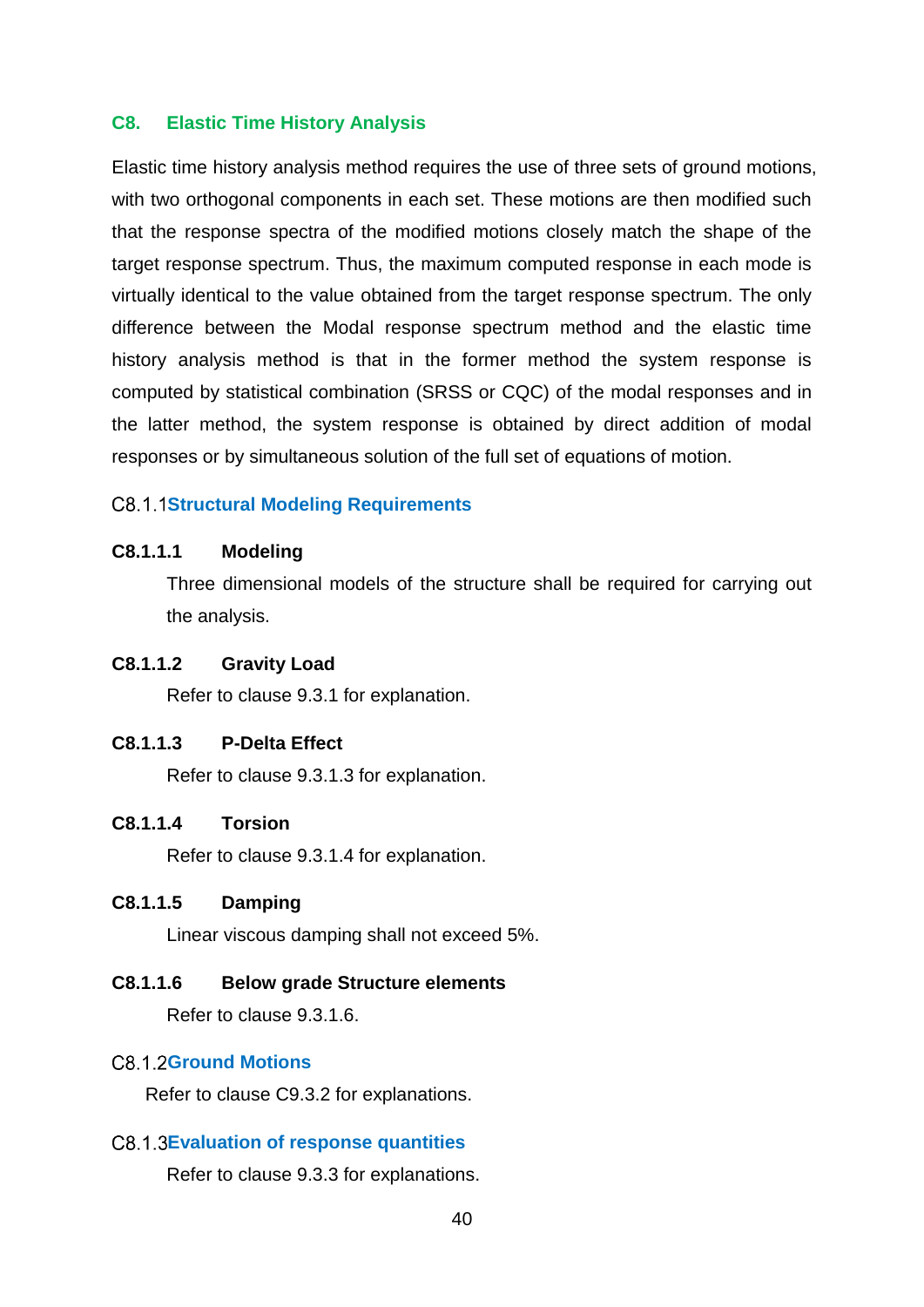#### **C8.1.3.1 Inter story drifts**

Refer to clause 9.3.3.1 for explanations.

# **C8.1.3.2 Member strengths**

Elastic forces/ stresses are generated, these needs to be reduced by the ULS ductility factor R<sub>u</sub> for obtaining actual design forces/ stresses equivalent to equivalent static method or modal response spectrum methods.

#### <span id="page-43-0"></span>**C9. Non-linear Static and Dynamic Analysis**

#### <span id="page-43-1"></span>**C9.1 GENERAL**

Actual non-linear behavior of the structural materials and elements are incorporated in the structural analysis model for performing non-linear analysis.

#### <span id="page-43-2"></span>**C9.2 NON-LINEAR STATIC ANALYSIS**

Nonlinear static analysis converts MDOF models to equivalent SDOF structural models and represent seismic ground motion with response spectra as opposed to ground-motion records. They produce estimates of the maximum global displacement demand. The mathematical model employed in this method accounts directly for effects of material inelastic response, and therefore, the calculated internal forces are reasonable approximations of those expected for the selected Seismic Hazard Level.

#### <span id="page-43-3"></span>**Modeling and Analysis**

Gravity loads are to be applied to the nonlinear model first and then lateral load is to be applied. The initial application of gravity load is critical to the analysis, so member stresses and displacements caused by lateral load are appropriately added to the initially stressed and displaced structure.

### <span id="page-43-4"></span>C9.2.2Load pattern

The distribution of lateral inertial forces determines relative magnitudes of shears, moments, and deformations within the structure. The actual distribution of these forces is expected to vary continuously during earthquake response as portions of the structure yield and stiffness characteristics change. The extremes of this distribution depend on the severity of the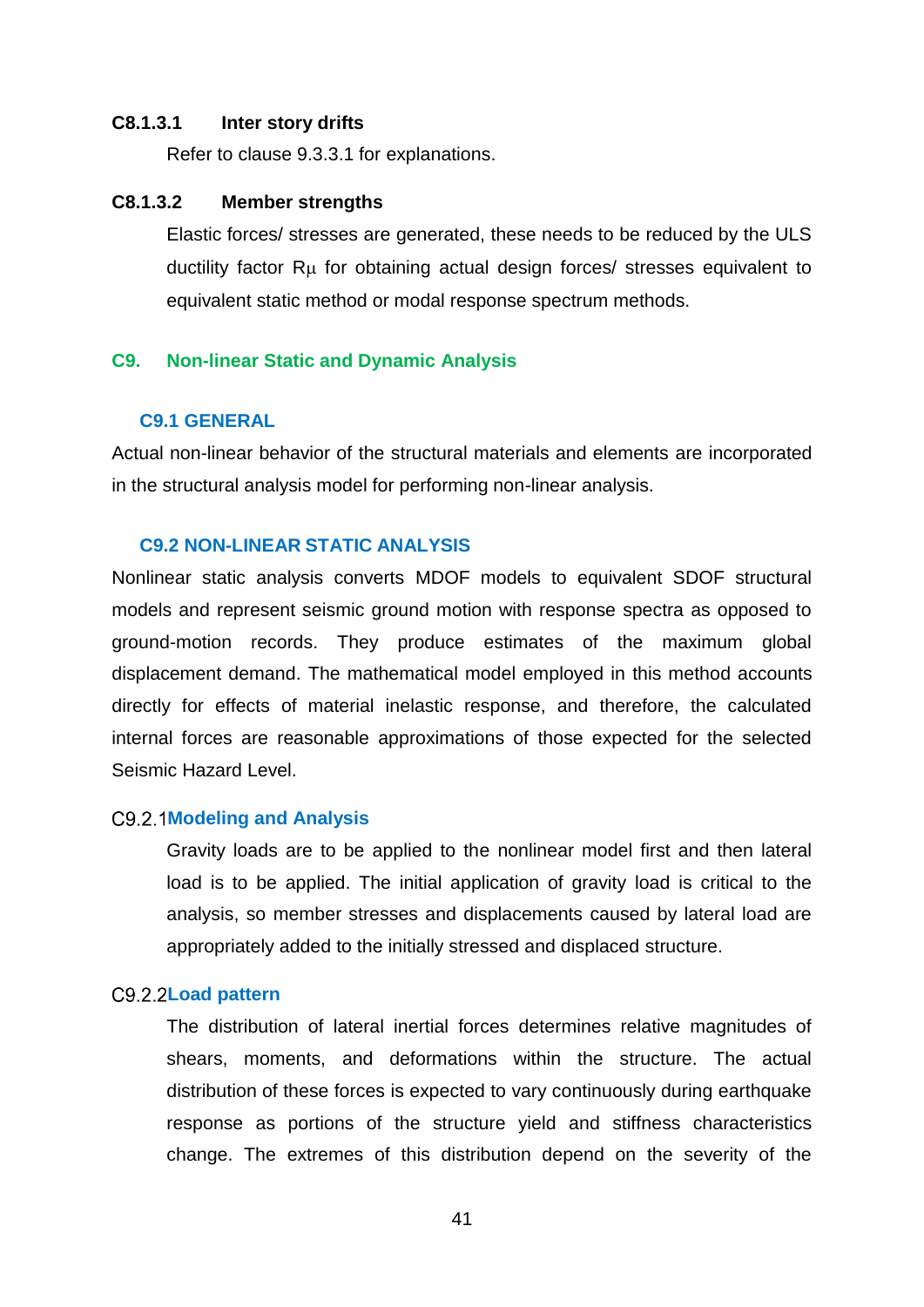earthquake shaking and the degree of nonlinear response of the structure. More than one seismic force pattern has been used in the past as a way to determine the range of actions that may occur during actual dynamic response. Research in FEMA 440 (2005) has shown that multiple force patterns do little to improve the accuracy of nonlinear static procedures and that a single pattern based on the first mode shape is recommended.

### <span id="page-44-0"></span>C9.2.3Control node

As the penthouse has a very small footprint and its Center of mass does not in general coincide with the center of mass of the other floors of the building, locating control node at the penthouse will produce erroneous results.

# <span id="page-44-1"></span>C9.2.4 Capacity curve

The requirement to carry out the analysis to at least 150% of the target displacement is meant to encourage the engineer to investigate likely building performance and behavior of the model under extreme load conditions that exceed the analysis values of the Seismic Hazard Level under consideration. The engineer should recognize that the target displacement represents a mean displacement value for the selected Seismic Hazard Level and that there is considerable scatter about the mean.

#### <span id="page-44-2"></span>**Target displacement**

The target displacement is intended to represent the maximum displacement likely to be experienced for the selected Seismic Hazard Level. Because the

There are different methods for computing the target displacement. Capacity spectrum method is documented in ATC-40. Another method known as coefficient method of displacement modification is presented in FEMA 356. A variant of capacity spectrum method known as N2 Method can also be used. EC8 recommends to use N2 method for calculating the target displacement.

#### <span id="page-44-3"></span>**C9.3 NON-LINEAR TIME HISTORY ANALYSIS**

Non-linear time history analysis shall be carried out through direct numerical integration of the differential equations of ground motion acceleration time histories. The numerical integration time history analysis may be used for all types of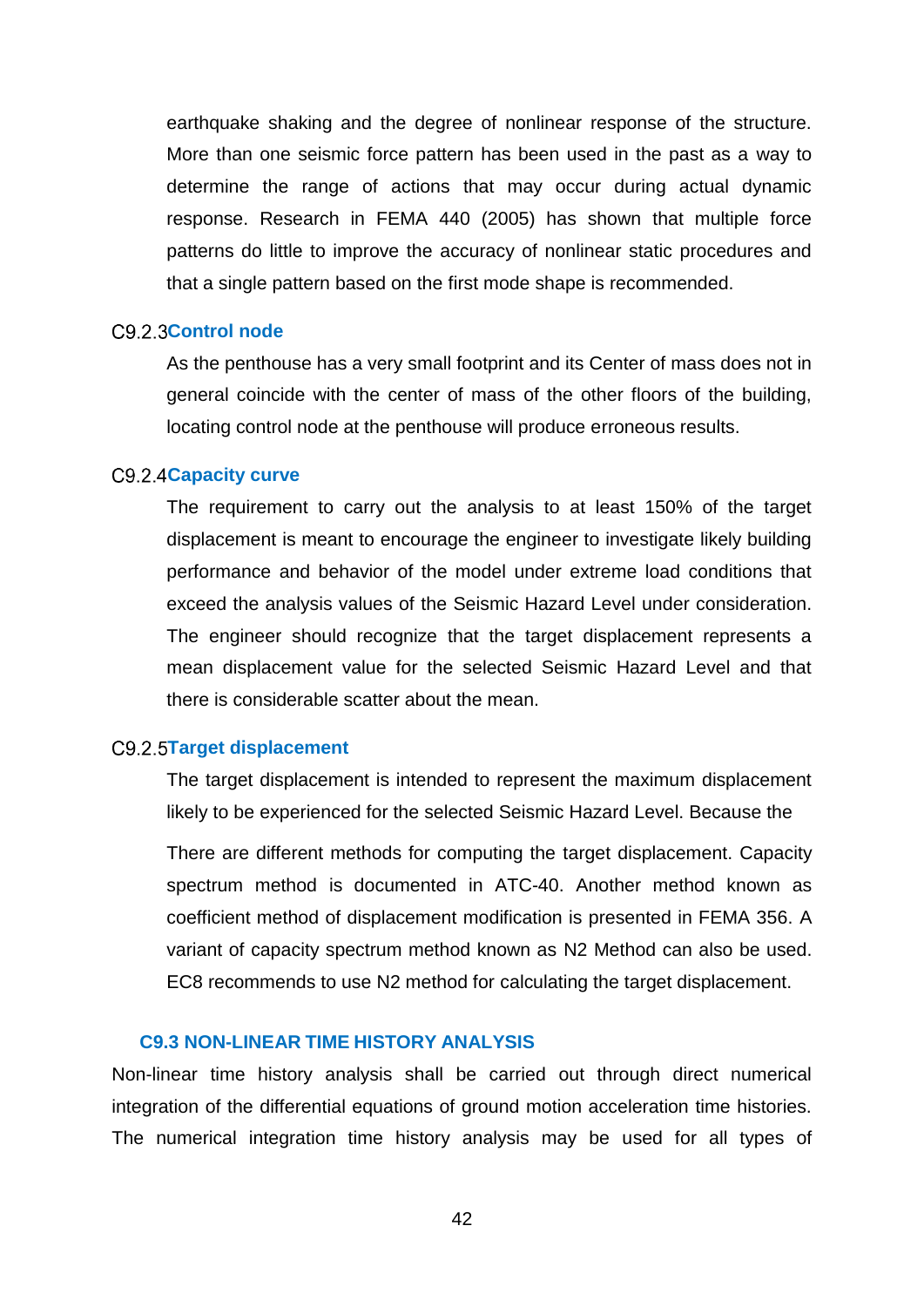structures to verify that the specific response parameters are within the limits of acceptability assumed during design.

Non-linear time history analysis can be used to assess compliance of one or more of the following properties:

- a. The strength requirements of the structure are satisfied.
- b. The deflections of the structure and its parts do not exceed design values.
- c. The ductility demands imposed on members are within acceptable limits as specified in the appropriate material Standard; or
- d. The capacity design assumptions regarding the location and distribution of inelastic behavior are consistent with design assumptions.
- e. The accelerations and deformations imposed on parts can be ascertained.
- f. Any combination of the above.

This procedure can be used to validate design or response assumptions. Its results take precedence over the more general prescriptive requirements which are often introduced in less precise forms of analysis as a simplistic allowance for the complex behavior of a building responding to an earthquake.

Typically, a three-dimensional model of the building will be required. However the method is applicable to two-dimensional analyses if the building is regular in plan, with allowance made for torsional effects.

Non-linear time history analysis provides the ability to model the earthquake effect on the building as it occurs in practice; i.e. the earthquake effects are introduced as input motions at the base of the structure, generating displacements throughout the structure which in turn generate the action effects. It allows the influence of inelastic action in selected elements on the overall structural response to be realistically determined. It also allows the influence of different seismic input motions (e.g. due to soil structure or near-fault effects) on the structural response to be more realistically determined than is possible from the equivalent static or modal response spectrum methods.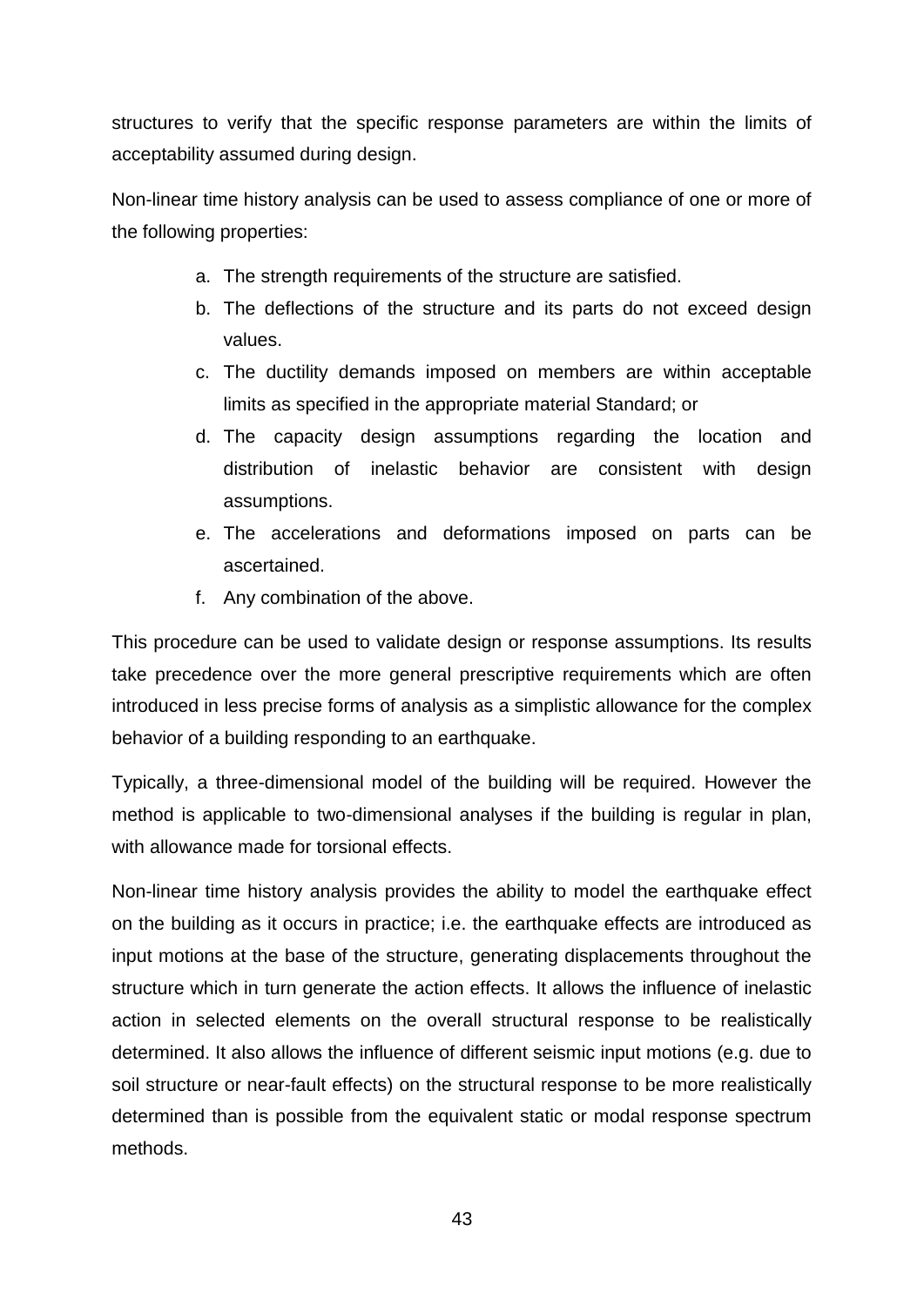The accuracy of output is much more critically dependent on the accuracy of input than for the other methods.

## <span id="page-46-0"></span>**Structural Modeling Requirements**

# **C9.3.1.1 Modeling**

Nonlinear time history analysis is a very powerful analysis method. It has the ability to model a wide variety of nonlinear material behaviors, geometric nonlinearities (including P-delta and large displacement effects), gap opening and contact behavior, and nonlinear viscous damping, and to identify the likely spatial and temporal distributions of inelasticity. However, this method requires larger effort to develop the analytical model, increased time to perform the analysis (which is often complicated by difficulties in obtaining converged solutions), sensitivity of computed response to system parameters, large amounts of analysis results to evaluate, and the inapplicability of superposition to combine live, dead, and seismic load effects. Because the goal of nonlinear response history analysis is to accurately predict the building's probable performance, it is important to include the effects of gravity-load-carrying system and some nonstructural components can add significant stiffness and strength in the analytical model and also to verify that the behavior of these elements will be acceptable

Expected material properties are used in the analysis model, attempting to characterize the expected performance as closely as possible. It is suggested that expected properties be selected considering actual test data for the proposed elements.

The key parameters involved in structural modelling and program execution are the selection of a hysteretic model to represent inelastic cyclic response, damping, elastic and post-elastic strength and stiffness, rigid end blocks, time step and P-delta effects. The hysteretic model needs to realistically represent the important physical characteristics of the element under consideration, for the extent of inelastic demand expected. Important characteristics include:

> (a) The rate of strength increase with increased displacement demand in the inelastic range (i.e. the post-elastic stiffness).

> > 44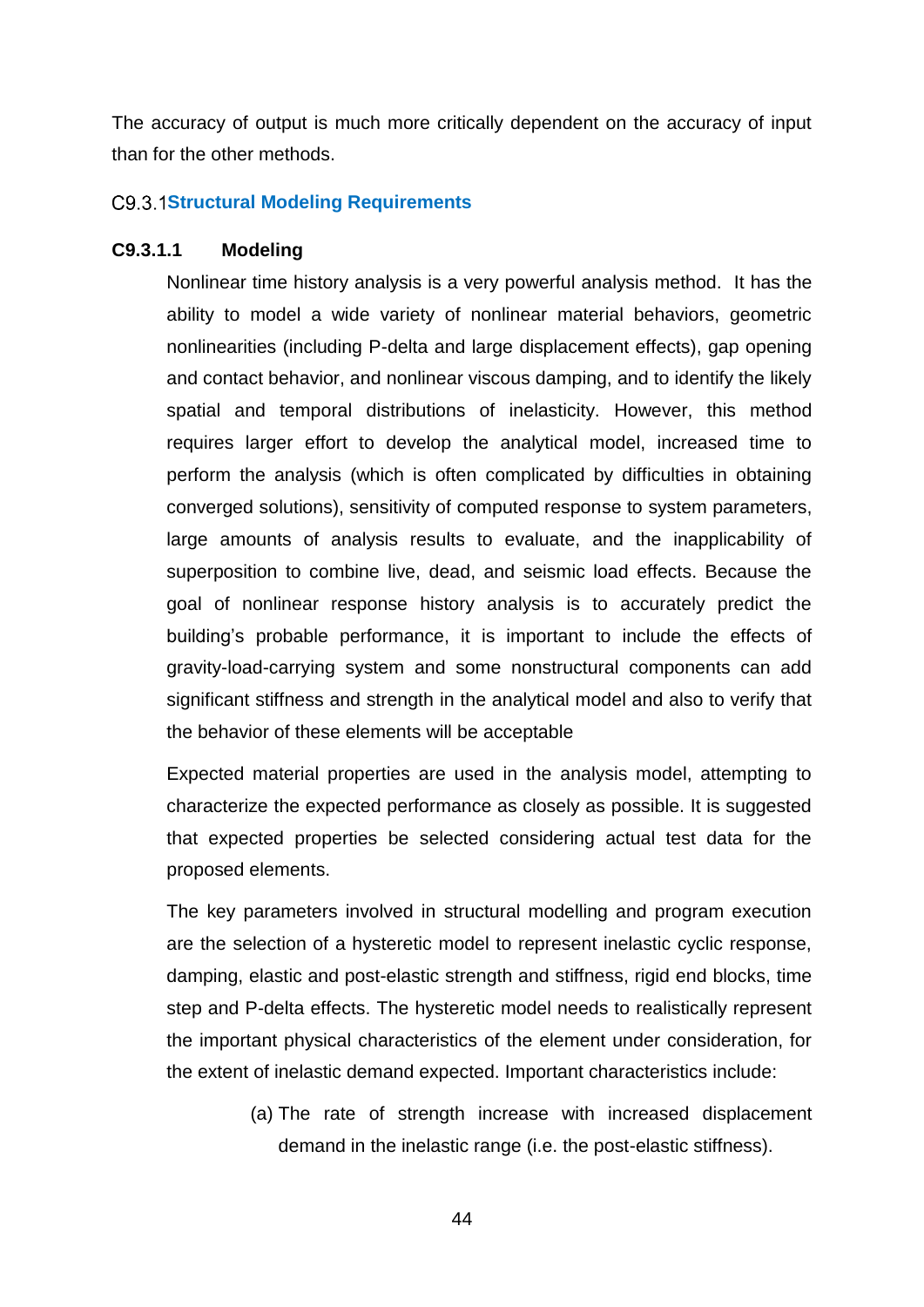- (b) The behavior on unloading and displacement reversal (i.e. the unloading stiffness).
- (c) The degradation in stiffness and strength expected over successive cycles of loading.
- (d) Any development of slackness expected over successive cycles of loading.

# **C9.3.1.2 Gravity Load**

Gravity loads should be determined in a manner consistent with the determination of seismic mass. Gravity loads are to be applied to the nonlinear model first and then ground shaking simulations applied. The initial application of gravity load is critical to the analysis, so member stresses and displacements caused by ground shaking are appropriately added to the initially stressed and displaced structure.

# **C9.3.1.3 P-Delta Effect**

P-delta effects should be realistically included, regardless of the value of the elastic storey stability coefficient. When including P-delta effects, it is important to capture not only the second-order behavior associated with lateral displacements but also with global torsion about the vertical axis of the system. Additionally, the gravity load used in modeling P-delta effects must include 100% of the gravity load in the structure.

# **C9.3.1.4 Torsion**

Inherent torsion is actual torsion caused by differences in the location of the center of mass and center of rigidity throughout the height of the structure. Where there is already inherent torsion in the building, additional accidental torsion is not generally a crucial requirement because the building model will naturally twist during analysis, and no additional artificial torsion is required for this twisting to occur. However, for buildings exhibiting torsional irregularities, inclusion of accidental torsion in the nonlinear analysis is required to assist in identification of potential nonlinear torsional instability.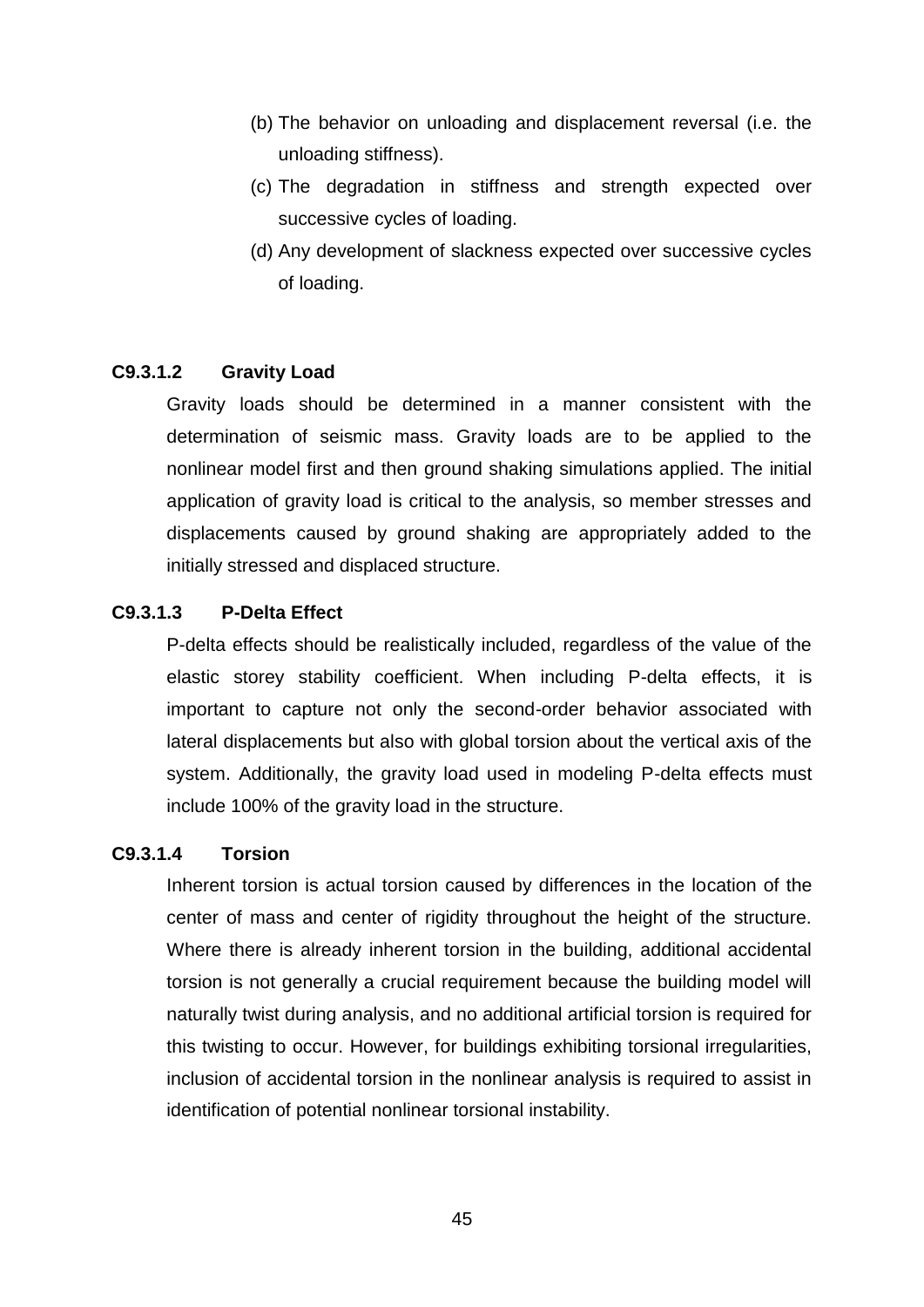# **C9.3.1.5 Damping**

The traditional damping model is the Rayleigh damping model, in which the computed damping is proportional to the mass and stiffness matrices. There are two variations to the stiffness used; either the initial stiffness (Initial Stiffness Rayleigh damping) or the tangential stiffness (Tangential Stiffness Rayleigh damping).

When using the Rayleigh damping model, the target elastic damping is set at two modes of vibration. Calculated elastic damping for modes between these two modes will be less than the target; outside of these it will be higher. Care must be taken with the Rayleigh method to avoid the influence of higher modes being diminished by artificially high calculated damping values. This is especially the case for irregular buildings, where a high mode may make a significant contribution to the response.

For regular buildings, when the Rayleigh damping model is used, the target elastic damping should be specified at mode 1 and at a mode number equal or slightly less than the number of storeys. The Tangent Stiffness Rayleigh damping model is preferred over the Initial Stiffness Rayleigh damping model.

A uniform damping model, in which the target elastic damping is applied for all modes, overcomes the risk of high mode overdamping but requires more computer running time.

The target elastic damping for mode 1 is typically taken at 5. At the higher mode or modes, it should be taken as 5% or as the mode 1 value, if this is less than 5%.

#### **C9.3.1.6 Below grade Structure elements**

Guidelines for Performance-Based Seismic Design of Tall Buildings (PEER, 2009) and NIST GCR 11-917-14, Soil-Foundation-Structure Interaction for Buildings Structures (NIST, 2011) both recommend inclusion of subterranean building levels in the mathematical model. Time-domain nonlinear responsehistory analysis of the soil-structure system can be performed per Figure 9-1 (a) and input motions for this analysis would be applied at a rock outcrop below the building. Two other options are shown in Figures 9-1 (b) and (c). The coarser model of the two is shown in Figure 9-1(b) wherein the ground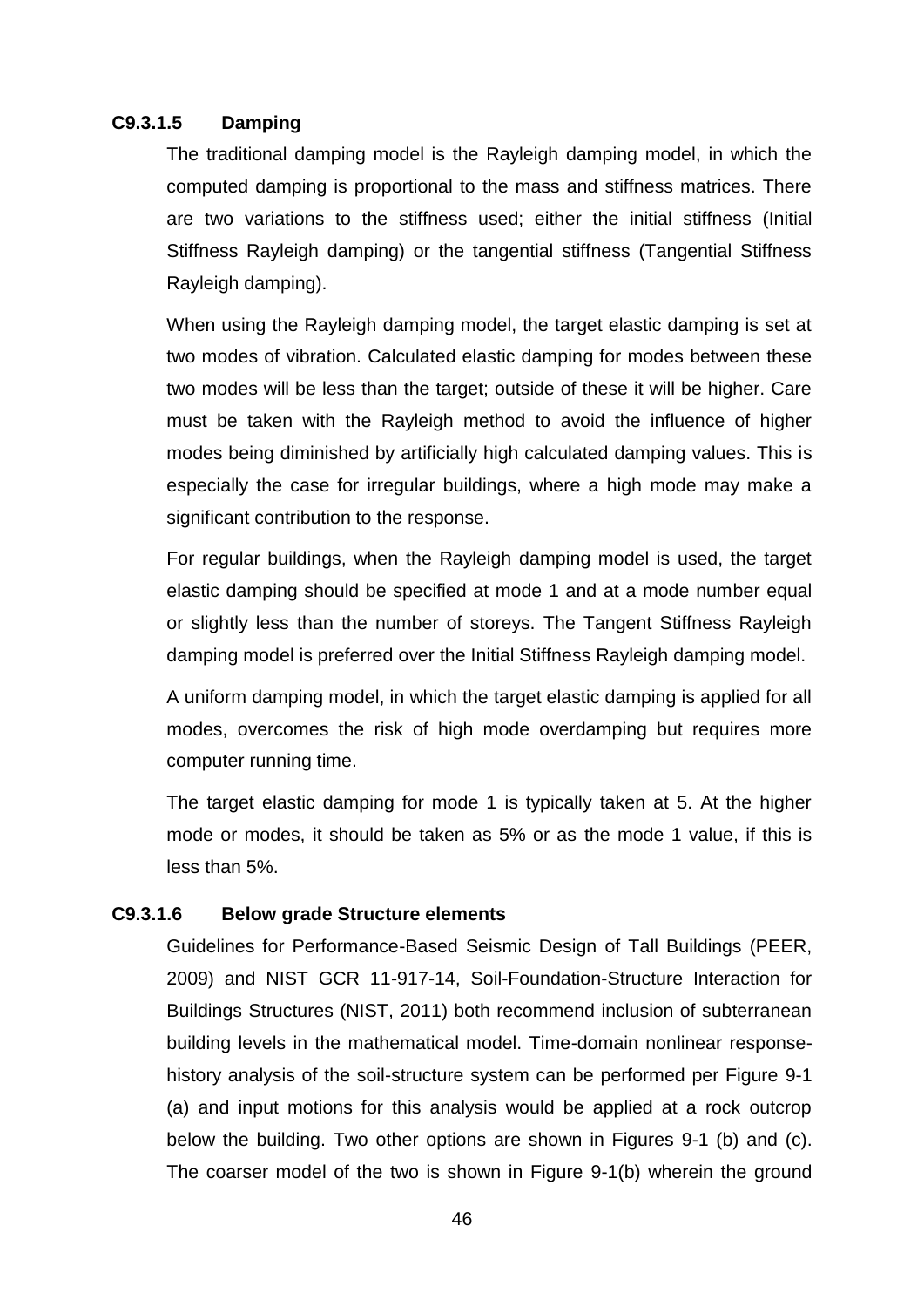motions, either free-field surface motions or foundation input motions, are applied at the underside of the basement. A better model, although poorer than that of Figure 9-1 (a) but computationally more efficient, is shown in Figure 9-1 (c) wherein the soil domain in the vicinity of the building is modeled with springs and dashpots and identical horizontal ground motions, either freefield surface motions or foundation input motions, are input at each basement level in the building.



*Figure 9-1 Soil-Structure system*

# <span id="page-49-0"></span>C9.3.2Ground Motions

# **C9.3.2.1 Number of Ground Motions**

The code currently requires to use at least **three** ground motions for 2D analysis and three pairs of ground motions for 3D time history analysis.

Since the design spectra are generally uniform hazard spectra (i.e. an amalgam of the contribution from various events), different records can be expected to significantly contribute over different period bands. The seismological characteristics upon which records are to be selected will generally involve a de-aggregation of the design spectra into at least two period bands so as to establish the seismological signature of records appropriate for use within each band.

Following criteria is used to select the appropriate ground motions:

**Source Mechanism:** Ground motions from differing tectonic regimes (e.g., subduction versus active crustal regions) often have substantially differing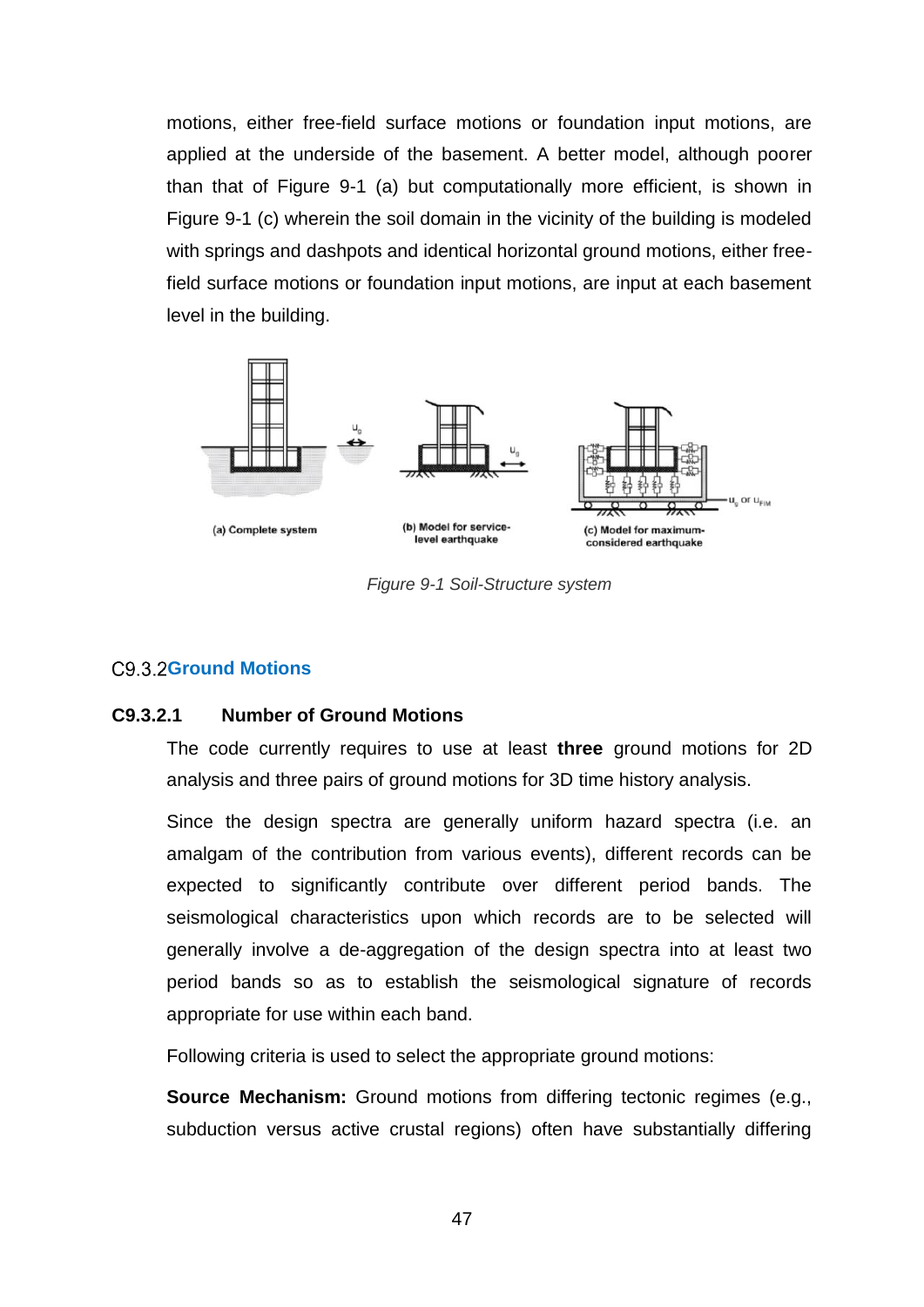spectral shapes and durations, so recordings from appropriate tectonic regimes should be used whenever possible.

**Magnitude:** Earthquake magnitude is related to the duration of ground shaking, so using ground motions from earthquakes with appropriate magnitudes should already have approximately the appropriate durations.

**Fault Distance:** The distance is a lower priority parameter to consider when selecting ground motions. Studies investigating this property have all found that time history analyses performed using ground motions from different siteto-source distances but otherwise equivalent properties produce practically equivalent demands on structures.

When the required number of recorded ground motions are not available, it is permitted to generate artificial simulated ground motions.

# **C9.3.2.2 Scaling of Ground Motions**

The scaling procedures are necessary to ensure the ground motion records selected match those intended for design in New Zealand as reflected in the published design spectra and that each record is applied to the building in a manner which reflects the most adverse conditions within the building. The ground motion is represented by two horizontal components in each record. The direction of attack is generally considered to be random, although the relative intensity of the motion within each component should be maintained. The intent of the analysis procedure is that earthquake attack should be considered about the weakest axis of the building so as to ensure adequate strength, ductility and stiffness are provided about all axes.

The procedure outlined matches (as nearly as practicable) the target or design spectrum with the more severe component of each ground motion.

The reduction of the elastic site spectra by the factor  $\Omega_u$  to obtain the target spectra acknowledges that system effects are also present within the actual structure that are not accounted for within the engineering model. Such effects, in combination with the requirement that the model be considered under the combined orthogonal ground motions of the selected records, is expected to result in computer demands and displacements that align more closely to those expected in service.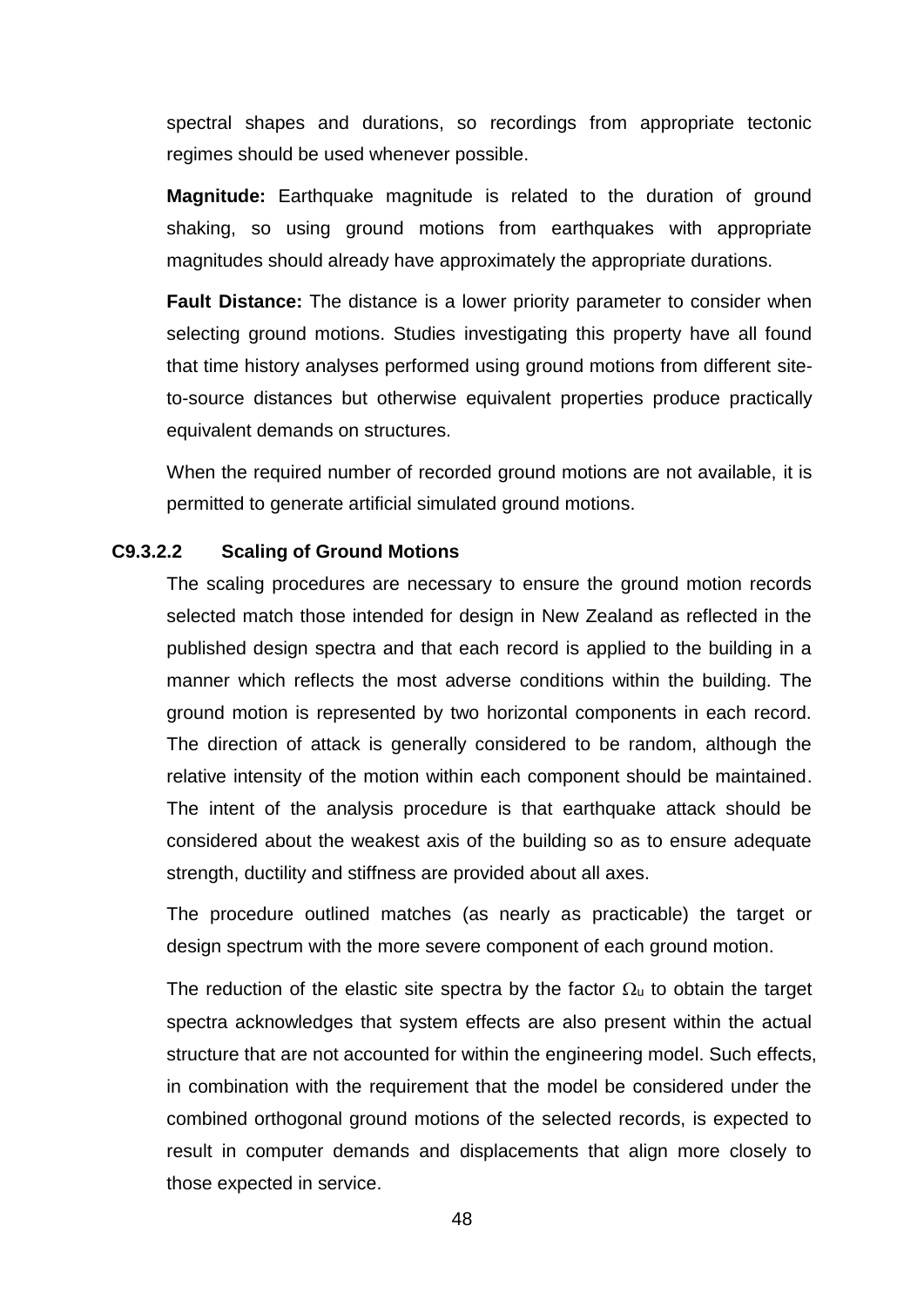The determination of scale factor is undertaken over a period range of interest related to the fundamental period of the building, T1. This fundamental period should be calculated using the response spectrum method or the Rayleigh method. The target spectrum (elastic site hazard spectrum) is a uniform hazard spectrum (i.e. an amalgamation of the contributions from various events with different spectral shapes).

Because of this, no single ground motion record selected will be a close match for the target spectrum over the period range of interest. The period range for scaling of ground motions is selected such that the ground motions accurately represent the target spectra at the structure's fundamental response periods, periods somewhat longer than this to account for period lengthening effects associated with nonlinear response and shorter periods associated with a higher mode response.

The lower bound period,  $T_n$  is supplemented with an additional requirement that the lower bound also should capture the periods needed for 90% mass participation in both directions of the building. This requirement ensures that when used for tall buildings and other long-period structures, the ground motions are appropriate to capture response in higher modes that have significant response.

Unless the foundation system is being explicitly designed using the results of the time history analyses, the above 90% modal mass requirement pertains only to the superstructure behavior; the period range does not need to include the very short periods associated with the subgrade behavior.

The requirement of scale factor to be between 0.33 and 3 ensures that the amplitude of the selected records are sufficiently similar.

# **C9.3.2.3 Application of Ground Motions**

The most adverse response of a parameter will usually occur when the motion is in one or other of the two orthogonal structural axes. Alternative orientations of the ground motion may be required when the structural axes are not clearly defined or when the dynamic response of the structure when excited about a different axis may produce more severe effects.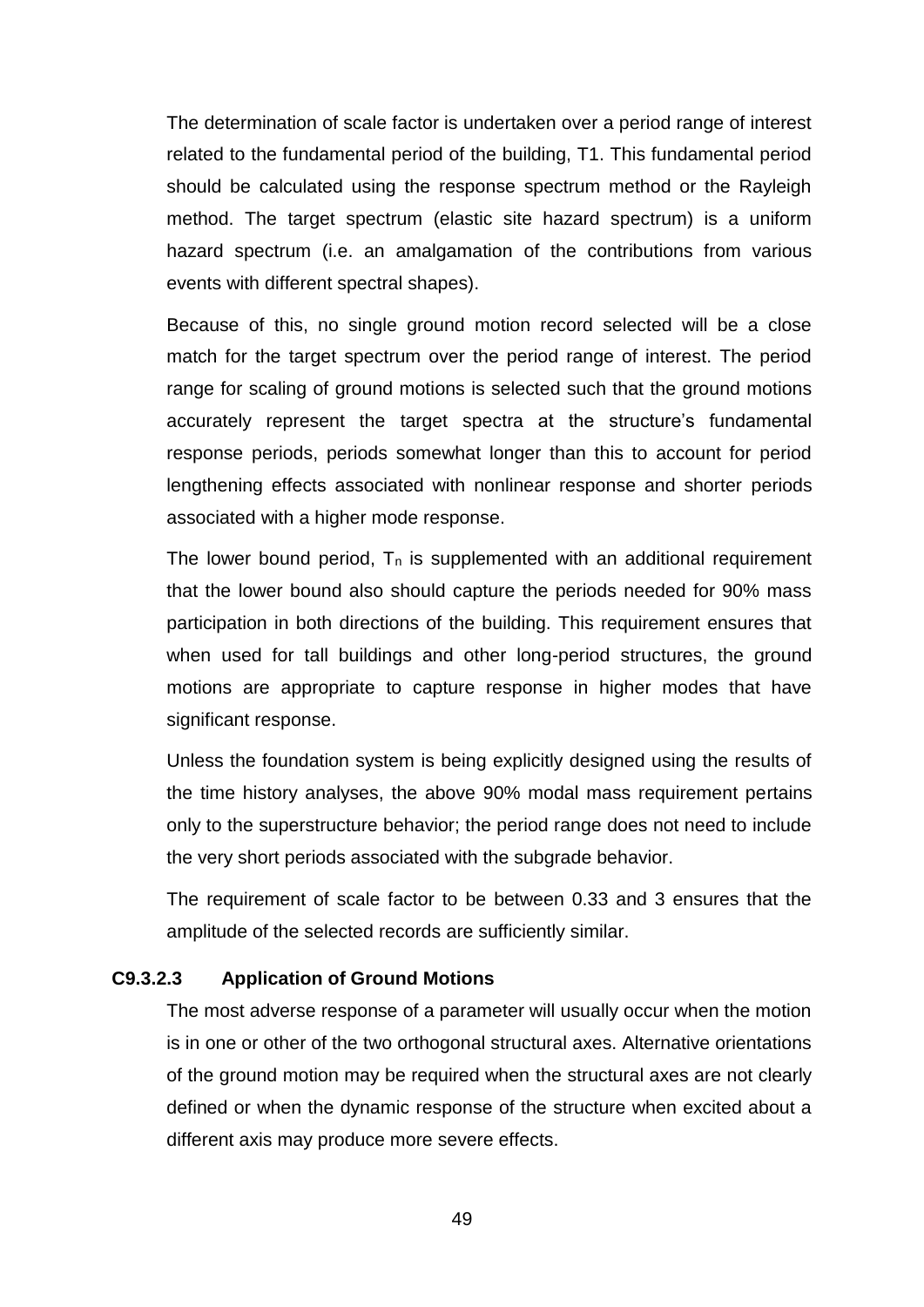# **C9.3.2.4 Analysis time step**

The time step should generally be no greater than T1/100, where T1 is the period associated with the first mode of vibration.

For analyses involving impact (building pounding, rocking walls or uplifting foundations), the time step will need to be significantly lower and a starting value of T1/1000 is recommended.

If convergence is not obtained with a particular time step, reduce by a factor of 2 and re-run. Once convergence is obtained, make a further reduction and compare the peak results for the target response parameter. If they are within 5%, the longer time-step (which requires less computer running time) is satisfactory.

# <span id="page-52-0"></span>**Evaluation of response quantities**

Less than seven ground motions are not sufficient to accurately characterize either mean response or the record-to-record variability in response. Therefore, for such cases maximum values of the response quantities from these ground motions needs to be used. Large number of ground motions more than 7 serves the objective of predicting a more reliable mean structural response quantities.

# **C9.3.3.1 Inter story drifts**

The design inter-storey deflection is record dependent and so is based on the maximum value obtained for each record.

# **C9.3.3.2 Member strengths**

The critical inelastic deformation demands that needs to be checked are as follows:

- 1. Hinge rotations in beams and columns leading to significant strength/stiffness degradation
- 2. Deformations of non-ductile gravity beam-to-column connections
- 3. Axial deformations (tension/compression) in braces
- 4. Deformations of non-ductile slab–column connections in reinforced concrete gravity systems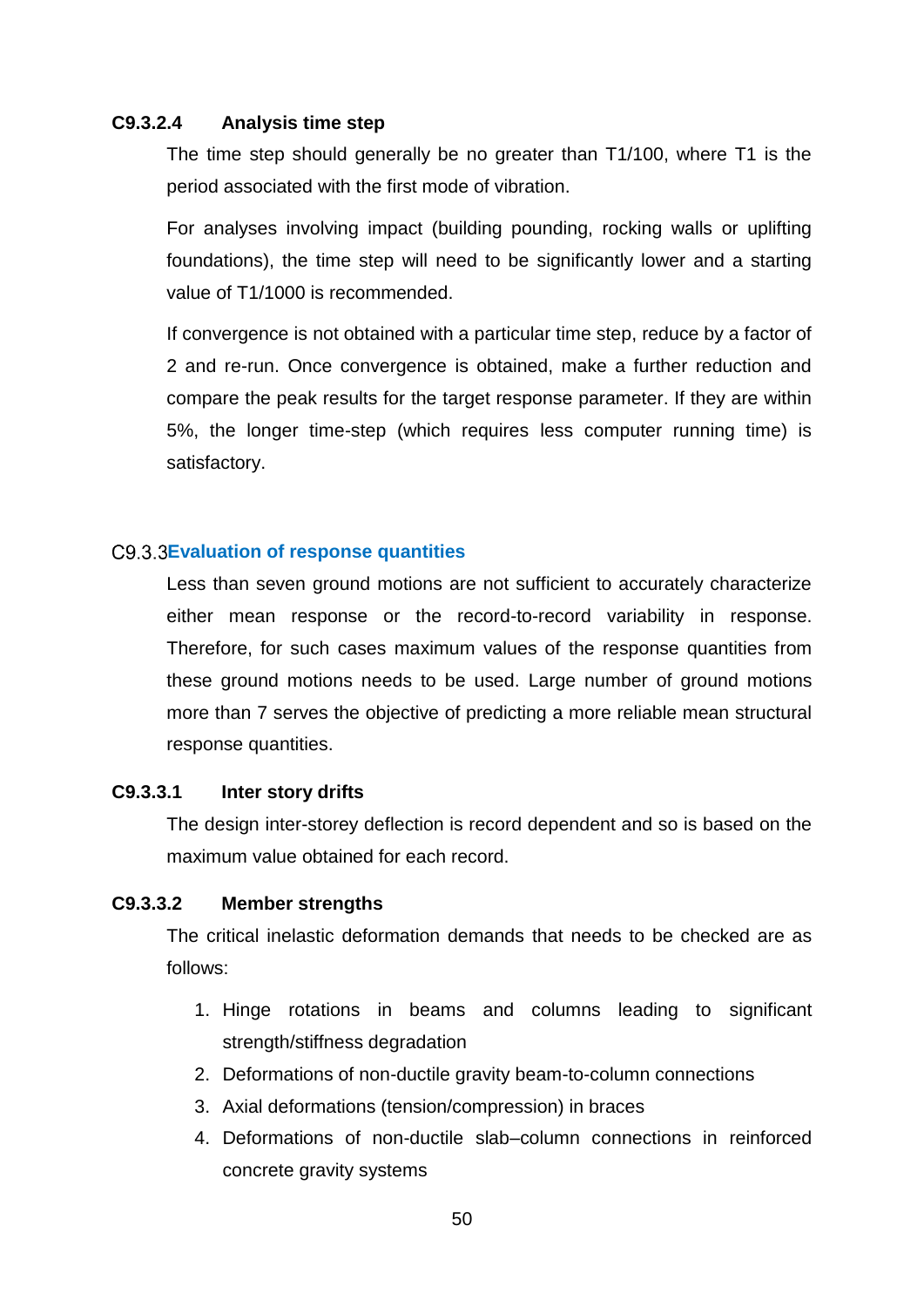- 5. Tensile strains in longitudinal wall reinforcement
- 6. Compression strains in longitudinal wall reinforcement and concrete
- 7. Flexural hinging or shear yielding of coupling beams
- 8. Soil uplift and bearing deformations in shallow foundations (when modeled in-elastically)
- 9. Tensile pullout deformations or compression bearing deformations of pile foundations (when modeled in-elastically)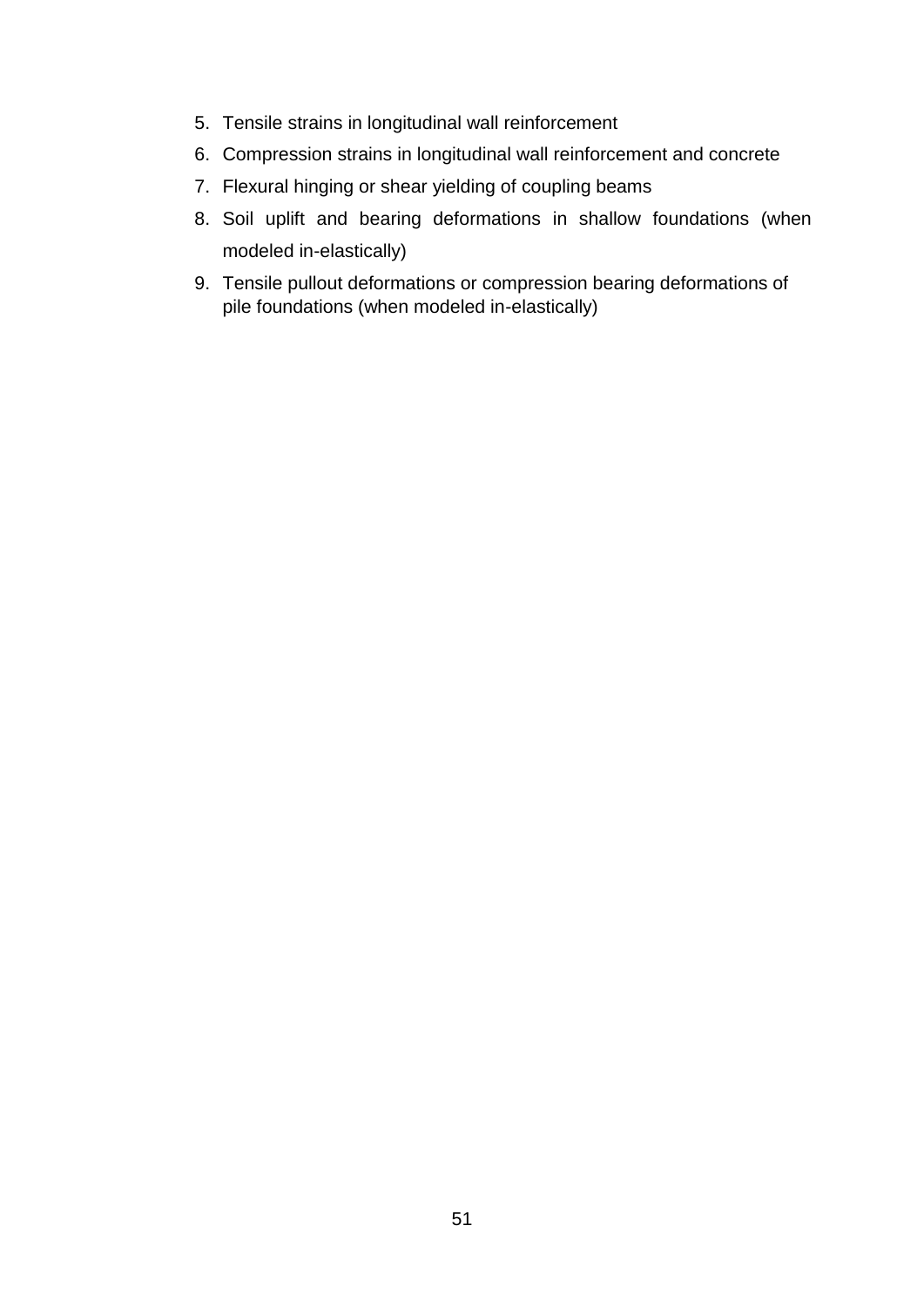#### <span id="page-54-0"></span>**C10. Parts and Components**

# <span id="page-54-1"></span>**C10.1 GENERAL**

The satisfactory seismic performance of non-structural items is as important as the performance of the structure itself for two reasons. Firstly, the nonstructural content of a building may account for a significant proportion of its cost and is therefore worth protecting against earthquake damage. Secondly, the failure of any of these items may present either an immediate threat to the building's occupants, or it may prevent evacuation of the building and/or operation of emergency services (such as fire sprinklers) immediately following an earthquake.

Amount of friction due to gravity when be used to resist horizontal forces in earthquakes shall be limited as there may be a vertical component of the motion which could seriously reduce such friction resistance, thereby allowing the element or system to move under the horizontal forces that are simultaneously acting.

# <span id="page-54-2"></span>**C10.2 SERVICE CUT-OFFS**

Some facilities, such as those involved in chemical processing or employing gas supplies or high energy sources, may present an excessive threat to the public unless shut down in large earthquakes. The ATC3 provisions (also known as the NBS 510 code) specify a cut-off at a ground acceleration of 0.2 times gravity in the most seismic areas of California and this has been used as the limit for this requirement. Shut-down should also occur if there is a failure detected within the system (eg, a pressure drop in a process).

# <span id="page-54-3"></span>**C10.3 DESIGN SEISMIC FORCE**

The seismic design force for a component is derived as a product of the weight of the component, the component Importance Factor, the component ductility factor, the component amplification factor, and the seismic zoning factor.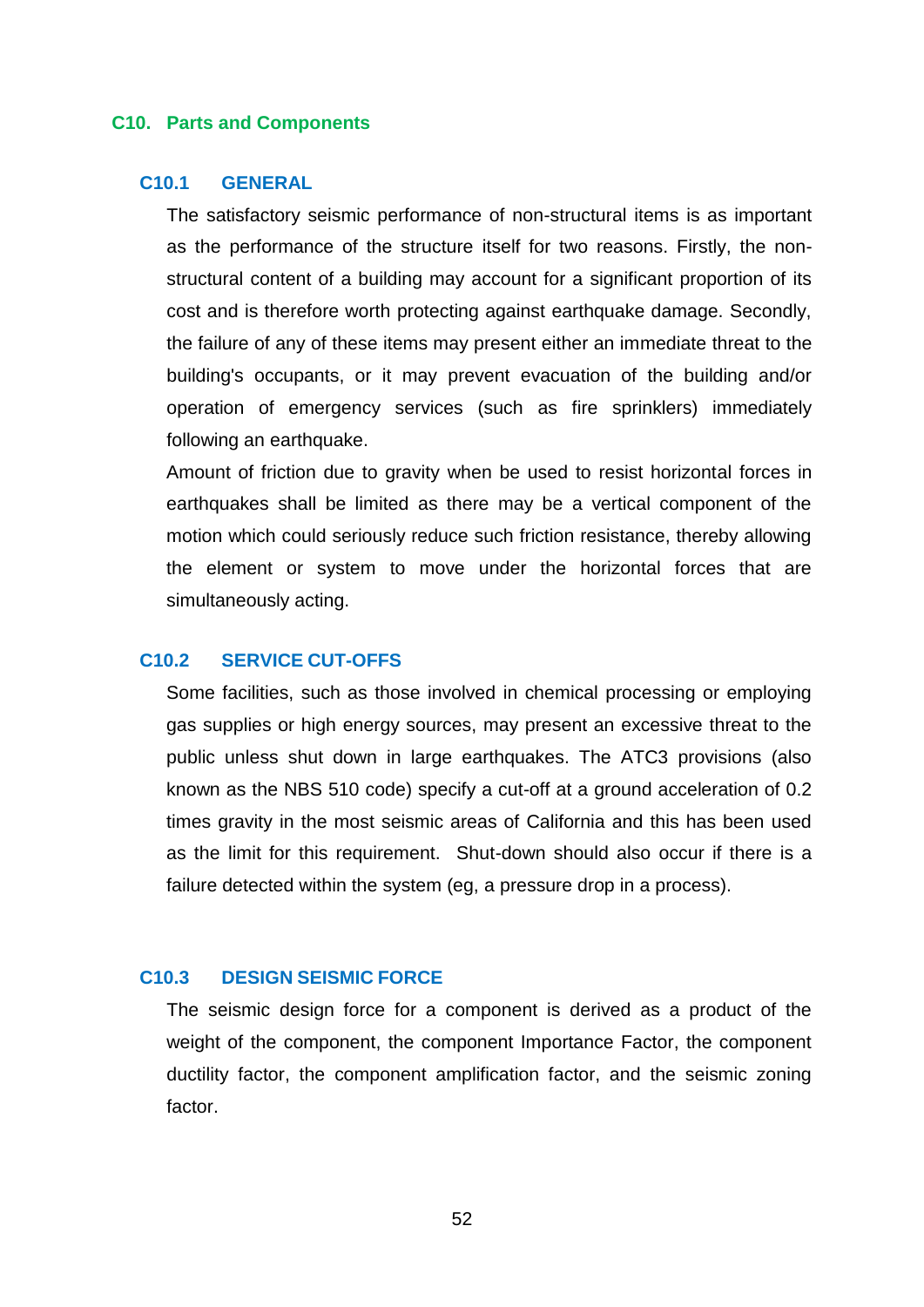The expression  $\left(1+\frac{h_p}{H}\right)$  $\left(\frac{p}{H}\right)$  is included to allow, in part, for the amplification of the ground motion by the structure. Some studies indicate that very high amplifications may occur. The given relationship should provide a reasonable estimate of the amplification to be expected, without the calculation being unduly complicated. Designers should be aware that elements in the top portions of structures may be subject to large accelerations.

#### <span id="page-55-0"></span> $C10.3.1$ **Component Amplification Factor**

Component amplification factor  $(a_p)$  represents the dynamic amplification of the component relative to the fundamental time period of the structure. Recent researches have indicated that the amplification of the component response is dependent on the difference between the natural period of the structure and component. If the natural period of component is closer to the natural period of the structure, resonance will take place and component response is highly amplified.

#### <span id="page-55-1"></span>C<sub>10.3.2</sub> **Component Ductility Factor**

Component ductility factor  $(\mu_{p})$  represents the ductility and energy dissipation capacity of the components and its connections. It represents the energy absorption capability of a component and its attachments, depend on both Overstrength and deformability. Components with low deformability are assigned a smaller value. The value of component ductility factor for components with high deformability shall be determined by research.

#### <span id="page-55-2"></span>C<sub>10.3.3</sub> **Component Importance Factor**

The component Importance Factor (Ip) implies performance levels for specific cases.

Components with Importance factor equal to 1.5 are expected to remain in place, sustain limited damage, and when necessary, function after an earthquake. For example, fire sprinkler piping systems are assigned with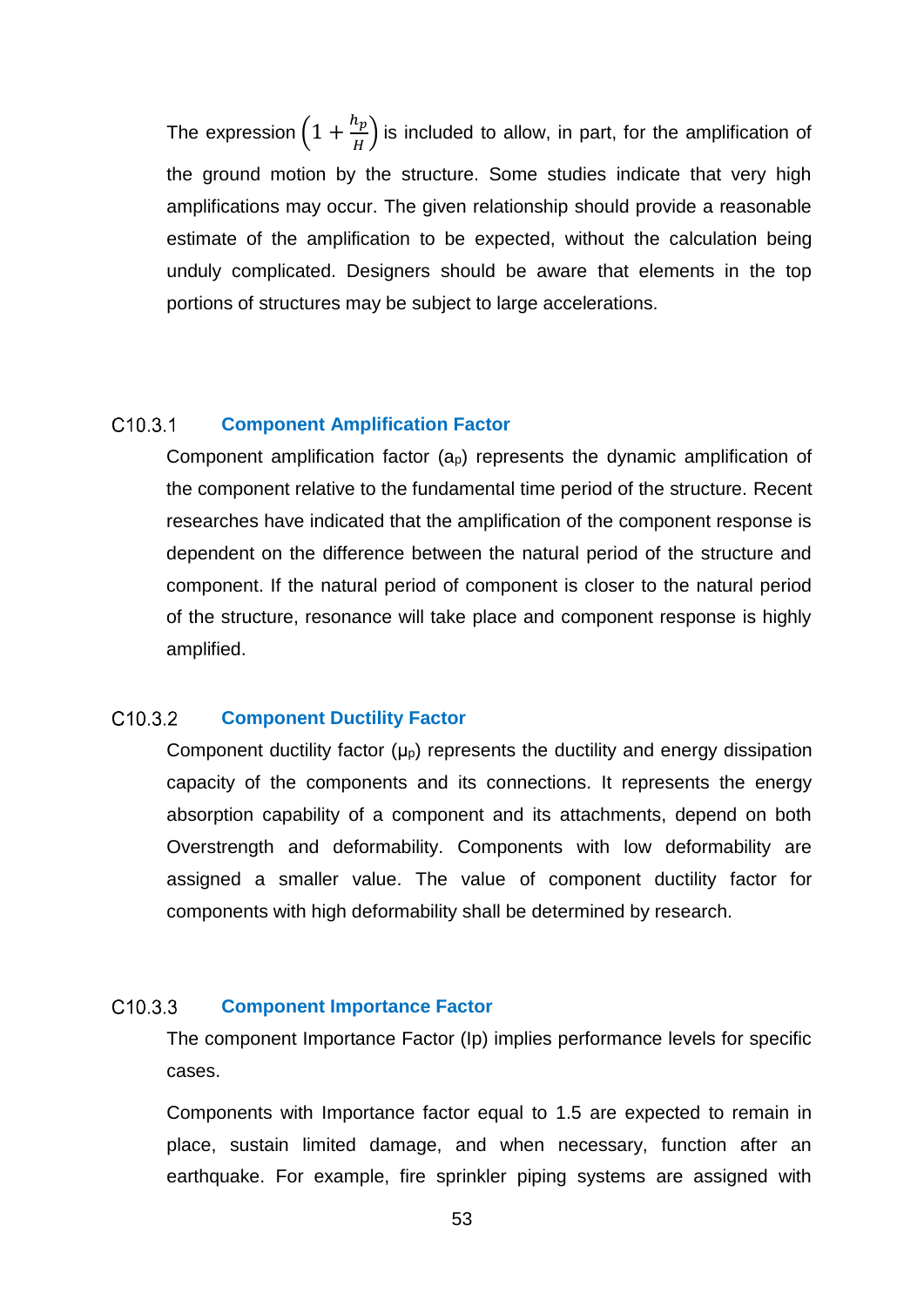Importance Factor of 1.5 in all structures because these essential systems should function after an earthquake.

Components with importance factor equal to 1.0, i.e., noncritical nonstructural components are expected to sustain minimal damage in a minor earthquake shaking, some damage affecting its functionality in moderate earthquake shaking and major damage without significant falling hazard and loss of functionality in design earthquake shaking.

Egress stairways are assigned an Ip of 1.5 as well, although in many cases the design of these stairways is dictated by differential displacements, not inertial force demands.

The component Importance Factor is intended to represent the greater of the life-safety importance of the component and the hazard-exposure importance of the structure. It indirectly influences the survivability of the component via required design forces and displacement levels, as well as component attachments and detailing.

#### <span id="page-56-0"></span>**C10.4 OTHER REQUIREMENTS**

.

- a) A major deficiency in many seismic designs is in the adequacy of details for connections. The design of these should take into account not only the loads induced directly by an earthquake, but also the effects of interaction with other elements of the structure. Lateral movement of the structure may induce additional loads unless adequate separations are provided. It must be recognized, however, that the specified separations may not be adequate for a very large earthquake. Therefore, it is felt that the connections for ornamentations, veneers, appendages and exterior panels should also be ductile and adequately connected in case the separation gaps close. The closing of separation gaps may induce significant additional loads and may possibly yield the fixings.
- b) The seismic weight of containers and the like may significantly influence the performance of the structure, and therefore must be considered in the structural analysis.